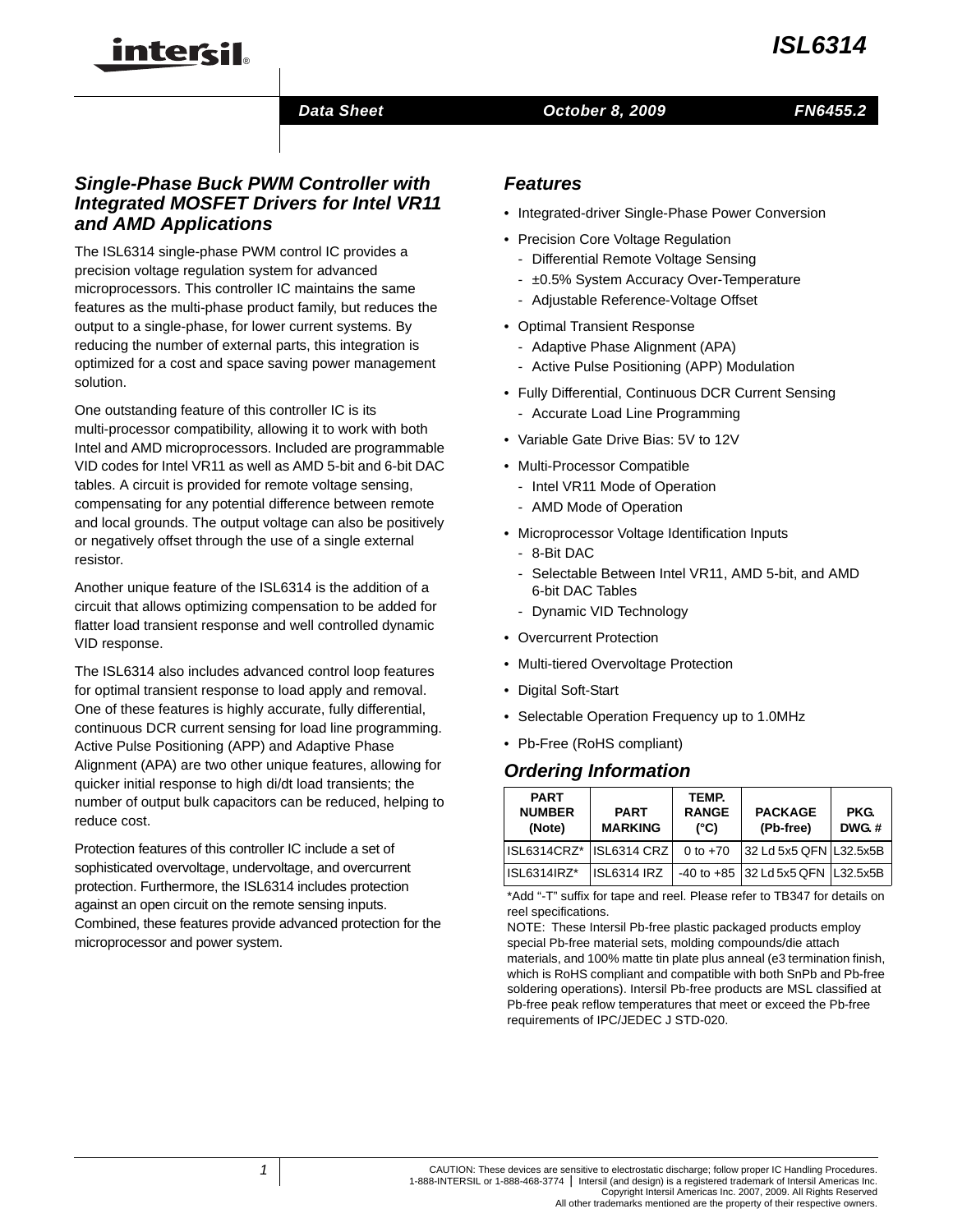



*ISL6314 Integrated Driver Block Diagram*

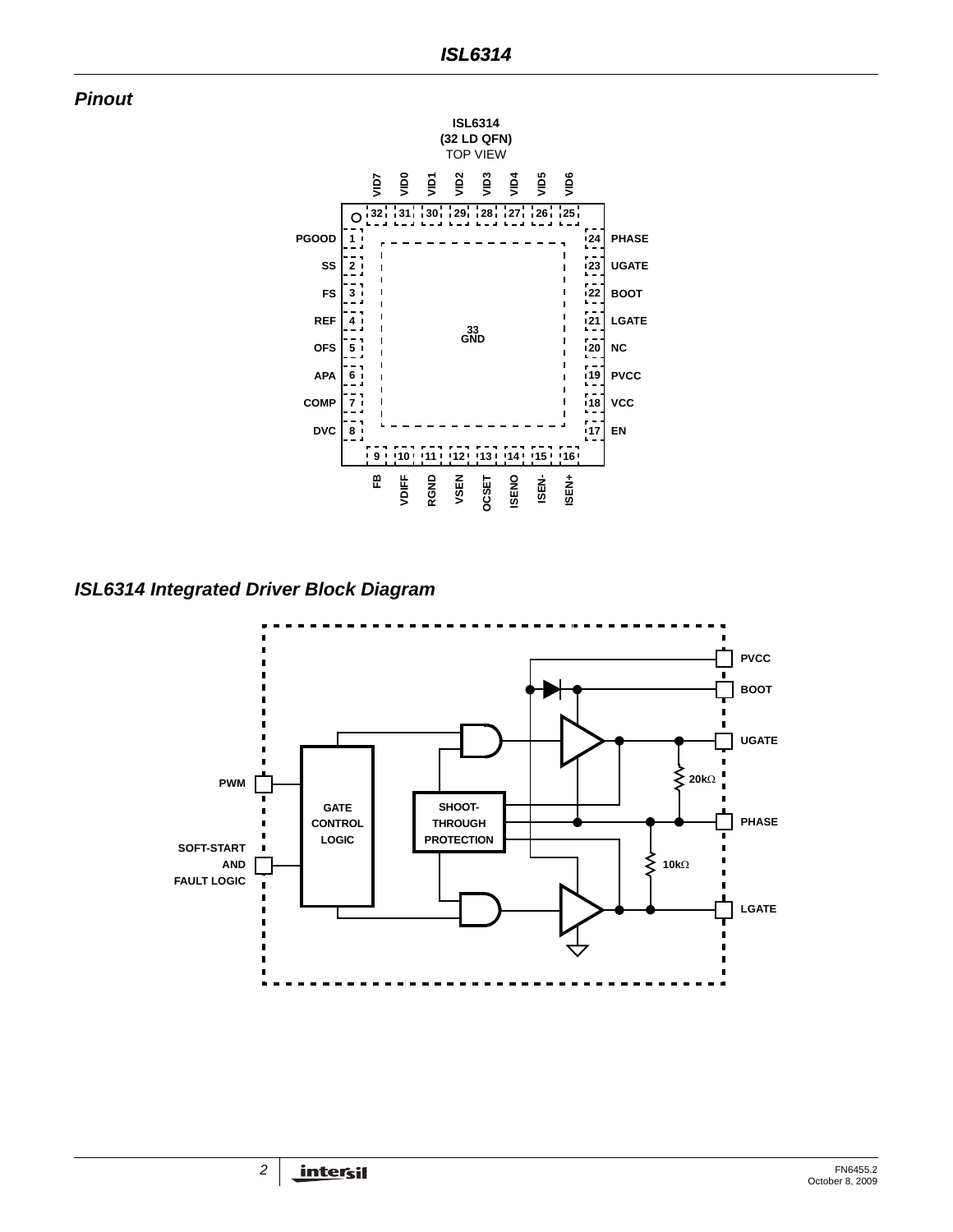## <span id="page-2-0"></span>*Block Diagram*

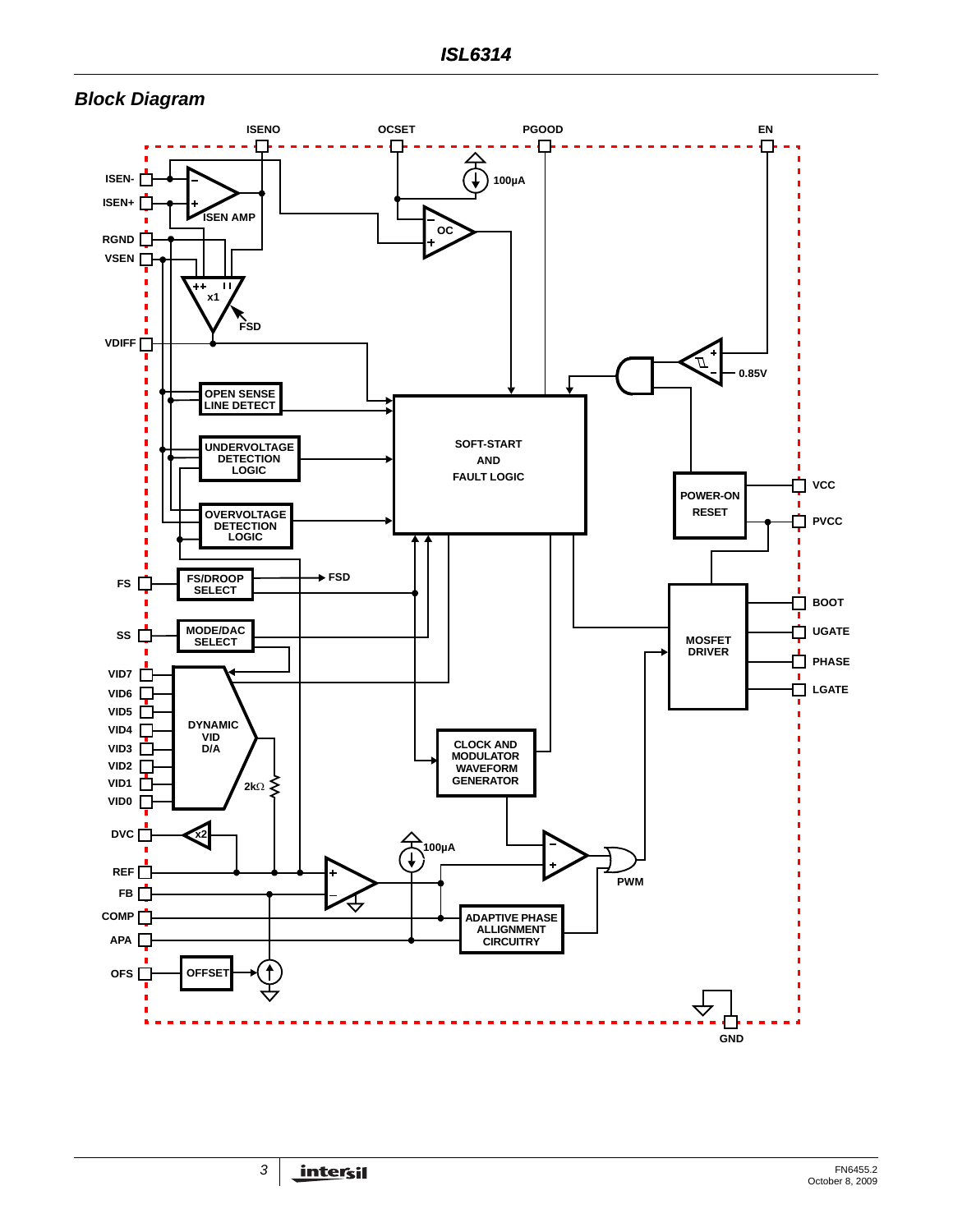# *Typical Application - ISL6314*

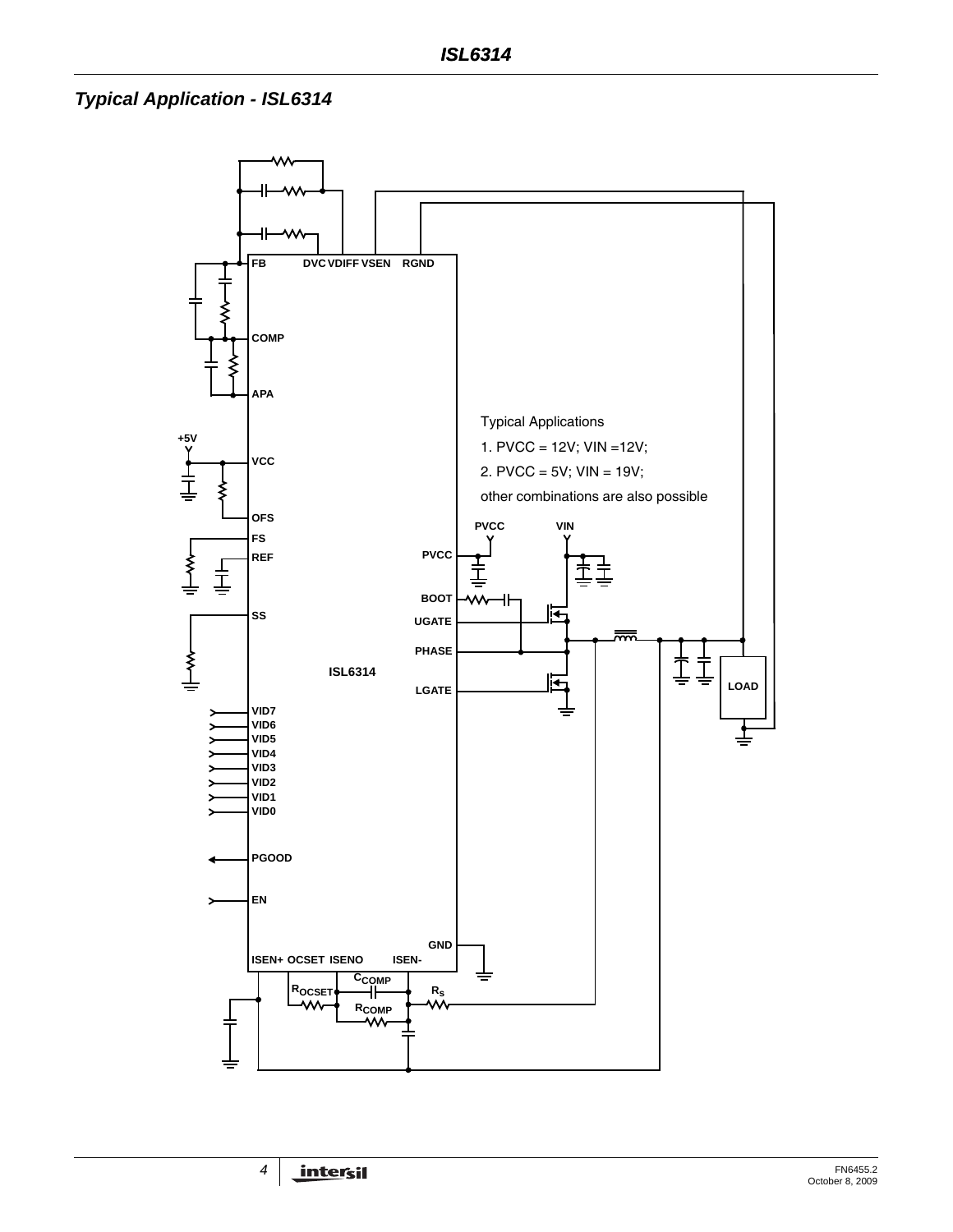*Typical Application - ISL6314 with NTC Thermal Compensation*

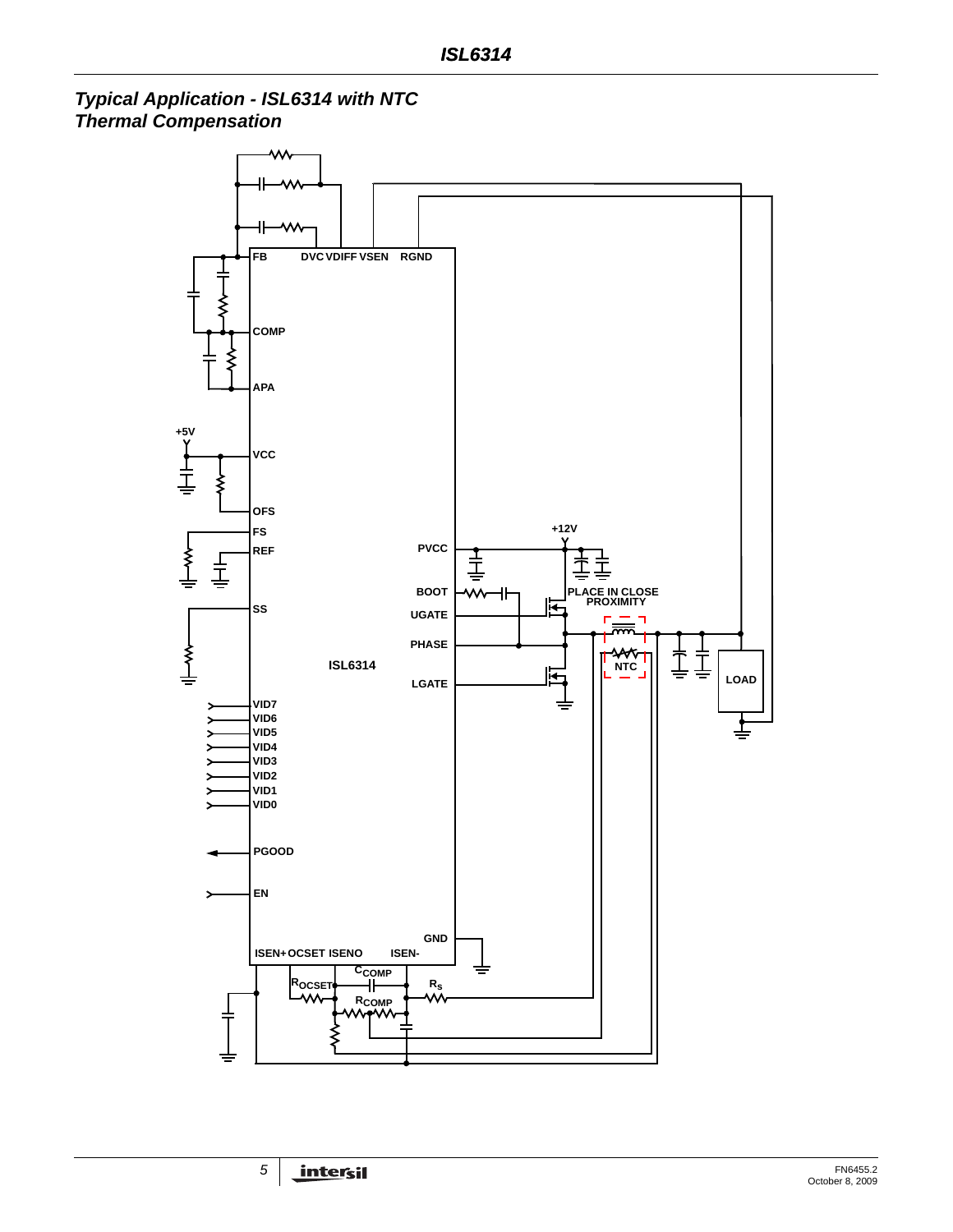#### **Absolute Maximum Ratings**

| Absolute Boot Voltage, $V_{\text{BNOT}}$ GND - 0.3V to GND + 36V                             |
|----------------------------------------------------------------------------------------------|
|                                                                                              |
| GND - 8V (<400ns, 20µJ) to 30V (<200ns, $V_{\text{BOOT-PHASE}} = 5V$ )                       |
| Upper Gate Voltage, V <sub>UGATE</sub> V <sub>PHASE</sub> - 0.3V to V <sub>BOOT</sub> + 0.3V |
| V <sub>PHASE</sub> - 3.5V (<100ns Pulse Width, 2µJ) to V <sub>BOOT</sub> + 0.3V              |
| Lower Gate Voltage, V <sub>LGATE</sub> GND - 0.3V to PVCC + 0.3V                             |
| GND - 5V (<100ns Pulse Width, 2µJ) to PVCC+ 0.3V                                             |
| Input, Output, or I/O Voltage  GND - 0.3V to VCC + 0.3V                                      |

#### **Thermal Information**

| <b>Thermal Resistance</b>                         |      | $\theta$ <sub>JA</sub> (°C/W) $\theta$ <sub>JC</sub> (°C/W) |
|---------------------------------------------------|------|-------------------------------------------------------------|
| $QFN$ Package (Notes 1, 2) $\ldots \ldots \ldots$ | - 32 | 3.5                                                         |
| Maximum Junction Temperature  +150°C              |      |                                                             |
| Maximum Storage Temperature Range -65°C to +150°C |      |                                                             |
|                                                   |      |                                                             |
| http://www.intersil.com/pbfree/Pb-FreeReflow.asp  |      |                                                             |

#### **Recommended Operating Conditions**

| VCC Supply Voltage $\ldots \ldots \ldots \ldots \ldots \ldots \ldots \ldots \ldots \ldots +5V \pm 5\%$ |  |
|--------------------------------------------------------------------------------------------------------|--|
| PVCC Supply Voltage $\ldots \ldots \ldots \ldots \ldots \ldots \ldots +5V$ to 12V $\pm 5\%$            |  |
| Ambient Temperature                                                                                    |  |
|                                                                                                        |  |
|                                                                                                        |  |
|                                                                                                        |  |

*CAUTION: Do not operate at or near the maximum ratings listed for extended periods of time. Exposure to such conditions may adversely impact product reliability and result in failures not covered by warranty.*

NOTES:

- <span id="page-5-0"></span>1.  $\theta_{JA}$  is measured in free air with the component mounted on a high effective thermal conductivity test board with "direct attach" features. See Tech Brief TB379.
- <span id="page-5-1"></span>2. For  $\theta_{JC}$ , the "case temp" location is the center of the exposed metal pad on the package underside.

<span id="page-5-2"></span>**Electrical Specifications** Recommended Operating Conditions, Unless Otherwise Specified. Parameters with MIN and/or MAX limits are 100% tested at +25°C, unless otherwise specified. Temperature limits established by characterization and are not production tested.

| <b>PARAMETER</b>                                   | <b>TEST CONDITIONS</b>                                               | <b>MIN</b>     | <b>TYP</b>     | <b>MAX</b>     | <b>UNITS</b> |
|----------------------------------------------------|----------------------------------------------------------------------|----------------|----------------|----------------|--------------|
| <b>BIAS SUPPLIES</b>                               |                                                                      |                |                |                |              |
| Input Bias Supply Current                          | $V_{\text{CC}}$ ; $V_{\text{CC}}$ = 5V; EN = high,<br>not switching: | 9              | 11.4           | 16             | mA           |
| Gate Drive Bias Current - PVCC Pin                 | $I_{\text{PVCC}}$ ; PVCC = 12V; EN = high,<br>high, not switching    | $\mathbf{1}$   | 2              | 4              | mA           |
| V <sub>CC</sub> POR (Power-On Reset) Threshold     | V <sub>CC</sub> rising                                               | 4.25           | 4.38           | 4.50           | V            |
|                                                    | V <sub>CC</sub> falling                                              | 3.75           | 3.88           | 4.00           | $\vee$       |
| PVCC POR (Power-On Reset) Threshold                | PVCC rising                                                          | 4.25           | 4.38           | 4.50           | $\vee$       |
|                                                    | <b>PVCC</b> falling                                                  | 3.75           | 3.88           | 4.00           | $\vee$       |
| <b>PWM MODULATOR</b>                               |                                                                      |                |                |                |              |
| Oscillator Frequency Accuracy, fsw<br>(ISL6314CRZ) | $R_T = 100k\Omega$ (± 0.1%)                                          | 225            | 250            | 275            | kHz          |
| Oscillator Frequency Accuracy, fsw<br>(ISL6314IRZ) | $R_T = 100k\Omega$ (± 0.1%)                                          | 215            | 250            | 280            | kHz          |
| Adjustment Range of Switching Frequency            | (Note 3)                                                             | 0.08           | $\blacksquare$ | 1.0            | <b>MHz</b>   |
| Oscillator Ramp Amplitude, Vp.p                    | (Note 3)                                                             | $\blacksquare$ | 1.50           | $\blacksquare$ | $\vee$       |
| <b>CONTROL THRESHOLDS</b>                          |                                                                      |                |                |                |              |
| <b>EN Rising Threshold</b>                         |                                                                      | 0.84           | 0.86           | 0.88           | $\vee$       |
| <b>EN Hysteresis</b>                               |                                                                      |                | 110            | $\blacksquare$ | mV           |
| <b>REFERENCE AND DAC</b>                           |                                                                      |                |                |                |              |
| System Accuracy (1.000V to 1.600V)                 |                                                                      | $-0.5$         | L,             | 0.5            | %            |
| System Accuracy (0.600V to 1.000V)                 |                                                                      | $-1.0$         | $\sim$         | 1.0            | %            |
| System Accuracy (0.375V to 0.600V)                 |                                                                      | $-2.0$         | ÷,             | 2.0            | $\%$         |
| VIDx Input Low Voltage (INTEL)                     | Pins VID0 to VID7                                                    |                |                | 0.4            | $\vee$       |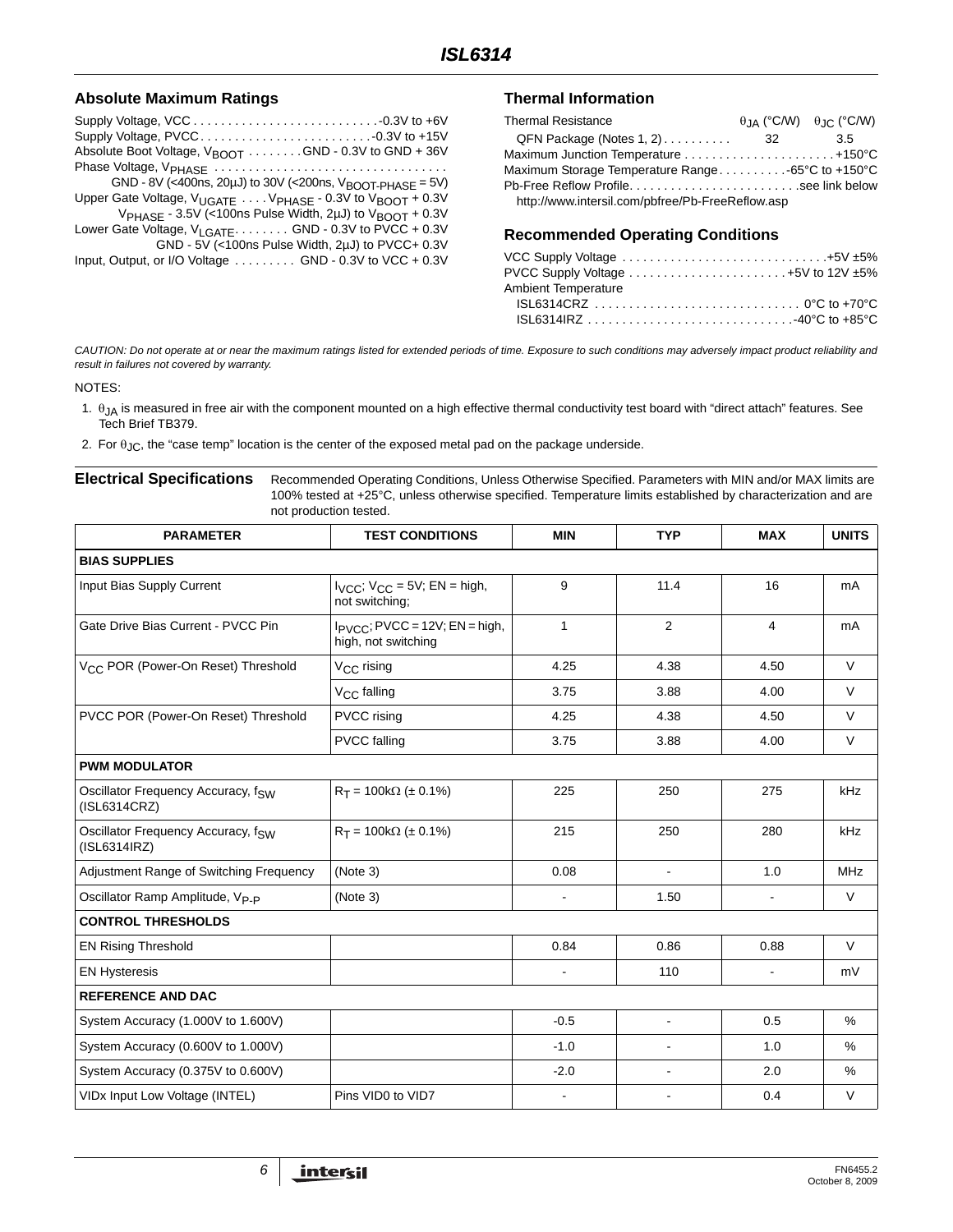**Electrical Specifications** Recommended Operating Conditions, Unless Otherwise Specified. Parameters with MIN and/or MAX limits are 100% tested at +25°C, unless otherwise specified. Temperature limits established by characterization and are not production tested. **(Continued)**

| <b>PARAMETER</b>                                        | <b>TEST CONDITIONS</b>                          | <b>MIN</b>        | <b>TYP</b>     | <b>MAX</b>                   | <b>UNITS</b>      |  |  |
|---------------------------------------------------------|-------------------------------------------------|-------------------|----------------|------------------------------|-------------------|--|--|
| VIDx Input High Voltage (INTEL)                         | Pins VID0 to VID7                               | 0.8               |                |                              | V                 |  |  |
| VIDx Input Low Voltage (AMD)                            | Pins VID0 to VID7                               | $\blacksquare$    | $\blacksquare$ | 0.8                          | V                 |  |  |
| VIDx Input High Voltage (AMD)                           | Pins VID0 to VID7                               | 1.4               | $\overline{a}$ | $\blacksquare$               | V                 |  |  |
| VIDx Pull-Up Current (INTEL)                            | Pins VID0 to VID7; $VIDx = 0V$                  |                   | $-40$          | $\blacksquare$               | μA                |  |  |
| VIDx Pull-Down Current (AMD)                            | Pins VID0 to VID7; $VIDx = 0.5V$                | ÷,                | 20             | $\blacksquare$               | μA                |  |  |
| <b>PIN-ADJUSTABLE OFFSET</b>                            |                                                 |                   |                |                              |                   |  |  |
| OFS Sink Current Accuracy (Negative Offset)             | $ROFS = 32.4k\Omega$ from OFS to<br>VCC         | 47.0              | 49.4           | 53.0                         | μA                |  |  |
| <b>OFS Source Current Accuracy</b><br>(Positive Offset) | $ROFS = 6.04k\Omega$ from OFS to<br><b>GND</b>  | 47.0              | 49.7           | 53.0                         | μA                |  |  |
| <b>ERROR AMPLIFIER</b>                                  |                                                 |                   |                |                              |                   |  |  |
| DC Gain                                                 | $R_L$ = 10k to ground, (Note 3)                 | L.                | 96             | $\blacksquare$               | dB                |  |  |
| Gain-Bandwidth Product                                  | $C_L = 100pF, R_L = 10k$ to<br>ground, (Note 3) |                   | 40             |                              | MHz               |  |  |
| <b>Slew Rate</b>                                        | $C_L = 100pF$ , load = ±400µA,<br>(Note 3)      | -                 | 20             | $\qquad \qquad \blacksquare$ | $V/\mu s$         |  |  |
| Maximum Output Voltage                                  | $Load = 1mA$                                    | 3.90              | 4.20           | $\blacksquare$               | V                 |  |  |
| Minimum Output Voltage                                  | $Load = -1mA$                                   |                   | 1.20           | 1.4                          | V                 |  |  |
| <b>SOFT-START RAMP</b>                                  |                                                 |                   |                |                              |                   |  |  |
| Soft-Start Ramp Rate                                    | VR11, $R_{SS} = 100k\Omega$                     | ÷,                | 1.25           | $\blacksquare$               | $mV/\mu s$        |  |  |
|                                                         | AMD, $R_{SS} = 100k\Omega$                      |                   | 1.25           |                              | $mV/\mu s$        |  |  |
| Adjustment Range of Soft-Start Ramp Rate<br>(Note 3)    |                                                 | 0.156             |                | 6.25                         | $mV/\mu s$        |  |  |
| <b>OVERCURRENT PROTECTION</b>                           |                                                 |                   |                |                              |                   |  |  |
| OCSET Trip Current (ISL6314CRZ)                         |                                                 | 94                | 100            | 106                          | μA                |  |  |
| <b>OCSET Trip Current (ISL6314IRZ)</b>                  |                                                 | 93                | 100            | 107                          | μA                |  |  |
| <b>OCSET Accuracy</b>                                   | <b>OCSET and ISUM Difference</b>                | -5                | 0              | 5                            | mV                |  |  |
| <b>ISENO Offset</b>                                     |                                                 | $-1.7$            | 0              | 1.7                          | mV                |  |  |
| <b>PROTECTION</b>                                       |                                                 |                   |                |                              |                   |  |  |
| Undervoltage Threshold                                  | <b>VSEN falling</b>                             | <b>VDAC - 325</b> | VDAC - 350mV   | <b>VDAC - 375</b>            | V                 |  |  |
| Undervoltage Hysteresis                                 | <b>VSEN</b> rising                              |                   | 100            |                              | mV                |  |  |
| Overvoltage Threshold During Soft-Start                 | VR11 and AMD                                    | 1.24              | 1.27           | 1.30                         | V                 |  |  |
| Overvoltage Threshold (Default)                         | VR11, VSEN rising                               | $VDAC + 150mV$    | VDAC + 175mV   | $VDAC + 200mV$               | V                 |  |  |
|                                                         | AMD, VSEN rising                                | $VDAC + 200mV$    | $VDAC + 225mV$ | $VDAC + 250mV$               | V                 |  |  |
| Overvoltage Hysteresis                                  | <b>VSEN falling</b>                             |                   | 100            |                              | mV                |  |  |
| PGOOD Output Sink Current                               | $PGOOD = 0.4V$                                  |                   | 7.5            |                              | mA                |  |  |
| <b>OVER-TEMPERATURE SHUTDOWN (Note 3)</b>               |                                                 |                   |                |                              |                   |  |  |
| Thermal Shutdown Setpoint                               |                                                 | ÷,                | 160            | $\blacksquare$               | $^{\circ}C$       |  |  |
| <b>Thermal Recovery Setpoint</b>                        |                                                 |                   | 100            | $\overline{a}$               | $^{\circ}{\rm C}$ |  |  |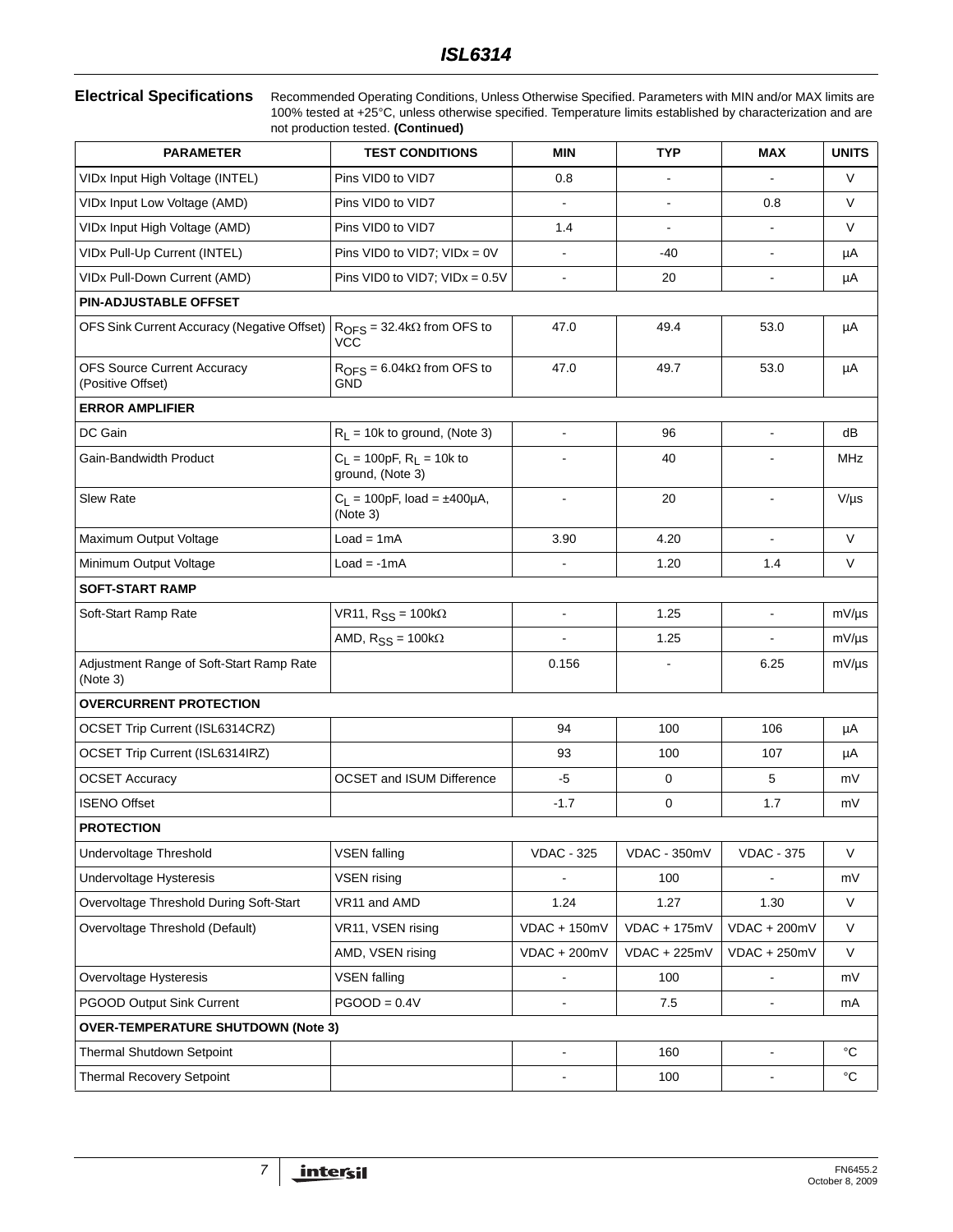**Electrical Specifications** Recommended Operating Conditions, Unless Otherwise Specified. Parameters with MIN and/or MAX limits are 100% tested at +25°C, unless otherwise specified. Temperature limits established by characterization and are not production tested. **(Continued)**

| <b>PARAMETER</b>                      | <b>TEST CONDITIONS</b>                                                  | <b>MIN</b> | <b>TYP</b> | <b>MAX</b> | <b>UNITS</b> |
|---------------------------------------|-------------------------------------------------------------------------|------------|------------|------------|--------------|
| <b>SWITCHING TIME (Note 3)</b>        |                                                                         |            |            |            |              |
| <b>UGATE Rise Time</b>                | $t_{\text{RUGATE}}$ , $V_{\text{PVCC}} = 12V$ , 3nF<br>load, 10% to 90% |            | 26         |            | ns           |
| <b>LGATE Rise Time</b>                | $t_{\text{RLGATE}}$ ; $V_{\text{PVCC}} = 12V$ , 3nF<br>load, 10% to 90% |            | 18         |            | ns           |
| <b>UGATE Fall Time</b>                | $t_{\text{FUGATE}}$ , $V_{\text{PVCC}}$ = 12V, 3nF<br>load, 90% to 10%  |            | 18         |            | ns           |
| <b>LGATE Fall Time</b>                | $t_{\text{FLAGATE}}$ V P V C $c = 12$ V, 3n F<br>load, 90% to 10%       |            | 12         |            | ns           |
| <b>UGATE Turn-On Non-Overlap</b>      | tppHUGATE; VPVCC = 12V, 3nF<br>load, adaptive                           |            | 10         |            | ns           |
| LGATE Turn-On Non-Overlap             | tpDHLGATE; VPVCC = 12V, 3nF<br>load, adaptive                           | ÷          | 10         |            | ns           |
| <b>GATE DRIVE RESISTANCE (Note 3)</b> |                                                                         |            |            |            |              |
| <b>Upper Drive Source Resistance</b>  | $V_{\text{PVCC}}$ = 12V, 15mA source<br>current                         | 1.25       | 2.0        | 3.0        | Ω            |
| <b>Upper Drive Sink Resistance</b>    | $V_{\text{PVCC}}$ = 12V, 15mA sink<br>current                           | 0.9        | 1.65       | 3.0        | Ω            |
| Lower Drive Source Resistance         | $V_{\text{PVCC}}$ = 12V, 15mA source<br>current                         | 0.85       | 1.25       | 2.2        | $\Omega$     |
| Lower Drive Sink Resistance           | $V_{\text{PVCC}}$ = 12V, 15mA sink<br>current                           | 0.60       | 0.80       | 1.35       | $\Omega$     |
| NOTE:                                 |                                                                         |            |            |            |              |

<span id="page-7-0"></span>3. Limits should be considered typical and are not production tested.

# *Timing Diagram*

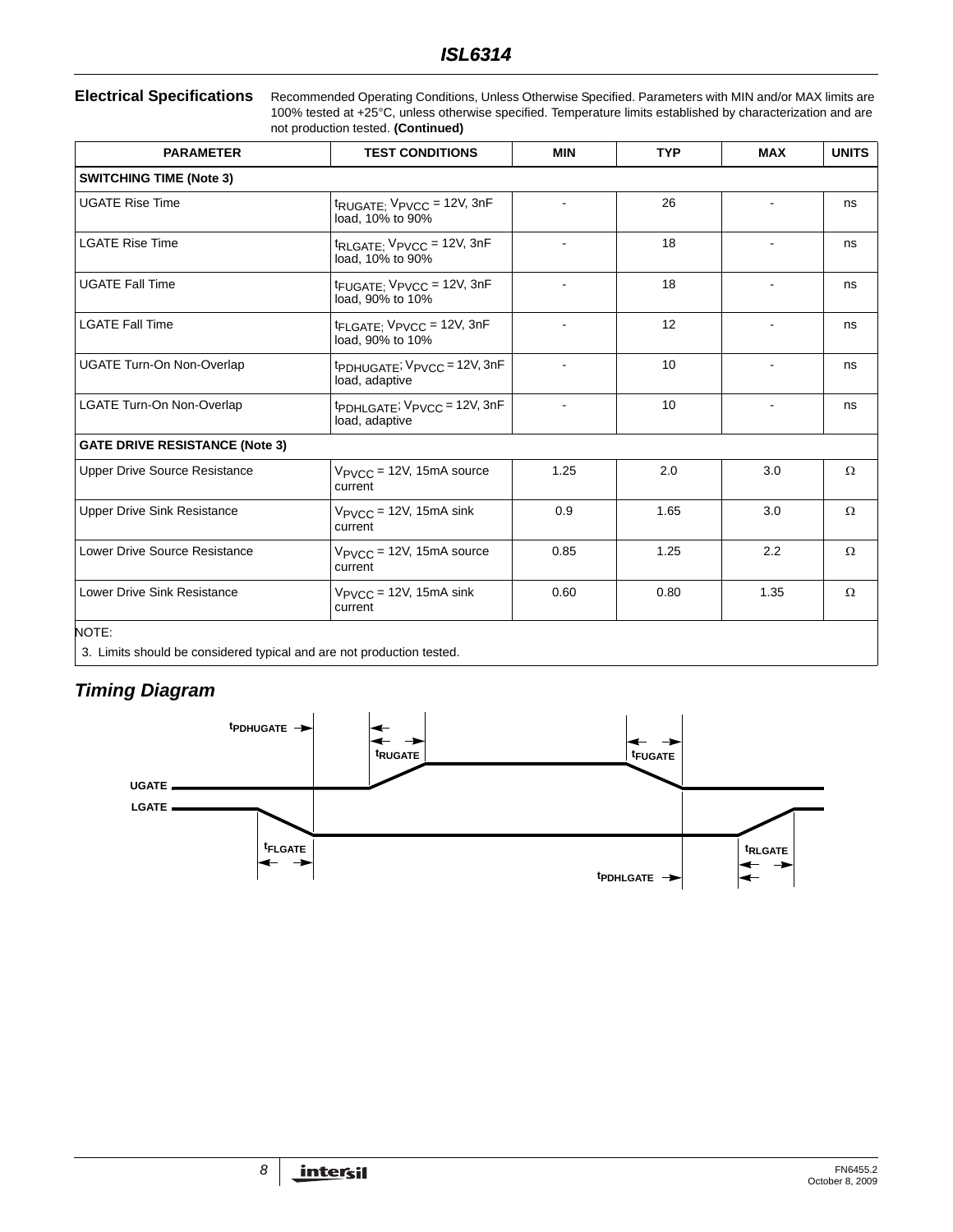# *Functional Pin Description*

## *VCC (Pin 18)*

VCC is the bias supply for the ICs small-signal circuitry. Connect this pin to a +5V supply and decouple using a quality 0.1µF ceramic capacitor.

## *PVCC (Pin 19)*

This pin is the power supply pin for the channel MOSFET drivers, and can be connected to any voltage from +5V to +12V depending on the desired MOSFET gate-drive level. Decouple this pin with a quality 1.0µF ceramic capacitor.

## *GND (Pin 33 = Metal Pad)*

GND is the bias and reference ground for the IC, connected to the metal pad under the IC.

## *EN (Pin 17)*

This pin is a threshold-sensitive (approximately 0.85V) enable input for the controller. Held low, this pin disables controller operation. Pulled high, the pin enables the controller for operation.

## *FS (Pin 3)*

A resistor,  $R_T$ , tied to this pin sets the channel switching frequency of the controller. Refer to Equation [42](#page-28-0) for proper resistor calculation.

The FS pin also controls whether the droop voltage (as described under pins ISENO, ISEN-, ISEN+) is added to the differential remote-sense amplifier's output (VDIFF). Tying the  $R<sub>T</sub>$  resistor to ground connects droop voltage, allowing the converter to incorporate output voltage droop proportional to the output current. Tying the  $R_T$  resistor to VCC disconnects the droop voltage.

#### *VID0, VID1, VID2, VID3, VID4, VID5, VID6, and VID7 (Pins 31, 30, 29, 28, 27, 26, 25, 32)*

These are the inputs for the internal DAC that provide the reference voltage for output regulation. These pins respond to TTL logic thresholds. These pins are internally pulled high, to approximately 1.2V, by 40µA internal current sources for Intel modes of operation, and pulled low by 20µA internal current sources for AMD modes of operation. The internal pull-up current decreases to 0 as the VID voltage approaches the internal pull-up voltage. All VID pins are compatible with external pull-up voltages not exceeding the IC's bias voltage (VCC).

## *VSEN (Pin 12)*

This pin senses the microprocessor's CORE voltage. Connect this pin to the CORE voltage sense pin or point of the microprocessor.

## *RGND (Pin 11)*

This pin senses the local ground voltage of the microprocessor. Connect this pin to the Ground sense pin or point of the microprocessor.

## *FB and COMP (Pins 9, 7)*

These pins are the internal error amplifier inverting input and output respectively. The FB pin, COMP pin, and the VDIFF pins are tied together through external R-C networks to compensate the regulator.

## *DVC (Pin 8)*

A series resistor and capacitor can be connected from the DVC pin to the FB pin to compensate and smooth dynamic VID transitions.

## *OCSET (Pin 13)*

This is the overcurrent set pin. Placing a resistor from OCSET pin to ISENO allows a 100µA current to flow out of this pin, producing a voltage reference. Internal circuitry compares the voltage at OCSET to the voltage at ISEN-, and if ISEN- ever exceeds OCSET, the overcurrent protection activates.

## *APA (Pin 6)*

This is the Adaptive Phase Alignment set pin. A 100µA current flows out the APA pin and by tying a resistor from this pin to COMP the trip level for the Adaptive Phase Alignment circuitry can be set.

## *REF (Pin 4)*

The REF input pin is the positive input of the error amplifier. It is internally connected to the DAC output through a  $2k\Omega$ resistor. A capacitor is used between the REF pin and ground to smooth the voltage transition during soft-start and Dynamic VID transitions. This pin can also be returned to RGND if desired.

## *NC (Pin 20)*

This pin is presently NC (No Connect), but is reserved for a future function.

## *OFS (Pin 5)*

The OFS pin provides a means to program a DC current for generating an offset voltage across the resistor between FB and VDIFF. The offset current is generated via an external resistor and precision internal voltage references. The polarity is selected by connecting the resistor to GND (for positive offset) or to VCC (for negative offset). For no offset, the OFS pin should be left unconnected.

## *UGATE (Pin 23)*

Connect this pin to the corresponding upper MOSFET gate. This pin is used to control the upper MOSFET and is monitored for shoot-through prevention purposes.

## *BOOT (Pin 22)*

This pin provides the bias voltage for the upper MOSFET drive. Connect this pin to appropriately-chosen external bootstrap capacitors. Internal bootstrap diodes connected to the PVCC pin provides the necessary bootstrap charge.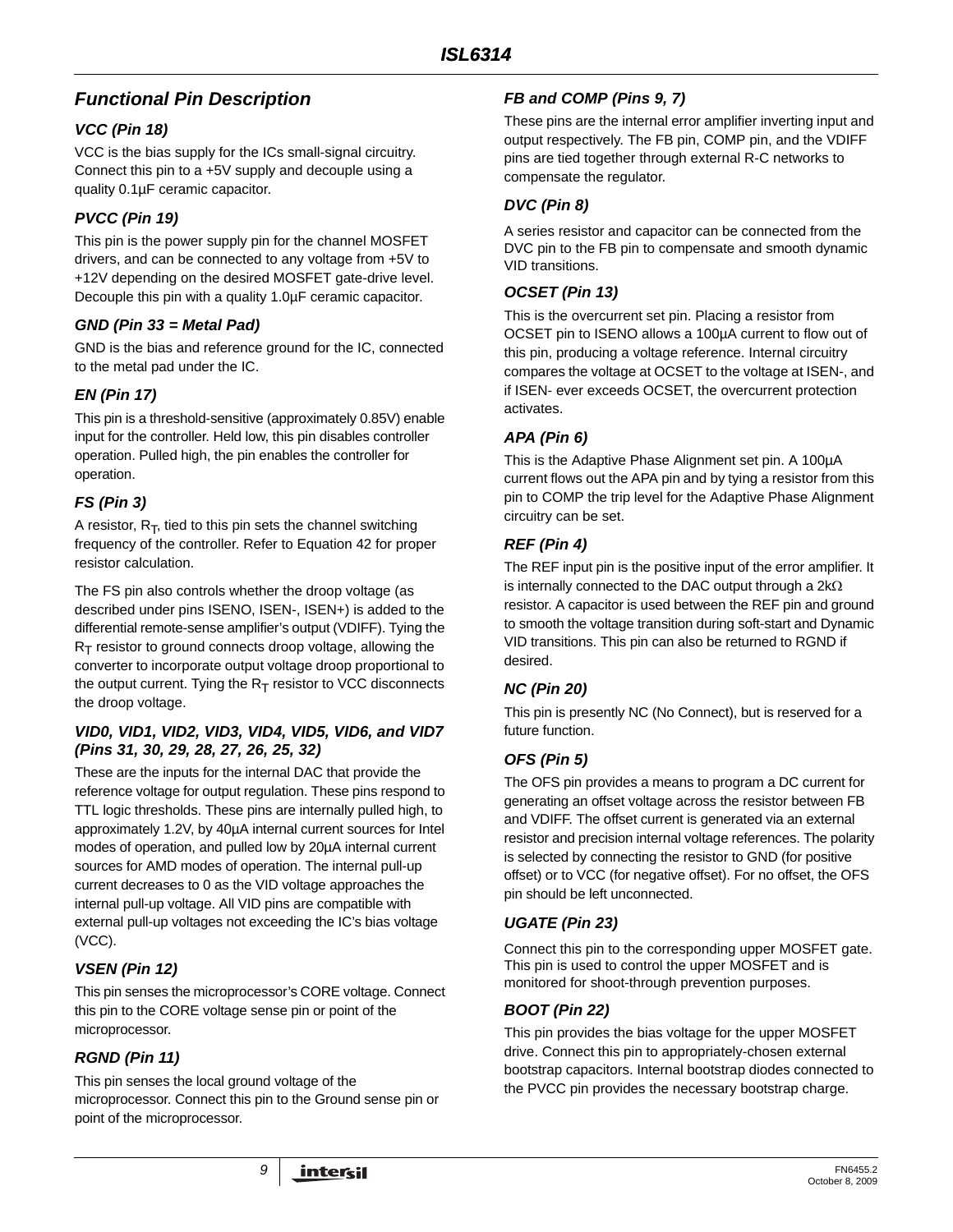# *PHASE (Pin 24)*

Connect this pin to the source of the upper MOSFET. This pin is the return path for the upper MOSFET drive.

# *LGATE (Pin 21)*

This pin is used to control the lower MOSFET. Connect this pin to the lower MOSFET gate.

# *SS (Pin 2)*

A resistor,  $R_{SS}$ , placed from SS to VCC or GND will set the soft-start ramp slope. Refer to Equations [16](#page-20-0) and [17](#page-20-1) for proper resistor calculation.

The state of the SS pin also selects which of the available DAC tables will be used to decode the VID inputs and puts the controller into the corresponding mode of operation. For Intel VR11 mode of operation the R<sub>SS</sub> resistor should be tied to GND. AMD compliance is selected if the  $R_{SS}$  resistor is tied to VCC (once in AMD mode, the VID7 bit selects 5-bit DAC if set to a logic high, or 6-bit DAC if set to a logic low).

## *PGOOD (Pin 1)*

For Intel mode of operation, PGOOD indicates whether VSEN is within specified overvoltage and undervoltage limits after a fixed delay from the end of soft-start. If VSEN exceeds these limits, or if an overcurrent event occurs, or if the part is disabled, PGOOD is pulled low. PGOOD is always low prior to the end of soft-start.

For AMD modes of operation, PGOOD will always be high as long as VSEN is within the specified undervoltage/overvoltage window and soft-start has ended. PGOOD only goes low if VSEN is outside this window.

# *ISENO, ISEN-, and ISEN+ (Pins 14, 15, 16)*

ISEN-, ISEN+, and ISENO are the DCR current sense amplifier's negative input, positive input, and output respectively. For accurate DCR current sensing, connect a resistor from the phase node to ISEN- and connect ISEN+ to the output inductor, roughly VOUT. A parallel R-C feedback circuit connected between ISEN- and ISENO will then create a voltage from ISEN+ to ISENO proportional to the voltage drop across the inductor DCR. This voltage is referred to as the droop voltage and is added to the differential remote-sense amplifier's output.

An optional 0.001µF to 0.01µF ceramic capacitor can be placed from the ISEN+ pin to the ISEN- pin to help reduce common mode noise that might be introduced by the layout.

# *VDIFF (Pin 10)*

VDIFF is the output of the differential remote-sense amplifier. The voltage on this pin is equal to the difference between VSEN and RGND (VOUT) added to the difference between ISEN+ and ISENO (droop). VDIFF therefore represents the VOUT voltage plus the droop voltage. The state of the FS pin determines whether the droop voltage is added or not.

# *Operation*

## *Power Conversion*

The ISL6314 controller helps simplify implementation by integrating vital functions and requiring minimal external components. The ["Block Diagram" on page 3](#page-2-0) provides a top level view of the single-phase power conversion using the ISL6314 controller.



## <span id="page-9-3"></span><span id="page-9-1"></span>*Output Ripple*

Figure [1](#page-9-1) illustrates the output ripple. The PWM current forms the AC ripple current and the DC load current. The peak-to-peak current about 7A, and the DC components of the inductor current feeds the load.

To understand the ripple current amplitude, examine Equation [1](#page-9-2) representing a single channel peak-to-peak inductor current.

<span id="page-9-2"></span>
$$
I_{\text{P-P}} = \frac{(V_{\text{IN}} - V_{\text{OUT}}) \cdot V_{\text{OUT}}}{L \cdot f_{\text{S}} \cdot V_{\text{IN}}}
$$
 (EQ. 1)

In Equation [1,](#page-9-2)  $V_{IN}$  and  $V_{OUT}$  are the input and output voltages respectively, L is the single-channel inductor value, and  $f_S$  is the switching frequency.

The output capacitors conduct the ripple component of the inductor current. Output voltage ripple is a function of capacitance, capacitor equivalent series resistance (ESR), and inductor ripple current. Reducing the inductor ripple current allows the designer to use fewer or less costly output capacitors. Equation [2](#page-9-0) shows the approximation for the output voltage ripple.

<span id="page-9-0"></span>
$$
V_{\mathsf{P-P}} = I_{\mathsf{P-P}} \cdot \mathsf{ESR} \tag{EQ.2}
$$

# *Adaptive Phase Alignment (APA)*

To improve the transient response, the ISL6314 implements Intersil's proprietary Adaptive Phase Alignment (APA) technique, which turns on the channel during large current step transient events.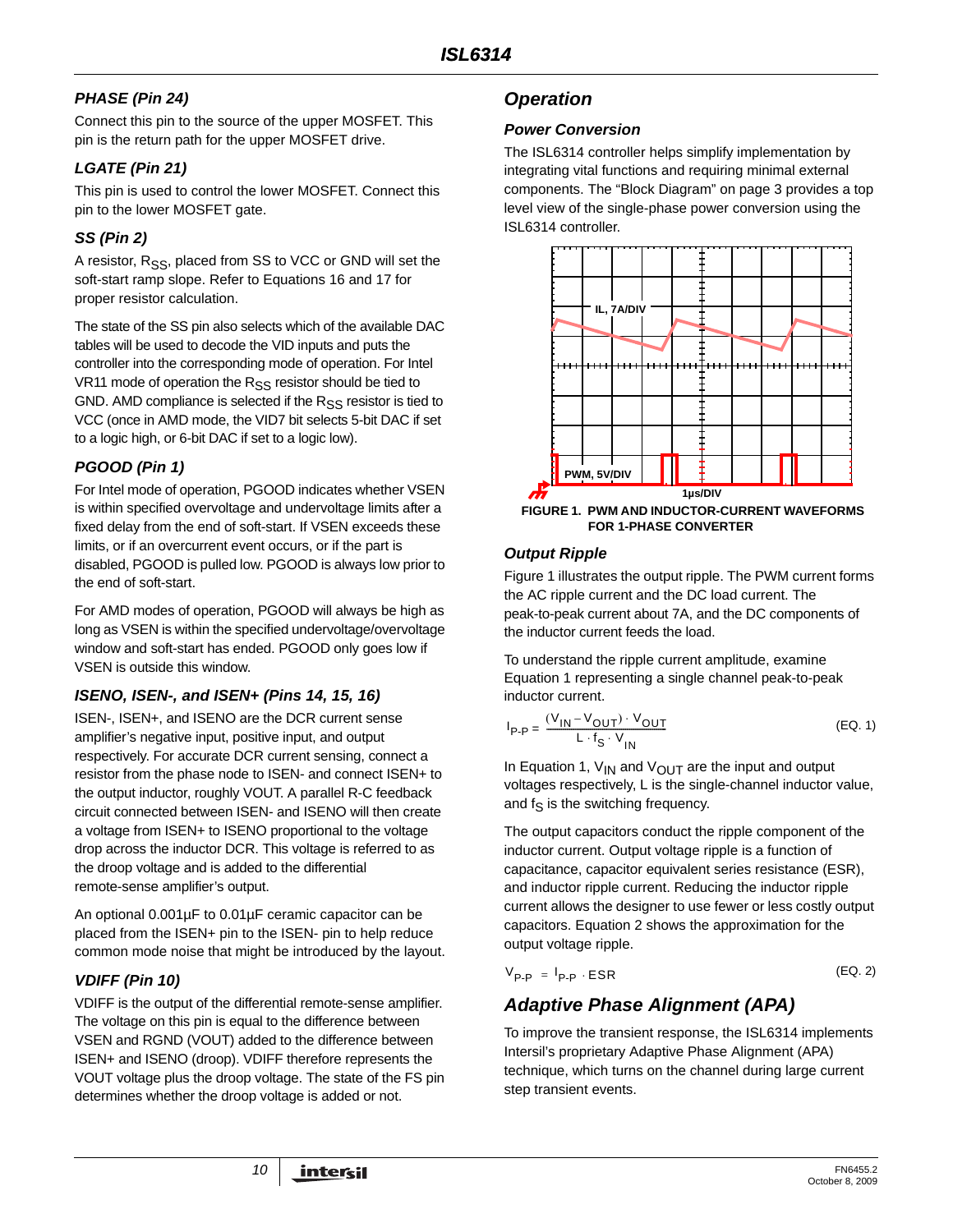

#### **FIGURE 2. ADAPTIVE PHASE ALIGNMENT DETECTION**

<span id="page-10-0"></span>As Figure [2](#page-10-0) shows, the APA circuitry works by monitoring the voltage on the APA pin and comparing it to a filtered copy of the voltage on the COMP pin. The voltage on the APA pin is a copy of the COMP pin voltage that has been negatively offset. If the APA pin exceeds the filtered COMP pin voltage an APA event occurs and the channel is forced on.

The APA trip level is the amount of DC offset between the COMP pin and the APA pin. This is the voltage excursion that the APA and COMP pin must have during a transient event to activate the Adaptive Phase Alignment circuitry. This APA trip level is set through a resistor,  $R_{APA}$ , that connects from the APA pin to the COMP pin. A 100µA current flows across  $R_{APA}$  into the APA pin to set the APA trip level as described in Equation [3.](#page-10-2) An APA trip level of 500mV is recommended for most applications. A 1000pF capacitor,  $C_{APA}$ , should also be placed across the  $R_{APA}$ resistor to help with noise immunity.

$$
V_{APA, TRIP} = R_{APA} \cdot 100 \times 10^{-6}
$$
 (EQ. 3)

#### *Active Pulse Positioning (APP) Modulated PWM Operation*

The ISL6314 uses a proprietary Active Pulse Positioning (APP) modulation scheme to control the internal PWM signals that command each channel's driver to turn their upper and lower MOSFETs on and off. The time interval in which a PWM signal can occur is generated by an internal clock, whose cycle time is the inverse of the switching frequency set by the resistor connected to the FS pin. The advantage of Intersil's proprietary Active Pulse Positioning (APP) modulator is that the PWM signal has the ability to turn on at any point during this PWM time interval, and turn off immediately after the PWM signal has transitioned high. This is important because is allows the controller to quickly respond to output voltage drops associated with current load spikes, while avoiding the ring back affects associated with other modulation schemes.

The PWM output state is driven by the position of the error amplifier output signal, V<sub>COMP</sub>, as illustrated in Figure [3.](#page-10-1) At the beginning of each PWM time interval, this  $V_{\text{COMP}}$  signal is compared to the internal modulator waveform. As long as the V<sub>COMP</sub> voltage is lower then the modulator waveform voltage, the PWM signal is commanded low. The internal MOSFET driver detects the low state of the PWM signal and turns off the upper MOSFET and turns on the lower synchronous MOSFET. When the V<sub>COMP</sub> voltage crosses the modulator ramp, the PWM output transitions high, turning off the synchronous MOSFET and turning on the upper MOSFET. The PWM signal will remain high until the V<sub>COMP</sub> voltage crosses the modulator ramp again. When this occurs, the PWM signal will transition low again.

During each PWM time interval, the PWM signal can only transition high once. Once PWM transitions high, it can not transition high again until the beginning of the next PWM time interval. This prevents the occurrence of double PWM pulses occurring during a single period.





#### <span id="page-10-1"></span>*Output Voltage Setting*

The ISL6314 uses a digital to analog converter (DAC) to generate a reference voltage based on the logic signals at the VID pins. The DAC decodes the logic signals into one of the discrete voltages shown in Tables [2](#page-11-0), [3](#page-13-0) or [4](#page-13-1). In the Intel VR11 mode of operation, each VID pin is pulled up to an internal 1.2V voltage by a weak current source (40µA), which decreases to 0A as the voltage at the VID pin varies from 0 to the internal 1.2V pull-up voltage. In AMD modes of operation, the VID pins are pulled low by a weak 20µA current source. External pull-up resistors or active-high output stages can augment the pull-up current sources, up to a voltage of 5V.

<span id="page-10-2"></span>. The ISL6314 accommodates three different DAC ranges: Intel VR11, AMD K8/K9 5-bit, and AMD 6-bit. The state of the SS and VID7 pins decide which DAC version is active. Refer to Table [1](#page-11-1) for a description of how to select the desired DAC version.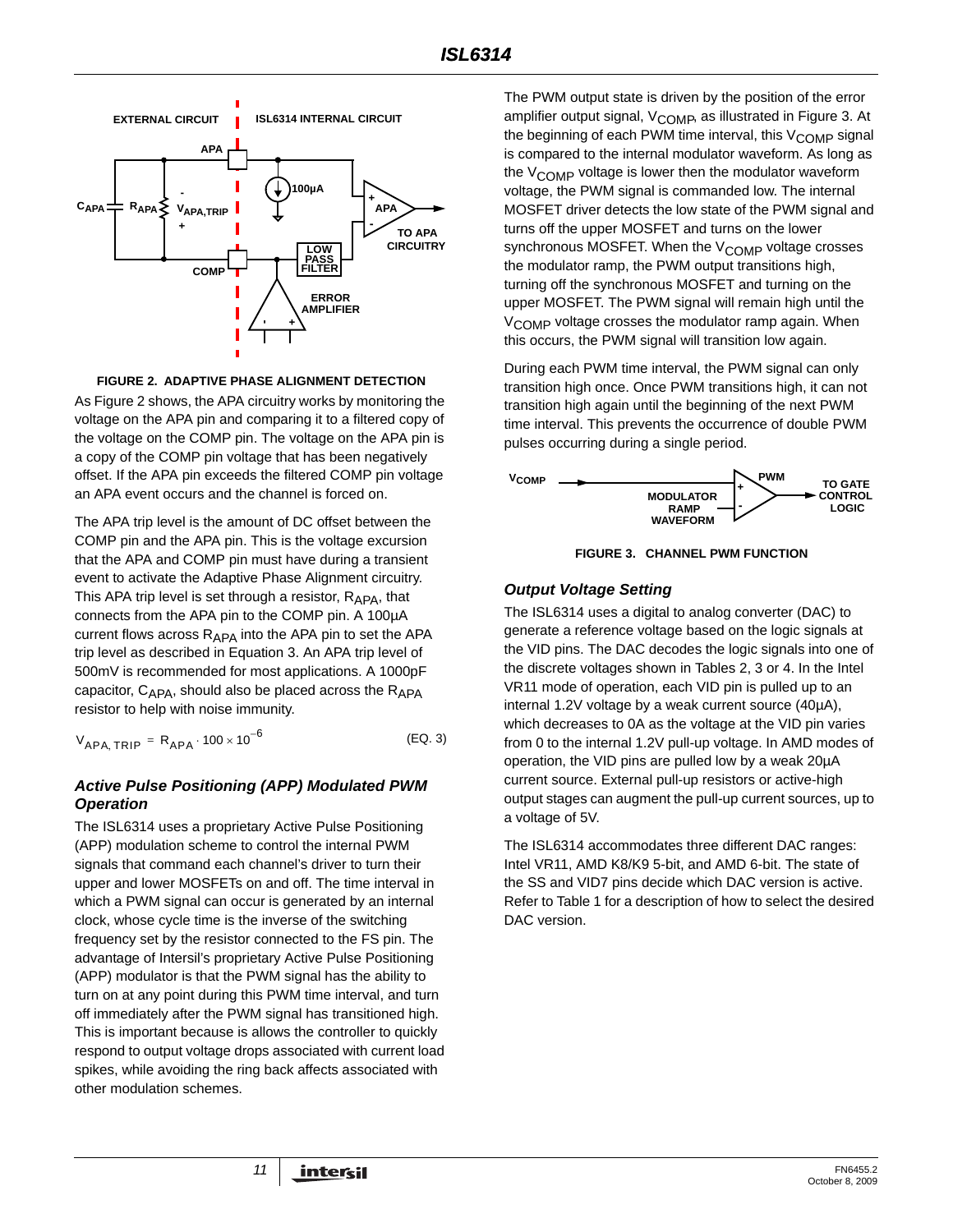## <span id="page-11-1"></span>**TABLE 1. ISL6314 DAC SELECT AND FUNCTION TABLE**

| <b>DAC VERSION</b>            | <b>SS PIN</b>                           | VID7 PIN                             |
|-------------------------------|-----------------------------------------|--------------------------------------|
| <b>INTEL VR11</b>             | $R_{SS}$ resistor tied to<br>GND        |                                      |
| AMD 5-BIT                     | $R_{SS}$ resistor tied to<br><b>VCC</b> | high                                 |
| AMD 6-BIT                     | $R_{SS}$ resistor tied to<br><b>VCC</b> | low                                  |
|                               |                                         |                                      |
| TIE RESISTOR to<br><b>VCC</b> | <b>OPEN</b>                             | <b>TIE RESISTOR to</b><br><b>GND</b> |
| R <sub>SS</sub> : AMD Tables  |                                         | R <sub>SS</sub> : Intel Table        |
| $ROFS$ : Negative             | No Offset                               | R <sub>OFS</sub> : Positive          |
| $R_T$ : No Droop              |                                         | $R_T$ : Droop                        |

#### **TABLE 2. VR11 VOLTAGE IDENTIFICATION CODES**

<span id="page-11-0"></span>

| VID7        | VID6 | VID <sub>5</sub> | VID4         | VID3         | VID <sub>2</sub> | VID1         | VID <sub>0</sub> | <b>VDAC</b> |
|-------------|------|------------------|--------------|--------------|------------------|--------------|------------------|-------------|
| 0           | 0    | 0                | 0            | 0            | 0                | 0            | 0                | <b>OFF</b>  |
| 0           | 0    | 0                | 0            | 0            | 0                | 0            | $\mathbf{1}$     | <b>OFF</b>  |
| $\mathbf 0$ | 0    | 0                | 0            | 0            | 0                | $\mathbf{1}$ | 0                | 1.60000     |
| $\mathbf 0$ | 0    | 0                | 0            | 0            | 0                | $\mathbf{1}$ | $\mathbf{1}$     | 1.59375     |
| $\mathbf 0$ | 0    | 0                | 0            | 0            | $\mathbf{1}$     | $\mathbf 0$  | 0                | 1.58750     |
| 0           | 0    | 0                | 0            | 0            | 1                | 0            | $\mathbf{1}$     | 1.58125     |
| 0           | 0    | 0                | 0            | 0            | 1                | $\mathbf{1}$ | 0                | 1.57500     |
| 0           | 0    | 0                | 0            | 0            | 1                | $\mathbf{1}$ | $\mathbf{1}$     | 1.56875     |
| 0           | 0    | 0                | 0            | 1            | 0                | 0            | 0                | 1.56250     |
| 0           | 0    | 0                | 0            | 1            | 0                | 0            | $\mathbf{1}$     | 1.55625     |
| 0           | 0    | 0                | 0            | 1            | 0                | $\mathbf{1}$ | 0                | 1.55000     |
| $\mathbf 0$ | 0    | 0                | 0            | $\mathbf{1}$ | 0                | $\mathbf{1}$ | $\mathbf{1}$     | 1.54375     |
| 0           | 0    | $\mathbf 0$      | 0            | 1            | 1                | $\mathbf 0$  | 0                | 1.53750     |
| $\mathbf 0$ | 0    | $\mathbf 0$      | 0            | 1            | 1                | 0            | 1                | 1.53125     |
| 0           | 0    | 0                | 0            | $\mathbf{1}$ | $\mathbf{1}$     | $\mathbf{1}$ | 0                | 1.52500     |
| 0           | 0    | 0                | 0            | 1            | 1                | $\mathbf{1}$ | 1                | 1.51875     |
| 0           | 0    | 0                | 1            | 0            | 0                | 0            | 0                | 1.51250     |
| 0           | 0    | 0                | 1            | 0            | 0                | 0            | 1                | 1.50625     |
| 0           | 0    | 0                | 1            | 0            | 0                | $\mathbf{1}$ | 0                | 1.50000     |
| 0           | 0    | 0                | 1            | 0            | 0                | $\mathbf{1}$ | 1                | 1.49375     |
| 0           | 0    | 0                | 1            | 0            | $\mathbf{1}$     | $\mathbf 0$  | 0                | 1.48750     |
| 0           | 0    | $\mathbf 0$      | $\mathbf{1}$ | 0            | $\mathbf{1}$     | 0            | $\mathbf{1}$     | 1.48125     |
| $\mathbf 0$ | 0    | $\mathbf 0$      | $\mathbf{1}$ | 0            | $\mathbf{1}$     | $\mathbf{1}$ | 0                | 1.47500     |
| 0           | 0    | 0                | 1            | 0            | $\mathbf{1}$     | $\mathbf{1}$ | 1                | 1.46875     |
| 0           | 0    | 0                | 1            | 1            | 0                | 0            | 0                | 1.46250     |
| $\mathbf 0$ | 0    | $\pmb{0}$        | $\mathbf 1$  | 1            | 0                | $\pmb{0}$    | 1                | 1.45625     |
| $\mathbf 0$ | 0    | 0                | $\mathbf 1$  | 1            | 0                | $\mathbf{1}$ | 0                | 1.45000     |

## $12$  **intersil**

## **TABLE 2. VR11 VOLTAGE IDENTIFICATION CODES (Continued)**

| VID7        | VID6 | VID <sub>5</sub> | VID4         | VID <sub>3</sub> | VID <sub>2</sub> | VID1         | VID <sub>0</sub> | <b>VDAC</b> |
|-------------|------|------------------|--------------|------------------|------------------|--------------|------------------|-------------|
| 0           | 0    | 0                | 1            | 1                | 0                | 1            | 1                | 1.44375     |
| $\mathbf 0$ | 0    | 0                | 1            | $\mathbf{1}$     | 1                | $\mathbf 0$  | $\mathbf 0$      | 1.43750     |
| 0           | 0    | 0                | 1            | 1                | 1                | 0            | 1                | 1.43125     |
| 0           | 0    | 0                | 1            | 1                | 1                | 1            | 0                | 1.42500     |
| 0           | 0    | 0                | 1            | $\mathbf 1$      | 1                | $\mathbf{1}$ | 1                | 1.41875     |
| 0           | 0    | 1                | 0            | 0                | 0                | 0            | 0                | 1.41250     |
| 0           | 0    | 1                | 0            | 0                | 0                | $\mathbf 0$  | 1                | 1.40625     |
| 0           | 0    | 1                | 0            | 0                | 0                | $\mathbf{1}$ | 0                | 1.40000     |
| 0           | 0    | 1                | 0            | 0                | 0                | 1            | 1                | 1.39375     |
| 0           | 0    | 1                | 0            | 0                | 1                | $\mathbf 0$  | 0                | 1.38750     |
| 0           | 0    | 1                | 0            | 0                | 1                | 0            | 1                | 1.38125     |
| 0           | 0    | 1                | 0            | 0                | 1                | 1            | 0                | 1.37500     |
| 0           | 0    | 1                | 0            | 0                | 1                | 1            | 1                | 1.36875     |
| 0           | 0    | 1                | 0            | $\mathbf 1$      | $\pmb{0}$        | 0            | 0                | 1.36250     |
| 0           | 0    | 1                | 0            | 1                | 0                | 0            | 1                | 1.35625     |
| 0           | 0    | 1                | 0            | 1                | 0                | 1            | 0                | 1.35000     |
| 0           | 0    | 1                | 0            | $\mathbf 1$      | 0                | $\mathbf{1}$ | 1                | 1.34375     |
| 0           | 0    | 1                | 0            | 1                | 1                | 0            | 0                | 1.33750     |
| 0           | 0    | 1                | 0            | 1                | 1                | $\mathbf 0$  | 1                | 1.33125     |
| 0           | 0    | 1                | 0            | $\mathbf 1$      | 1                | $\mathbf{1}$ | 0                | 1.32500     |
| 0           | 0    | 1                | 0            | 1                | 1                | 1            | 1                | 1.31875     |
| 0           | 0    | 1                | 1            | 0                | 0                | $\mathbf 0$  | 0                | 1.31250     |
| 0           | 0    | 1                | 1            | 0                | 0                | 0            | 1                | 1.30625     |
| 0           | 0    | 1                | 1            | 0                | 0                | 1            | 0                | 1.30000     |
| 0           | 0    | 1                | 1            | 0                | 0                | 1            | 1                | 1.29375     |
| 0           | 0    | 1                | 1            | 0                | 1                | 0            | 0                | 1.28750     |
| 0           | 0    | 1                | $\mathbf 1$  | 0                | 1                | 0            | 1                | 1.28125     |
| 0           | 0    | 1                | 1            | 0                | 1                | 1            | 0                | 1.27500     |
| 0           | 0    | 1                | 1            | 0                | $\mathbf{1}$     | 1            | 1                | 1.26875     |
| 0           | 0    | 1                | 1            | 1                | 0                | 0            | 0                | 1.26250     |
| 0           | 0    | 1                | $\mathbf{1}$ | 1                | 0                | 0            | 1                | 1.25625     |
| 0           | 0    | 1                | 1            | 1                | 0                | 1            | 0                | 1.25000     |
| 0           | 0    | 1                | 1            | 1                | 0                | 1            | 1                | 1.24375     |
| 0           | 0    | 1                | $\mathbf{1}$ | 1                | 1                | 0            | 0                | 1.23750     |
| 0           | 0    | 1                | 1            | 1                | $\mathbf{1}$     | 0            | 1                | 1.23125     |
| 0           | 0    | 1                | 1            | 1                | 1                | 1            | 0                | 1.22500     |
| 0           | 0    | 1                | $\mathbf{1}$ | 1                | 1                | 1            | 1                | 1.21875     |
| 0           | 1    | 0                | 0            | 0                | 0                | 0            | 0                | 1.21250     |
| 0           | 1    | 0                | 0            | 0                | 0                | 0            | 1                | 1.20625     |
| 0           | 1    | 0                | 0            | 0                | 0                | 1            | 0                | 1.20000     |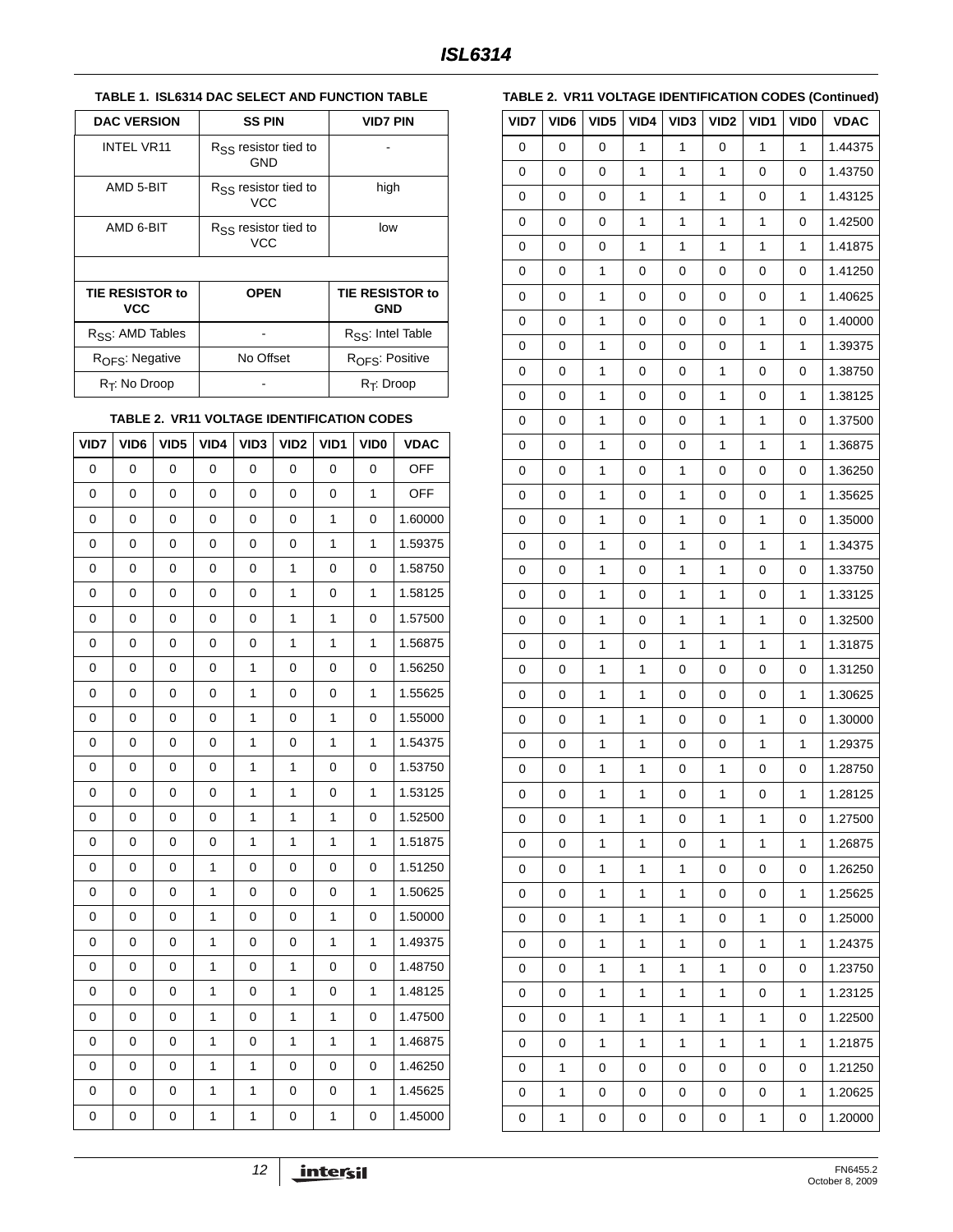**TABLE 2. VR11 VOLTAGE IDENTIFICATION CODES (Continued)**

| VID7 | VID <sub>6</sub> | VID <sub>5</sub> | VID4         | VID3 | VID <sub>2</sub> | VID1         | VID <sub>0</sub> | <b>VDAC</b> |
|------|------------------|------------------|--------------|------|------------------|--------------|------------------|-------------|
| 0    | 1                | 0                | 0            | 0    | 0                | 1            | 1                | 1.19375     |
| 0    | 1                | 0                | 0            | 0    | 1                | 0            | 0                | 1.18750     |
| 0    | 1                | 0                | 0            | 0    | 1                | 0            | 1                | 1.18125     |
| 0    | 1                | 0                | 0            | 0    | 1                | $\mathbf{1}$ | 0                | 1.17500     |
| 0    | 1                | 0                | 0            | 0    | $\mathbf{1}$     | 1            | 1                | 1.16875     |
| 0    | 1                | 0                | 0            | 1    | 0                | 0            | 0                | 1.16250     |
| 0    | 1                | 0                | 0            | 1    | 0                | 0            | 1                | 1.15625     |
| 0    | 1                | 0                | 0            | 1    | 0                | 1            | 0                | 1.15000     |
| 0    | 1                | 0                | 0            | 1    | 0                | 1            | 1                | 1.14375     |
| 0    | 1                | 0                | 0            | 1    | 1                | 0            | 0                | 1.13750     |
| 0    | 1                | 0                | 0            | 1    | 1                | 0            | 1                | 1.13125     |
| 0    | 1                | 0                | 0            | 1    | 1                | 1            | 0                | 1.12500     |
| 0    | 1                | 0                | 0            | 1    | 1                | $\mathbf{1}$ | 1                | 1.11875     |
| 0    | 1                | 0                | 1            | 0    | 0                | 0            | 0                | 1.11250     |
| 0    | 1                | 0                | 1            | 0    | 0                | 0            | 1                | 1.10625     |
| 0    | 1                | 0                | 1            | 0    | 0                | 1            | 0                | 1.10000     |
| 0    | 1                | 0                | 1            | 0    | 0                | 1            | 1                | 1.09375     |
| 0    | 1                | 0                | 1            | 0    | 1                | 0            | 0                | 1.08750     |
| 0    | 1                | 0                | 1            | 0    | 1                | 0            | 1                | 1.08125     |
| 0    | 1                | 0                | 1            | 0    | 1                | 1            | 0                | 1.07500     |
| 0    | 1                | 0                | 1            | 0    | 1                | 1            | 1                | 1.06875     |
| 0    | 1                | 0                | 1            | 1    | 0                | 0            | 0                | 1.06250     |
| 0    | 1                | 0                | 1            | 1    | 0                | 0            | 1                | 1.05625     |
| 0    | 1                | 0                | 1            | 1    | 0                | 1            | 0                | 1.05000     |
| 0    | 1                | 0                | 1            | 1    | 0                | $\mathbf{1}$ | 1                | 1.04375     |
| 0    | 1                | 0                | $\mathbf{1}$ | 1    | 1                | 0            | 0                | 1.03750     |
| 0    | 1                | $\pmb{0}$        | 1            | 1    | 1                | 0            | 1                | 1.03125     |
| 0    | 1                | 0                | 1            | 1    | 1                | 1            | 0                | 1.02500     |
| 0    | 1                | 0                | $\mathbf{1}$ | 1    | 1                | 1            | 1                | 1.01875     |
| 0    | 1                | 1                | 0            | 0    | 0                | 0            | 0                | 1.01250     |
| 0    | 1                | 1                | 0            | 0    | 0                | 0            | 1                | 1.00625     |
| 0    | 1                | 1                | 0            | 0    | 0                | 1            | 0                | 1.00000     |
| 0    | 1                | 1                | 0            | 0    | 0                | 1            | 1                | 0.99375     |
| 0    | 1                | 1                | 0            | 0    | 1                | 0            | 0                | 0.98750     |
| 0    | 1                | 1                | 0            | 0    | 1                | 0            | 1                | 0.98125     |
| 0    | 1                | 1                | 0            | 0    | 1                | 1            | 0                | 0.97500     |
| 0    | 1                | 1                | 0            | 0    | $\mathbf{1}$     | $\mathbf{1}$ | 1                | 0.96875     |
| 0    | 1                | 1                | 0            | 1    | 0                | 0            | 0                | 0.96250     |
| 0    | 1                | 1                | 0            | 1    | 0                | 0            | 1                | 0.95625     |
| 0    | 1                | 1                | 0            | 1    | 0                | 1            | 0                | 0.95000     |

|  | TABLE 2. VR11 VOLTAGE IDENTIFICATION CODES (Continued) |  |
|--|--------------------------------------------------------|--|
|--|--------------------------------------------------------|--|

| VID7         | VID6 | VID <sub>5</sub> | VID4 | VID <sub>3</sub> | VID2         | VID1         | VID <sub>0</sub> | <b>VDAC</b> |
|--------------|------|------------------|------|------------------|--------------|--------------|------------------|-------------|
| 0            | 1    | 1                | 0    | 1                | 0            | 1            | 1                | 0.94375     |
| 0            | 1    | 1                | 0    | 1                | 1            | 0            | 0                | 0.93750     |
| 0            | 1    | 1                | 0    | 1                | 1            | 0            | 1                | 0.93125     |
| 0            | 1    | 1                | 0    | 1                | 1            | $\mathbf{1}$ | 0                | 0.92500     |
| 0            | 1    | 1                | 0    | 1                | 1            | 1            | $\mathbf{1}$     | 0.91875     |
| 0            | 1    | 1                | 1    | 0                | 0            | 0            | 0                | 0.91250     |
| 0            | 1    | 1                | 1    | 0                | 0            | 0            | 1                | 0.90625     |
| 0            | 1    | 1                | 1    | 0                | 0            | 1            | 0                | 0.90000     |
| 0            | 1    | 1                | 1    | 0                | 0            | 1            | 1                | 0.89375     |
| 0            | 1    | 1                | 1    | 0                | 1            | 0            | 0                | 0.88750     |
| 0            | 1    | 1                | 1    | 0                | 1            | 0            | $\mathbf{1}$     | 0.88125     |
| 0            | 1    | 1                | 1    | 0                | 1            | 1            | 0                | 0.87500     |
| 0            | 1    | 1                | 1    | 0                | 1            | $\mathbf{1}$ | 1                | 0.86875     |
| 0            | 1    | 1                | 1    | 1                | 0            | 0            | 0                | 0.86250     |
| 0            | 1    | 1                | 1    | 1                | 0            | 0            | 1                | 0.85625     |
| 0            | 1    | 1                | 1    | 1                | 0            | $\mathbf{1}$ | 0                | 0.85000     |
| 0            | 1    | 1                | 1    | 1                | 0            | 1            | 1                | 0.84375     |
| 0            | 1    | 1                | 1    | 1                | 1            | 0            | 0                | 0.83750     |
| 0            | 1    | 1                | 1    | 1                | 1            | 0            | 1                | 0.83125     |
| 0            | 1    | 1                | 1    | 1                | 1            | 1            | 0                | 0.82500     |
| 0            | 1    | 1                | 1    | 1                | 1            | 1            | 1                | 0.81875     |
| $\mathbf{1}$ | 0    | 0                | 0    | 0                | 0            | 0            | 0                | 0.81250     |
| 1            | 0    | 0                | 0    | 0                | 0            | 0            | $\mathbf{1}$     | 0.80625     |
| 1            | 0    | 0                | 0    | 0                | 0            | 1            | 0                | 0.80000     |
| $\mathbf{1}$ | 0    | 0                | 0    | $\pmb{0}$        | 0            | $\mathbf{1}$ | 1                | 0.79375     |
| 1            | 0    | 0                | 0    | 0                | 1            | 0            | 0                | 0.78750     |
| 1            | 0    | 0                | 0    | 0                | 1            | 0            | 1                | 0.78125     |
| 1            | 0    | 0                | 0    | 0                | 1            | 1            | 0                | 0.77500     |
| 1            | 0    | 0                | 0    | 0                | $\mathbf{1}$ | 1            | 1                | 0.76875     |
| 1            | 0    | 0                | 0    | 1                | 0            | 0            | 0                | 0.76250     |
| 1            | 0    | 0                | 0    | 1                | 0            | 0            | $\mathbf{1}$     | 0.75625     |
| 1            | 0    | 0                | 0    | 1                | 0            | 1            | 0                | 0.75000     |
| 1            | 0    | 0                | 0    | 1                | 0            | 1            | 1                | 0.74375     |
| 1            | 0    | 0                | 0    | 1                | 1            | 0            | 0                | 0.73750     |
| 1            | 0    | 0                | 0    | 1                | $\mathbf{1}$ | 0            | 1                | 0.73125     |
| 1            | 0    | 0                | 0    | 1                | 1            | 1            | 0                | 0.72500     |
| 1            | 0    | 0                | 0    | 1                | 1            | $\mathbf{1}$ | $\mathbf{1}$     | 0.71875     |
| 1            | 0    | 0                | 1    | 0                | 0            | 0            | 0                | 0.71250     |
| 1            | 0    | 0                | 1    | 0                | 0            | 0            | 1                | 0.70625     |
| 1            | 0    | 0                | 1    | 0                | 0            | 1            | 0                | 0.70000     |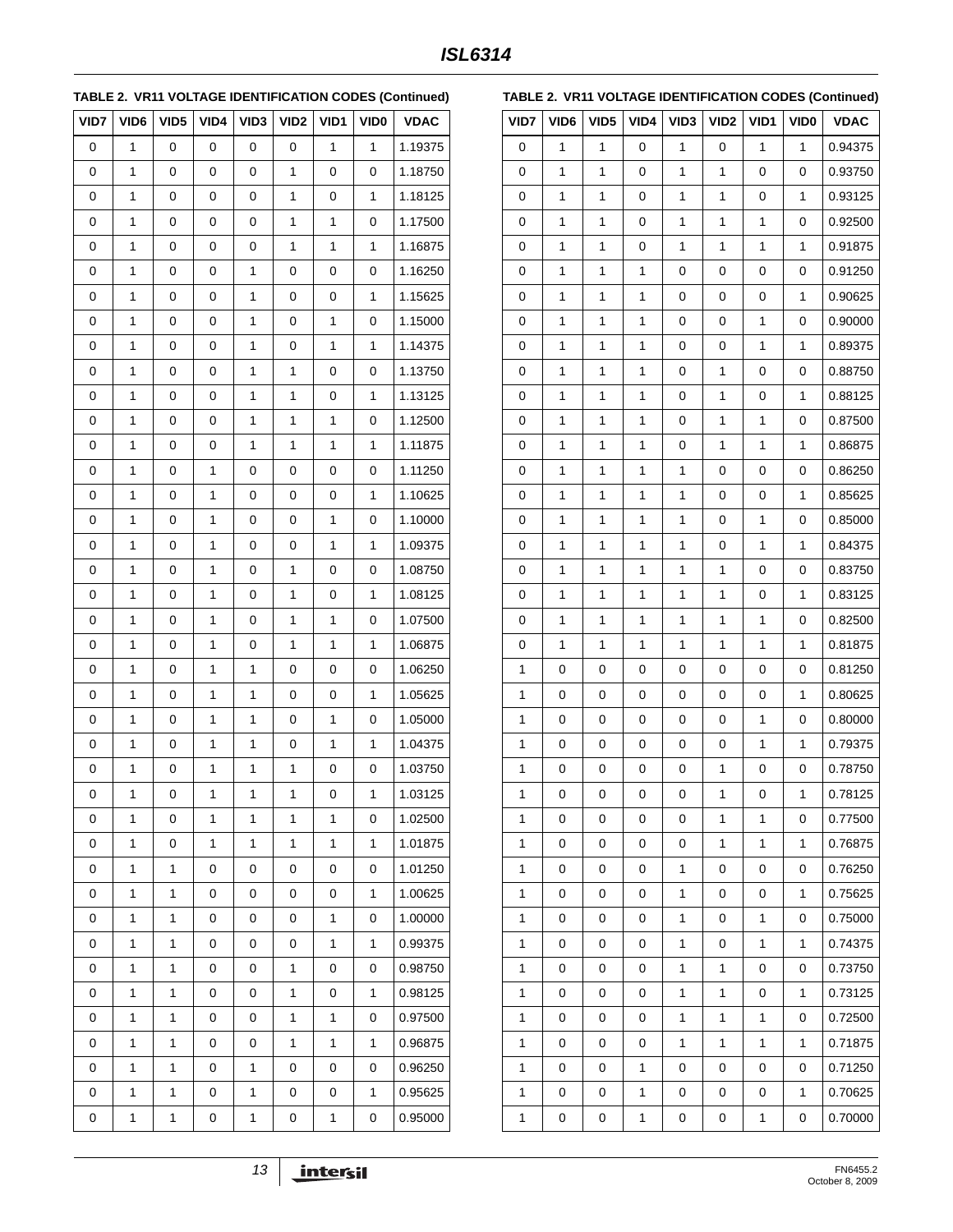## **TABLE 2. VR11 VOLTAGE IDENTIFICATION CODES (Continued)**

| VID7 | VID6 | VID <sub>5</sub> | VID4 | VID3 | VID <sub>2</sub> | VID1         | VID <sub>0</sub> | <b>VDAC</b> |
|------|------|------------------|------|------|------------------|--------------|------------------|-------------|
| 1    | 0    | 0                | 1    | 0    | 0                | 1            | 1                | 0.69375     |
| 1    | 0    | 0                | 1    | 0    | 1                | $\pmb{0}$    | 0                | 0.68750     |
| 1    | 0    | 0                | 1    | 0    | 1                | 0            | 1                | 0.68125     |
| 1    | 0    | 0                | 1    | 0    | 1                | $\mathbf{1}$ | 0                | 0.67500     |
| 1    | 0    | 0                | 1    | 0    | 1                | $\mathbf{1}$ | 1                | 0.66875     |
| 1    | 0    | 0                | 1    | 1    | 0                | 0            | 0                | 0.66250     |
| 1    | 0    | 0                | 1    | 1    | 0                | 0            | 1                | 0.65625     |
| 1    | 0    | 0                | 1    | 1    | 0                | $\mathbf{1}$ | 0                | 0.65000     |
| 1    | 0    | 0                | 1    | 1    | 0                | $\mathbf{1}$ | 1                | 0.64375     |
| 1    | 0    | 0                | 1    | 1    | 1                | 0            | 0                | 0.63750     |
| 1    | 0    | 0                | 1    | 1    | 1                | 0            | 1                | 0.63125     |
| 1    | 0    | 0                | 1    | 1    | 1                | $\mathbf 1$  | 0                | 0.62500     |
| 1    | 0    | 0                | 1    | 1    | 1                | $\mathbf{1}$ | 1                | 0.61875     |
| 1    | 0    | 1                | 0    | 0    | 0                | 0            | 0                | 0.61250     |
| 1    | 0    | 1                | 0    | 0    | 0                | 0            | 1                | 0.60625     |
| 1    | 0    | 1                | 0    | 0    | 0                | $\mathbf{1}$ | 0                | 0.60000     |
| 1    | 0    | 1                | 0    | 0    | 0                | $\mathbf{1}$ | 1                | 0.59375     |
| 1    | 0    | 1                | 0    | 0    | 1                | 0            | 0                | 0.58750     |
| 1    | 0    | 1                | 0    | 0    | 1                | 0            | 1                | 0.58125     |
| 1    | 0    | 1                | 0    | 0    | 1                | $\mathbf{1}$ | 0                | 0.57500     |
| 1    | 0    | 1                | 0    | 0    | 1                | $\mathbf{1}$ | 1                | 0.56875     |
| 1    | 0    | 1                | 0    | 1    | 0                | 0            | 0                | 0.56250     |
| 1    | 0    | 1                | 0    | 1    | 0                | 0            | 1                | 0.55625     |
| 1    | 0    | 1                | 0    | 1    | 0                | $\mathbf{1}$ | 0                | 0.55000     |
| 1    | 0    | 1                | 0    | 1    | 0                | 1            | 1                | 0.54375     |
| 1    | 0    | 1                | 0    | 1    | 1                | 0            | 0                | 0.53750     |
| 1    | 0    | 1                | 0    | 1    | $\mathbf 1$      | 0            | 1                | 0.53125     |
| 1    | 0    | 1                | 0    | 1    | 1                | 1            | 0                | 0.52500     |
| 1    | 0    | 1                | 0    | 1    | 1                | $\mathbf{1}$ | 1                | 0.51875     |
| 1    | 0    | 1                | 1    | 0    | 0                | 0            | 0                | 0.51250     |
| 1    | 0    | 1                | 1    | 0    | 0                | 0            | 1                | 0.50625     |
| 1    | 0    | 1                | 1    | 0    | 0                | 1            | 0                | 0.50000     |
| 1    | 1    | 1                | 1    | 1    | 1                | 1            | 0                | <b>OFF</b>  |
| 1    | 1    | 1                | 1    | 1    | 1                | 1            | 1                | <b>OFF</b>  |

#### <span id="page-13-0"></span>**TABLE 3. AMD 5-BIT VOLTAGE IDENTIFICATION CODES**

| VID4 | VID <sub>3</sub> | VID <sub>2</sub> | VID <sub>1</sub> | VID <sub>0</sub> | <b>VDAC</b> |
|------|------------------|------------------|------------------|------------------|-------------|
|      |                  |                  |                  |                  | Off         |
|      |                  |                  |                  |                  | 0.800       |
|      |                  |                  |                  |                  | 0.825       |

#### **TABLE 3. AMD 5-BIT VOLTAGE IDENTIFICATION CODES (Continued)**

| VID4         | VID <sub>3</sub> | oopeo (oommucu)<br>VID <sub>2</sub> | VID1                    | <b>VIDO</b>  | <b>VDAC</b> |
|--------------|------------------|-------------------------------------|-------------------------|--------------|-------------|
| $\mathbf{1}$ | $\mathbf{1}$     | $\mathbf{1}$                        | 0                       | 0            | 0.850       |
| 1            | $\mathbf{1}$     | 0                                   | $\mathbf{1}$            | 1            | 0.875       |
| 1            | 1                | 0                                   | $\mathbf 1$             | 0            | 0.900       |
| 1            | 1                | 0                                   | 0                       | $\mathbf{1}$ | 0.925       |
| 1            | 1                | 0                                   | 0                       | 0            | 0.950       |
| 1            | 0                | $\mathbf{1}$                        | $\overline{\mathbf{1}}$ | $\mathbf{1}$ | 0.975       |
| $\mathbf{1}$ | 0                | $\mathbf 1$                         | $\mathbf{1}$            | 0            | 1.000       |
| 1            | $\mathsf 0$      | $\mathbf{1}$                        | 0                       | 1            | 1.025       |
| 1            | 0                | $\mathbf 1$                         | 0                       | 0            | 1.050       |
| 1            | 0                | 0                                   | $\mathbf{1}$            | 1            | 1.075       |
| 1            | 0                | 0                                   | $\mathbf{1}$            | 0            | 1.100       |
| 1            | 0                | 0                                   | 0                       | 1            | 1.125       |
| 1            | 0                | 0                                   | 0                       | 0            | 1.150       |
| 0            | $\mathbf{1}$     | $\mathbf{1}$                        | $\mathbf{1}$            | $\mathbf{1}$ | 1.175       |
| 0            | 1                | $\mathbf 1$                         | $\mathbf{1}$            | 0            | 1.200       |
| 0            | 1                | 1                                   | 0                       | $\mathbf{1}$ | 1.225       |
| 0            | 1                | 1                                   | 0                       | 0            | 1.250       |
| 0            | 1                | 0                                   | $\mathbf{1}$            | $\mathbf{1}$ | 1.275       |
| 0            | 1                | $\pmb{0}$                           | $\overline{\mathbf{1}}$ | 0            | 1.300       |
| 0            | 1                | 0                                   | 0                       | 1            | 1.325       |
| 0            | $\mathbf{1}$     | 0                                   | 0                       | 0            | 1.350       |
| 0            | 0                | 1                                   | $\mathbf{1}$            | $\mathbf{1}$ | 1.375       |
| 0            | 0                | 1                                   | 1                       | 0            | 1.400       |
| 0            | 0                | 1                                   | 0                       | 1            | 1.425       |
| 0            | 0                | $\mathbf{1}$                        | 0                       | 0            | 1.450       |
| 0            | 0                | 0                                   | $\mathbf{1}$            | $\mathbf{1}$ | 1.475       |
| 0            | $\pmb{0}$        | 0                                   | $\mathbf{1}$            | 0            | 1.500       |
| 0            | 0                | 0                                   | 0                       | 1            | 1.525       |
| 0            | $\mathsf 0$      | 0                                   | 0                       | 0            | 1.550       |

#### <span id="page-13-1"></span>**TABLE 4. AMD 6-BIT VOLTAGE IDENTIFICATION CODES**

| VID <sub>5</sub> | VID4     | VID <sub>3</sub> | VID <sub>2</sub> | VID <sub>1</sub> | VID <sub>0</sub> | <b>VDAC</b> |
|------------------|----------|------------------|------------------|------------------|------------------|-------------|
| $\Omega$         | 0        | 0                | 0                | 0                | 0                | 1.5500      |
| $\Omega$         | 0        | $\Omega$         | 0                | 0                |                  | 1.5250      |
| $\Omega$         | $\Omega$ | $\Omega$         | 0                |                  | $\Omega$         | 1.5000      |
| 0                | $\Omega$ | ∩                | 0                |                  |                  | 1.4750      |
| $\Omega$         | $\Omega$ | $\Omega$         |                  | $\Omega$         | $\Omega$         | 1.4500      |
| 0                | 0        | $\Omega$         |                  | 0                |                  | 1.4250      |
| $\Omega$         | $\Omega$ | O                |                  |                  | $\Omega$         | 1.4000      |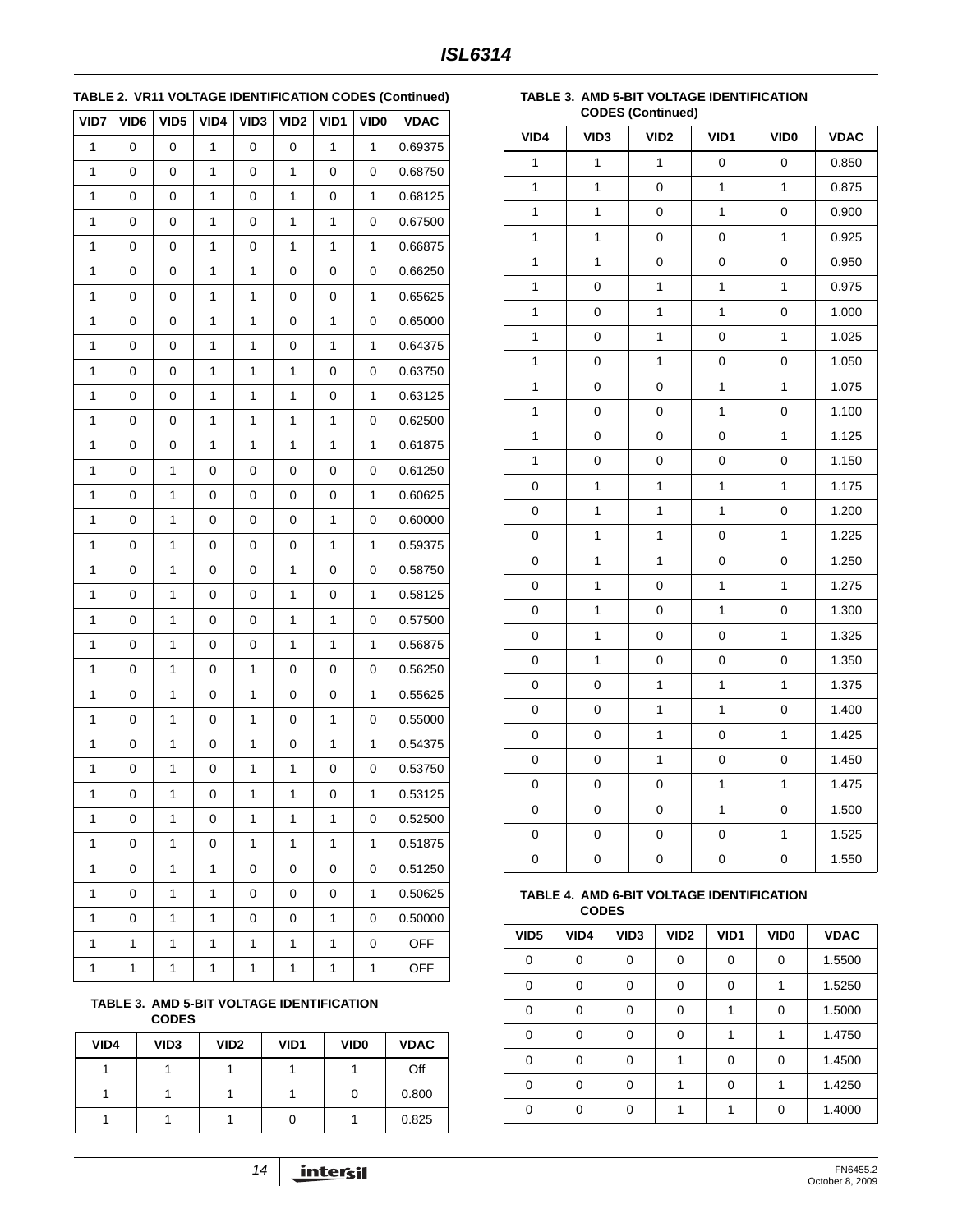**TABLE 4. AMD 6-BIT VOLTAGE IDENTIFICATION CODES (Continued)**

| VID <sub>5</sub> | VID4         | VID <sub>3</sub> | VID <sub>2</sub> | VID1 | VID <sub>0</sub> | <b>VDAC</b> |
|------------------|--------------|------------------|------------------|------|------------------|-------------|
| 0                | $\mathbf 0$  | 0                | $\mathbf{1}$     | 1    | $\mathbf{1}$     | 1.3750      |
| 0                | 0            | $\mathbf{1}$     | 0                | 0    | $\mathbf 0$      | 1.3500      |
| 0                | $\mathbf 0$  | 1                | 0                | 0    | $\mathbf{1}$     | 1.3250      |
| 0                | 0            | 1                | 0                | 1    | 0                | 1.3000      |
| 0                | 0            | $\mathbf 1$      | 0                | 1    | 1                | 1.2750      |
| 0                | $\mathbf 0$  | 1                | $\mathbf{1}$     | 0    | $\mathbf 0$      | 1.2500      |
| 0                | 0            | 1                | $\mathbf{1}$     | 0    | $\mathbf{1}$     | 1.2250      |
| 0                | 0            | $\mathbf 1$      | $\mathbf{1}$     | 1    | 0                | 1.2000      |
| 0                | 0            | 1                | $\mathbf{1}$     | 1    | 1                | 1.1750      |
| 0                | $\mathbf{1}$ | 0                | 0                | 0    | 0                | 1.1500      |
| 0                | 1            | 0                | 0                | 0    | 1                | 1.1250      |
| 0                | 1            | 0                | $\mathbf 0$      | 1    | $\mathbf 0$      | 1.1000      |
| 0                | 1            | 0                | 0                | 1    | $\mathbf{1}$     | 1.0750      |
| 0                | 1            | 0                | $\mathbf{1}$     | 0    | 0                | 1.0500      |
| 0                | 1            | 0                | 1                | 0    | $\mathbf{1}$     | 1.0250      |
| 0                | 1            | 0                | $\mathbf{1}$     | 1    | 0                | 1.0000      |
| 0                | 1            | 0                | $\mathbf{1}$     | 1    | 1                | 0.9750      |
| 0                | 1            | 1                | 0                | 0    | 0                | 0.9500      |
| 0                | 1            | 1                | 0                | 0    | $\mathbf{1}$     | 0.9250      |
| 0                | 1            | 1                | 0                | 1    | 0                | 0.9000      |
| 0                | 1            | 1                | 0                | 1    | $\mathbf{1}$     | 0.8750      |
| 0                | 1            | 1                | $\mathbf{1}$     | 0    | 0                | 0.8500      |
| 0                | 1            | 1                | $\mathbf{1}$     | 0    | 1                | 0.8250      |
| 0                | 1            | 1                | 1                | 1    | 0                | 0.8000      |
| 0                | $\mathbf{1}$ | 1                | $\mathbf{1}$     | 1    | $\mathbf{1}$     | 0.7750      |
| 1                | 0            | 0                | 0                | 0    | 0                | 0.7625      |
| 1                | 0            | 0                | 0                | 0    | 1                | 0.7500      |
| 1                | 0            | 0                | 0                | 1    | 0                | 0.7375      |
| 1                | 0            | 0                | 0                | 1    | 1                | 0.7250      |
| 1                | 0            | 0                | 1                | 0    | 0                | 0.7125      |
| 1                | 0            | 0                | 1                | 0    | $\mathbf{1}$     | 0.7000      |
| 1                | 0            | 0                | 1                | 1    | 0                | 0.6875      |
| 1                | 0            | 0                | 1                | 1    | 1                | 0.6750      |
| 1                | 0            | 1                | 0                | 0    | 0                | 0.6625      |
| 1                | 0            | 1                | 0                | 0    | 1                | 0.6500      |
| 1                | 0            | 1                | 0                | 1    | 0                | 0.6375      |
| 1                | 0            | 1                | 0                | 1    | 1                | 0.6250      |
| 1                | 0            | 1                | 1                | 0    | 0                | 0.6125      |
| 1                | 0            | 1                | 1                | 0    | 1                | 0.6000      |

**TABLE 4. AMD 6-BIT VOLTAGE IDENTIFICATION CODES (Continued)**

| VID <sub>5</sub> | VID4 | VID <sub>3</sub> | VID <sub>2</sub> | VID1        | VID <sub>0</sub> | <b>VDAC</b> |
|------------------|------|------------------|------------------|-------------|------------------|-------------|
| 1                | 0    | 1                | 1                | 1           | 0                | 0.5875      |
| 1                | 0    | 1                | 1                | 1           | 1                | 0.5750      |
| 1                | 1    | 0                | 0                | $\mathbf 0$ | 0                | 0.5625      |
| $\mathbf{1}$     | 1    | 0                | 0                | 0           | 1                | 0.5500      |
| 1                | 1    | 0                | 0                | 1           | 0                | 0.5375      |
| 1                | 1    | 0                | 0                | 1           | 1                | 0.5250      |
| 1                | 1    | 0                | $\mathbf{1}$     | 0           | 0                | 0.5125      |
| 1                | 1    | 0                | $\mathbf{1}$     | 0           | 1                | 0.5000      |
| 1                | 1    | 0                | 1                | 1           | 0                | 0.4875      |
| 1                | 1    | 0                | 1                | 1           | 1                | 0.4750      |
| 1                | 1    | 1                | 0                | 0           | 0                | 0.4625      |
| 1                | 1    | 1                | 0                | 0           | 1                | 0.4500      |
| 1                | 1    | 1                | 0                | 1           | 0                | 0.4375      |
| 1                | 1    | 1                | 0                | 1           | $\mathbf{1}$     | 0.4250      |
| 1                | 1    | 1                | 1                | 0           | 0                | 0.4125      |
| 1                | 1    | 1                | 1                | 0           | 1                | 0.4000      |
| 1                | 1    | 1                | 1                | 1           | 0                | 0.3875      |
| 1                | 1    | 1                | 1                | 1           | 1                | 0.3750      |

#### *Voltage Regulation*

In order to regulate the output voltage to a specified level, the ISL6314 uses the integrating compensation network shown in Figure [4.](#page-15-0) This compensation network insures that the steady-state error in the output voltage is limited only to the error in the reference voltage (output of the DAC) and offset errors in the OFS current source, remote-sense and error amplifiers. Intersil specifies the guaranteed tolerance of the ISL6314 to include the combined tolerances of each of these elements.

The ISL6314 incorporates an internal differential remote-sense amplifier in the feedback path. The amplifier removes the voltage error encountered when measuring the output voltage relative to the controller ground reference point, resulting in a more accurate means of sensing output voltage. Connect the microprocessor sense pins to the non-inverting input, VSEN, and inverting input, RGND, of the remote-sense amplifier. The droop voltage,  $V_{DROOB}$ , also feeds into the remote-sense amplifier. The remote-sense output,  $V_{\text{DIFF}}$ , is therefore equal to the sum of the output voltage,  $V_{\text{OUT}}$ , and the droop voltage.  $V_{\text{DIFF}}$  is connected to the inverting input of the error amplifier through an external resistor.

<span id="page-14-0"></span>
$$
V_{OUT} = V_{REF} - V_{OFS} - V_{DROOP}
$$
 (EQ. 4)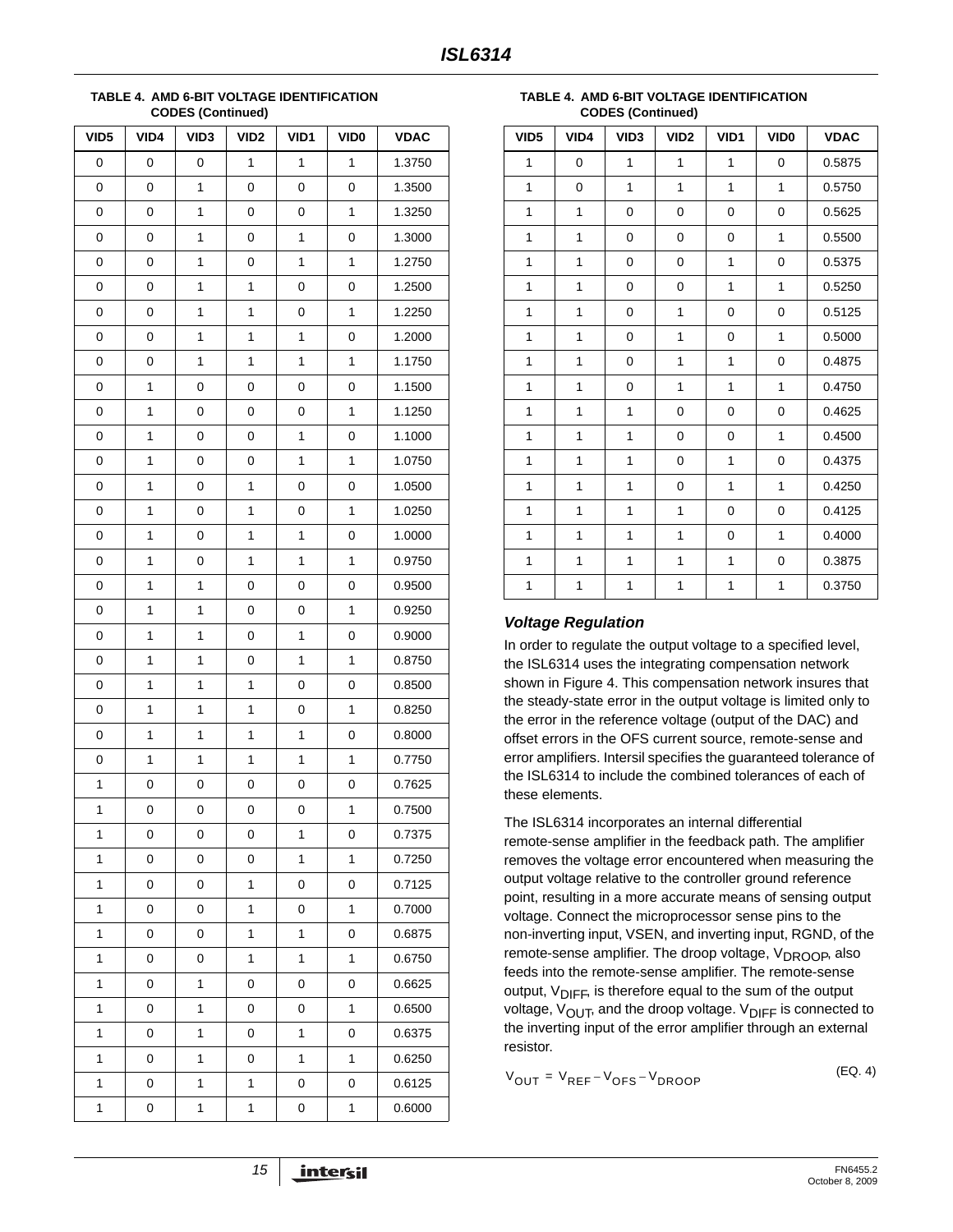The output of the error amplifier,  $V_{\text{COMP}}$ , is compared to the sawtooth waveform to generate the PWM signal. The PWM signal controls the timing of the Internal MOSFET drivers and regulates the converter output so that the voltage at FB is equal to the voltage at REF. This will regulate the output voltage to be equal to Equation [4](#page-14-0). The internal and external circuitry that controls voltage regulation is illustrated in Figure [4.](#page-15-0)



<span id="page-15-0"></span>

#### <span id="page-15-4"></span>*Load-Line (Droop) Regulation*

Some microprocessor manufacturers require a precisely-controlled output resistance. This dependence of output voltage on load current is often termed "droop" or "load line" regulation. By adding a well controlled output impedance, the output voltage can effectively be level shifted in a direction which works to achieve the load-line regulation required by these manufacturers.

In other cases, the designer may determine that a more cost-effective solution can be achieved by adding droop. Droop can help to reduce the output-voltage spike that results from fast load-current demand changes.

The magnitude of the spike is dictated by the ESR and ESL of the output capacitors selected. By positioning the no-load voltage level near the upper specification limit, a larger negative spike can be sustained without crossing the lower limit. By adding a well controlled output impedance, the output voltage under load can effectively be level shifted down so that a larger positive spike can be sustained without crossing the upper specification limit.



<span id="page-15-1"></span>As shown in Figure [5](#page-15-1), a voltage, V<sub>DROOP</sub>, proportional to the current in the channel,  $I_{\text{OUT}}$ , feeds into the differential remote-sense amplifier. The resulting voltage at the output of the remote-sense amplifier is the sum of the output voltage and the droop voltage. Equation [5](#page-15-2) shows that feeding this voltage into the compensation network causes the regulator to adjust the output voltage so that it's equal to the reference voltage minus the droop voltage.

The droop voltage,  $V_{DROOP}$ , is created by sensing the current through the output inductors. This is accomplished by using a continuous DCR current sensing method.

Inductor windings have a characteristic distributed resistance or DCR (Direct Current Resistance). For simplicity, the inductor DCR is considered as a separate lumped quantity, as shown in Figure [5](#page-15-1). The channel current,  $I<sub>l</sub>$ , flowing through the inductor, passes through the DCR. Equation [5](#page-15-2) shows the S-domain equivalent voltage,  $V_L$ , across the inductor.

<span id="page-15-2"></span>
$$
V_L(s) = I_L \cdot (s \cdot L + DCR) \tag{EQ.5}
$$

The inductor DCR is important because the voltage dropped across it is proportional to the channel current. By using a simple R-C network and a current sense amplifier, as shown in Figure [5](#page-15-1), the voltage drop across the inductor's DCR can be extracted. The output of the current sense amplifier, V<sub>DROOP</sub>, can be shown to be proportional to the channel current  $I_L$ , shown in Equation [6](#page-15-3).

<span id="page-15-3"></span>
$$
V_{DROOP}(s) = \frac{\left(\frac{s \cdot L}{DCR} + 1\right)}{(s \cdot R_{COMP} \cdot C_{COMP} + 1)} \cdot \frac{R_{COMP}}{R_S} \cdot (I_L) \cdot DCR
$$
 (EQ. 6)

If the R-C network components are selected such that the R-C time constant matches the inductor L/DCR time constant, then  $V_{DROOP}$  is equal to the voltage drop across the DCR, multiplied by a gain. As Equation [7](#page-16-0) shows,  $V_{\text{DROOP}}$  is therefore proportional to the total output current, IOUT.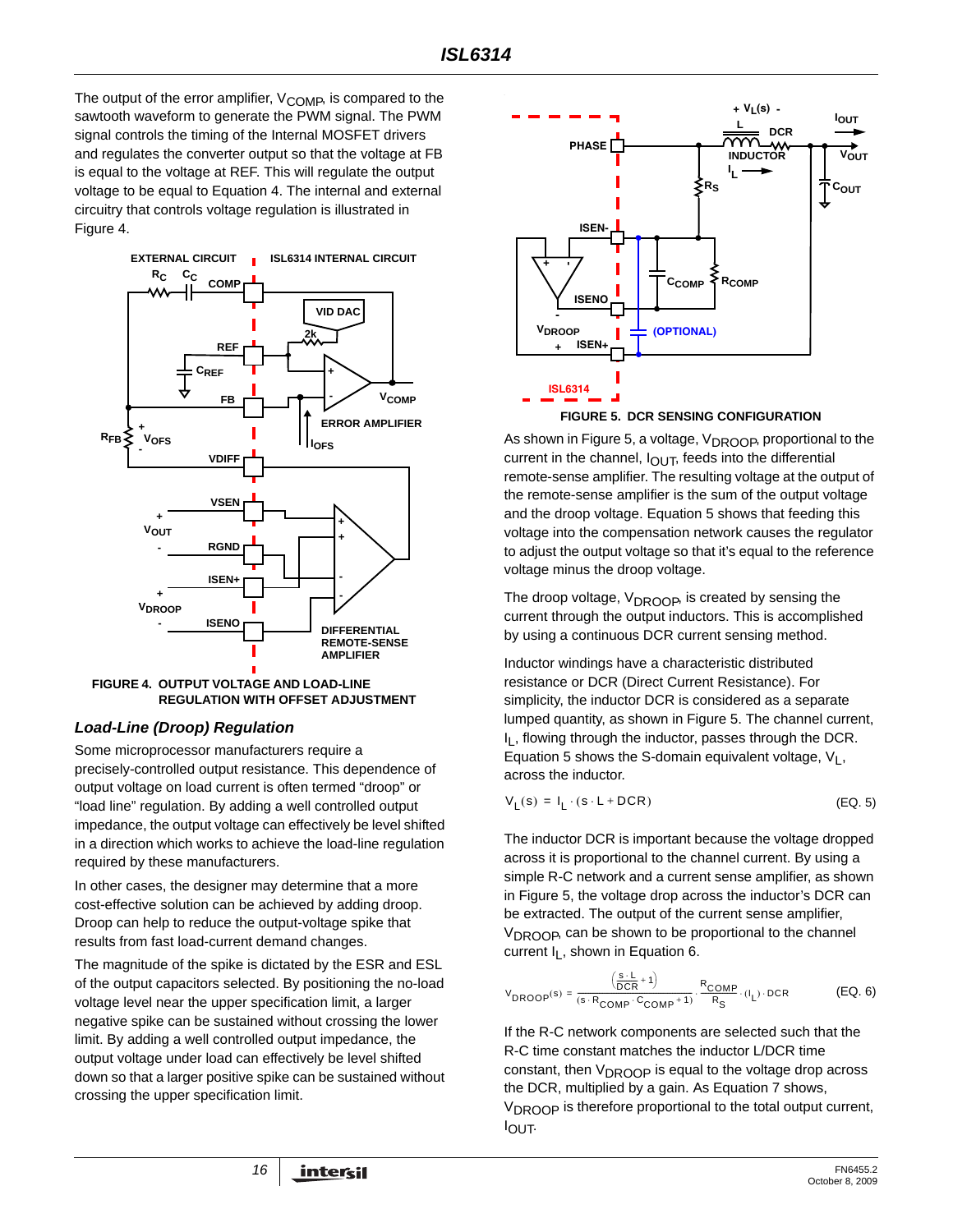$$
V_{DROOP} = \frac{R_{COMP}}{R_S} \cdot I_{OUT} \cdot DCR
$$
 (Eq. 7)

By simply adjusting the value of  $R<sub>S</sub>$ , the load line can be set to any level, giving the converter the right amount of droop at all load currents. It may also be necessary to compensate for any changes in DCR due to temperature. These changes cause the load line to be skewed, and cause the R-C time constant to not match the L/DCR time constant. If this becomes a problem a simple negative temperature coefficient resistor network can be used in the place of R<sub>COMP</sub> to compensate for the rise in DCR due to temperature.

**Note:** An optional 10nF ceramic capacitor from the ISEN+ pin to the ISEN- pin is recommended to help reduce any noise affects on the current sense amplifier due to layout

#### *Output-Voltage Offset Programming*

The ISL6314 allows the designer to accurately adjust the offset voltage by connecting a resistor,  $R_{\text{OFS}}$ , from the OFS pin to VCC or GND. When R<sub>OFS</sub> is connected between OFS and VCC, the voltage across it is regulated to 1.6V. This causes a proportional current ( $I_{\text{OFS}}$ ) to flow into the OFS pin and out of the FB pin, providing a negative offset. If  $R_{\text{OFS}}$  is connected to ground, the voltage across it is regulated to 0.3V, and  $I<sub>OFS</sub>$  flows into the FB pin and out of the OFS pin, providing a positive offset. The offset current flowing through the resistor between VDIFF and FB will generate the desired offset voltage which is equal to the product  $(I_{\text{OFS}} \times R_{\text{FB}})$ . These functions are shown in Figures [6](#page-16-1) and [7.](#page-16-2)

Once the desired output offset voltage has been determined, use the following formulas in Equations [8](#page-16-3) and [9](#page-16-4) to set  $R_{\text{OFS}}$ :

For Negative Offset (connect  $R_{\text{OFS}}$  to VCC):

| $1.6 \cdot R_{FB}$                             |         |
|------------------------------------------------|---------|
| $R_{OFS} = \frac{1}{V}$<br><sup>V</sup> OFFSET | (EQ. 8) |

For Positive Offset (connect  $R_{OFS}$  to GND):

$$
R_{\text{OFS}} = \frac{0.3 \cdot R_{\text{FB}}}{V_{\text{OFFSET}}}
$$
 (EQ. 9)

<span id="page-16-0"></span>

<span id="page-16-1"></span>**FIGURE 6. POSITIVE OFFSET OUTPUT VOLTAGE PROGRAMMING** 



<span id="page-16-4"></span><span id="page-16-3"></span><span id="page-16-2"></span>**FIGURE 7. NEGATIVE OFFSET OUTPUT VOLTAGE PROGRAMMING**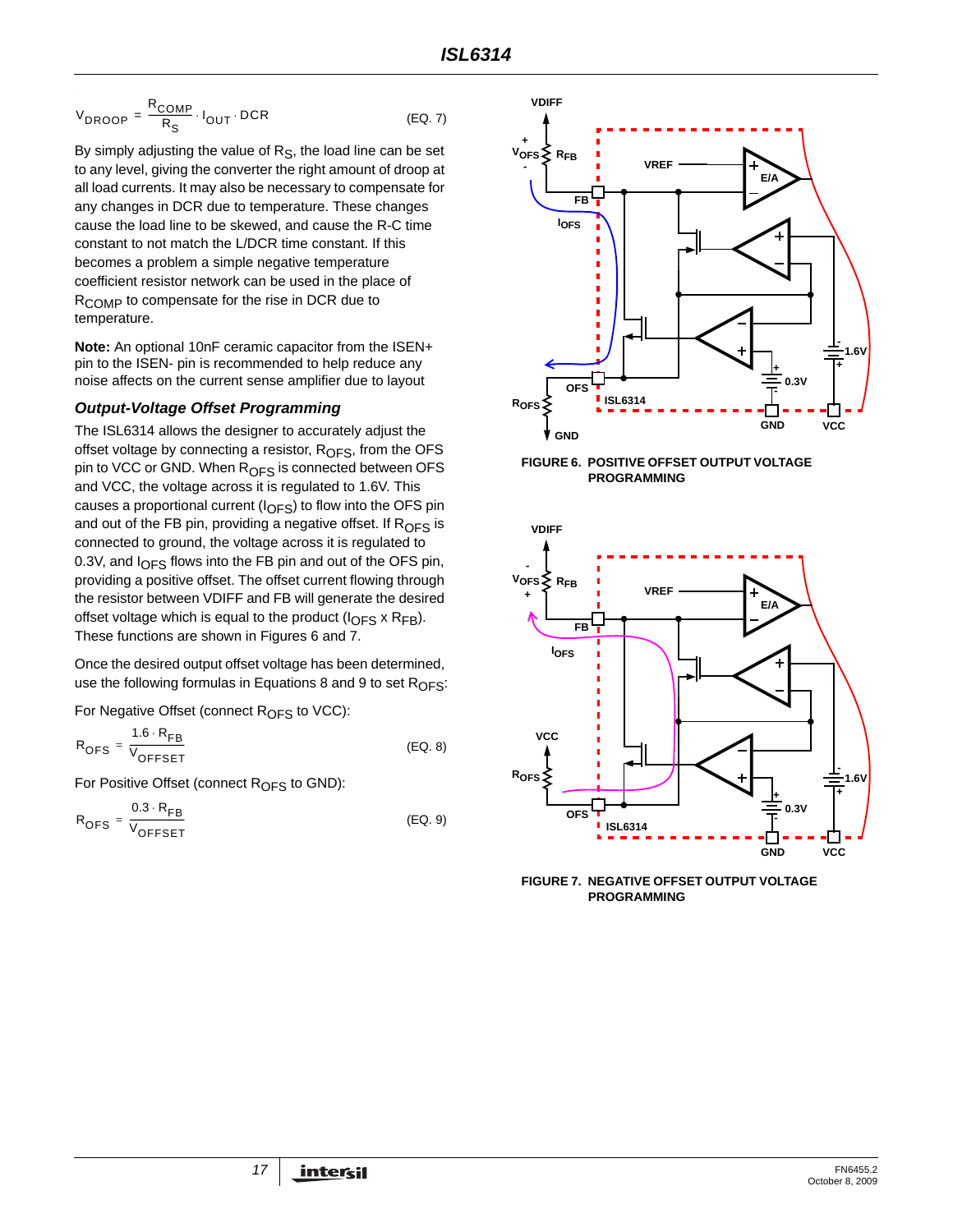## *Dynamic VID*

Modern microprocessors need to make changes to their core voltage as part of normal operation. They direct the ISL6314 to do this by making changes to the VID inputs. The ISL6314 is required to monitor the DAC inputs and respond to on-the-fly VID changes in a controlled manner, supervising a safe output voltage transition without discontinuity or disruption. The DAC mode, ISL6314 is operating in, determines how the controller responds to a dynamic VID change.

#### **INTEL DYNAMIC VID TRANSITIONS**

When in Intel VR11 mode the ISL6314 checks the VID inputs on the positive edge of an internal 5.5MHz clock. If a new code is established and it remains stable for three consecutive readings (0.36µs to 0.54µs), the ISL6314 recognizes the new code and changes the internal DAC reference directly to the new level. The Intel processor controls the VID transitions and is responsible for incrementing or decrementing one VID step at a time. In VR11 mode, the ISL6314 will immediately change the internal DAC reference to the new requested value as soon as the request is validated, which means the fastest recommended rate at which a bit change can occur is once every 1µs. If the VID code is changed by more then one step at a time, the DAC will try to track it at a 5.5MHz step rate. This will likely cause an overcurrent or overvoltage fault.

#### **AMD DYNAMIC VID TRANSITIONS**

When running in AMD 5-bit or 6-bit modes of operation, the ISL6314 responds differently to a dynamic VID change. In the AMD modes the ISL6314 still checks the VID inputs on the positive edge of an internal 5.5MHz clock. In these modes the VID code can be changed by more than a 1-bit step at a time. If a new code is established and it remains stable for three consecutive readings (0.36µs to 0.54µs), the ISL6314 recognizes the change and begins slewing the DAC in 6.25mV steps at a stepping frequency of 345kHz until the VID and DAC are equal. Thus, the total time required for a VID change,  $t<sub>DVID</sub>$ , is dependent only on the size of the VID change (ΔVVID).

The time required for a ISL6314-based converter in AMD 5-bit DAC configuration to make a 1.1V to 1.5V reference voltage change is about 186µs, as calculated using Equation [10.](#page-17-1)

$$
t_{\text{DVID}} = \frac{1}{345 \times 10^3} \cdot \left(\frac{\Delta V_{\text{VID}}}{0.00625}\right) \tag{Eq. 10}
$$

## **VID "OFF" DAC CODES**

Both the Intel VR11 and the AMD 5-bit VID tables include "Off" DAC codes, which indicate to the controller to disable all regulation. Recognition of these codes is slightly different in that they must be stable for four consecutive readings of a 5.5MHz clock (0.54µs to 0.72µs) to be recognized. Once an "Off" code is recognized the ISL6314 latches off, and must be reset by dropping the EN pin.

## *Compensating Dynamic VID Transitions*

During a VID transition, the resulting change in voltage on the FB pin and the COMP pin causes an AC current to flow through the error amplifier compensation components from the FB to the COMP pin. This current then flows through the feedback resistor,  $R_{FB}$ , and can cause the output voltage to overshoot or undershoot at the end of the VID transition. In order to ensure the smooth transition of the output voltage during a VID change, a VID-on-the-fly compensation network is required. This network is composed of a resistor and capacitor in series,  $R_{\text{DVC}}$  and  $C_{\text{DVC}}$ , between the DVC and the FB pin, as shown in Figure [8](#page-17-0).



#### <span id="page-17-0"></span>**FIGURE 8. VID-ON-THE-FLY COMPENSATION NETWORK**

This VID-on-the-fly compensation network works by sourcing AC current into the FB node to offset the effects of the AC current flowing from the FB to the COMP pin during a VID transition. To create this compensation current the ISL6314 sets the voltage on the DVC pin to be 2x the voltage on the REF pin. Since the error amplifier forces the voltage on the FB pin and the REF pin to be equal, the resulting voltage across the series RC between DVC and FB is equal to the REF pin voltage. The RC compensation components, R<sub>DVC</sub> and C<sub>DVC</sub>, can then be selected to create the desired amount of compensation current.

<span id="page-17-1"></span>The amount of compensation current required is dependant on the modulator gain of the system, K1, and the error amplifier R-C components,  $R_C$  and  $C_C$ , that are in series between the FB and COMP pins. Use Equations [11,](#page-17-2) [12,](#page-18-0) and [13](#page-18-1) to calculate the RC component values,  $R_{\text{DVC}}$  and  $C_{\text{DVC}}$ , for the VID-on-the-fly compensation network. For these equations:  $V_{\text{IN}}$  is the input voltage for the power train;  $V_{\text{P-P}}$ is the oscillator ramp amplitude (1.5V); and R<sub>C</sub> and C<sub>C</sub> are the error amplifier R-C components between the FB and COMP pins.

<span id="page-17-2"></span>
$$
K1 = \frac{V_{1N}}{V_{PP}} \qquad A = \frac{K1}{K1 - 1}
$$
 (EQ. 11)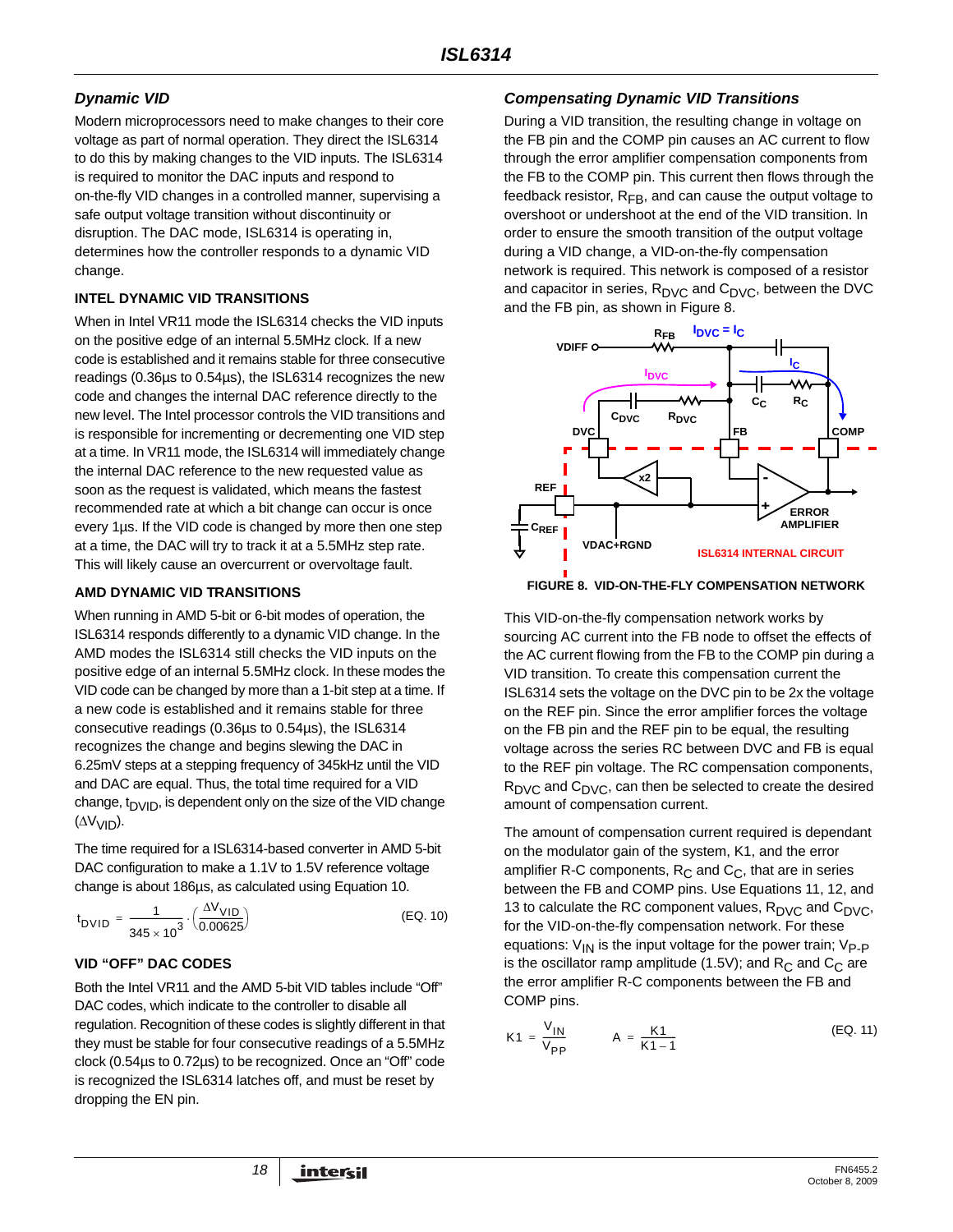$$
R_{\text{DVC}} = A \times R_{\text{C}} \tag{Eq. 12}
$$

$$
C_{\text{DVC}} = \frac{C_{\text{C}}}{A}
$$
 (EQ. 13)

#### *Advanced Adaptive Zero Shoot-Through Deadtime Control (Patent Pending)*

The integrated drivers incorporate a unique adaptive deadtime control technique to minimize deadtime, resulting in high efficiency from the reduced freewheeling time of the lower MOSFET body-diode conduction, and to prevent the upper and lower MOSFETs from conducting simultaneously. This is accomplished by ensuring either rising gate turns on its MOSFET with minimum and sufficient delay after the other has turned off.

During turn-off of the lower MOSFET, the PHASE voltage is monitored until it reaches a -0.3V/+0.8V (forward/reverse inductor current). At this time the UGATE is released to rise. An auto-zero comparator is used to correct the  $r_{DS(ON)}$  drop in the phase voltage preventing false detection of the -0.3V phase level during r<sub>DS(ON)</sub> conduction period. In the case of zero current, the UGATE is released after 35ns delay of the LGATE dropping below 0.5V. When LGATE first begins to transition low, this quick transition can disturb the PHASE node and cause a false trip, so there is 20ns of blanking time once LGATE falls until PHASE is monitored.

Once the PHASE is high, the advanced adaptive shoot-through circuitry monitors the PHASE and UGATE voltages during a PWM falling edge and the subsequent UGATE turn-off. If either the UGATE falls to less than 1.75V above the PHASE or the PHASE falls to less than +0.8V, the LGATE is released to turn-on.

#### *Internal Bootstrap Device*

The integrated driver features an internal bootstrap schottky diode. Simply adding an external capacitor across the BOOT and PHASE pins completes the bootstrap circuit. The bootstrap function is also designed to prevent the bootstrap capacitor from overcharging due to the large negative swing at the PHASE node. This reduces voltage stress on the boot to phase pins.

<span id="page-18-1"></span><span id="page-18-0"></span>

<span id="page-18-2"></span>**FIGURE 9. BOOTSTRAP CAPACITANCE vs BOOT RIPPLE VOLTAGE**

The bootstrap capacitor must have a maximum voltage rating above PVCC + 4V and its capacitance value can be chosen from Equation [14:](#page-18-3) where  $Q_{G1}$  is the amount of gate charge per upper MOSFET at V<sub>GS1</sub> gate-source voltage and N<sub>O1</sub> is the number of control MOSFETs. The ΔV<sub>BOOT</sub> CAP term is defined as the allowable droop in the rail of the upper gate drive. Typical curves are shown in Figure [9](#page-18-2).

<span id="page-18-3"></span>
$$
C_{\text{BOOT}\_\text{CAP}} \ge \frac{Q_{\text{GATE}}}{\Delta V_{\text{BOOT}\_\text{CAP}}}
$$
 (EQ. 14)

$$
\mathbf{Q}_{\text{GATE}} = \frac{\mathbf{Q}_{\text{G1}} \cdot \text{PVCC}}{V_{\text{GS1}}} \cdot \mathbf{N}_{\text{Q1}}
$$

## *Gate Drive Voltage Versatility*

The ISL6314 provides the user flexibility in choosing the gate drive voltage for efficiency optimization. The controller ties the upper and lower drive rails together. Simply applying a voltage from 5V up to 12V on PVCC sets both gate drive rail voltages simultaneously.

## *Initialization*

Prior to initialization, proper conditions must exist on the EN, VCC, PVCC and the VID pins. When the conditions are met, the controller begins soft-start. Once the output voltage is within the proper window of operation, the controller asserts PGOOD.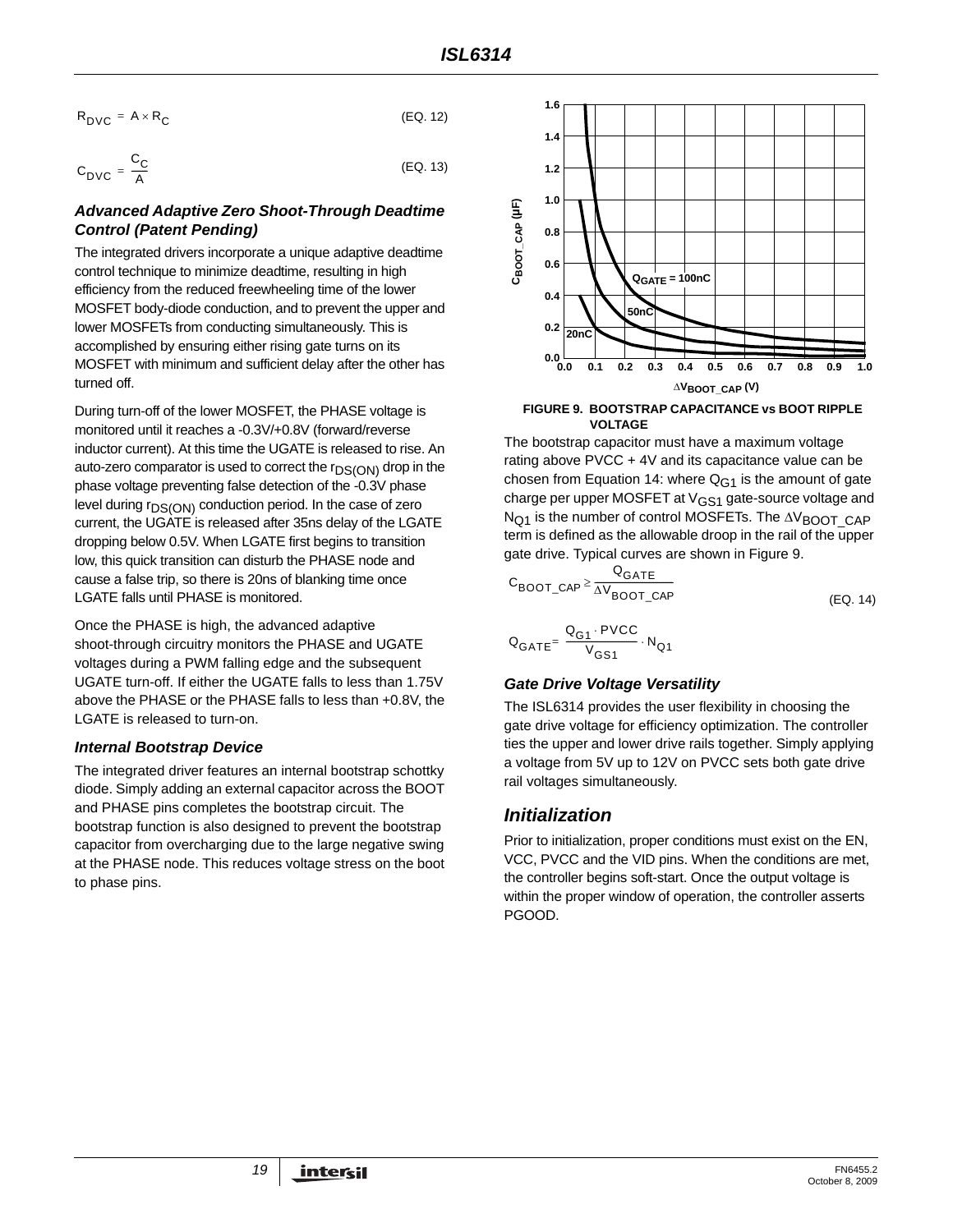

<span id="page-19-0"></span>

#### <span id="page-19-1"></span>*Enable and Disable*

While in shutdown mode, the LGATE and UGATE signals are held low to assure the MOSFETs remain off. The following input conditions must be met, for both Intel and AMD modes of operation, before the ISL6314 is released from shutdown mode to begin the soft-start start-up sequence:

- 1. The bias voltage applied at VCC must reach the internal power-on reset (POR) rising threshold. Once this threshold is reached, proper operation of all aspects of the ISL6314 is guaranteed. Hysteresis between the rising and falling thresholds assure that once enabled, the ISL6314 will not inadvertently turn off unless the bias voltage drops substantially (see "Electrical Specifications" on [page 6\)](#page-5-2).
- 2. The voltage on EN must be above 0.85V. The EN input allows for power sequencing between the controller bias voltage and another voltage rail. The enable comparator holds the ISL6314 in shutdown until the voltage at EN rises above 0.85V. The enable comparator has 110mV of hysteresis to prevent bounce.
- 3. The driver bias voltage applied at the PVCC pin must reach the internal power-on reset (POR) rising threshold. Hysteresis between the rising and falling thresholds assure that once enabled, the ISL6314 will not inadvertently turn off unless the PVCC bias voltage drops substantially (see "Electrical Specifications" on [page 6\)](#page-5-2).

For Intel VR11 and AMD 6-bit modes of operation these are the only conditions that must be met for the controller to immediately begin the soft-start sequence, as shown in Figure [10.](#page-19-0) If running in AMD 5-bit mode of operation there is one more condition that must be met:

4. The VID code must not be 11111 in AMD 5-bit mode. This code signals the controller that no load is present. The controller will not allow soft-start to begin if this VID code is present on the VID pins.

Once all of these conditions are met the controller will begin the soft-start sequence and will ramp the output voltage up to the user designated level.

#### *Intel Soft-Start*

The soft-start function allows the converter to bring up the output voltage in a controlled fashion, resulting in a linear ramp-up. The soft-start sequence for the Intel modes of operation is slightly different than the AMD soft-start sequence.



**FIGURE 11. INTEL SOFT-START WAVEFORMS**

<span id="page-19-2"></span>For the Intel VR11 mode of operation, the soft-start sequence is composed of four periods, as shown in Figure [11](#page-19-2). Once the ISL6314 is released from shutdown and soft-start begins (as described in ["Enable and Disable" on](#page-19-1)  [page 20](#page-19-1)), the controller will have fixed delay period  $t_{d1}$ , typically 1.1ms. After this delay period, the VR will begin first soft-start ramp until the output voltage reaches 1.1V VBOOT voltage. Then, the controller will regulate the VR voltage at 1.1V for another fixed period  $t_{d3}$ , typically 93µs. At the end of  $t<sub>d3</sub>$  period, ISL6314 will read the VID signals. It is recommended that the VID codes be set no later then 50µs into period  $t_{d3}$ . If the VID code is valid, ISL6314 will initiate the second soft-start ramp until the output voltage reaches the VID voltage plus/minus any offset or droop voltage.

The soft-start time is the sum of the 4 periods as shown in Equation [15.](#page-19-3)

<span id="page-19-3"></span>
$$
t_{SS} = t_{d1} + t_{d2} + t_{d3} + t_{d4}
$$
 (EQ. 15)

During  $t_{d2}$  and  $t_{d4}$ , ISL6314 digitally controls the DAC voltage change at 6.25mV per step. The time for each step is determined by the frequency of the soft-start oscillator which is defined by the resistor  $R_{SS}$  from SS pin to GND. The second soft-start ramp time  $t_{d2}$  and  $t_{d4}$  can be calculated based on Equations [16](#page-20-0) and [17:](#page-20-1)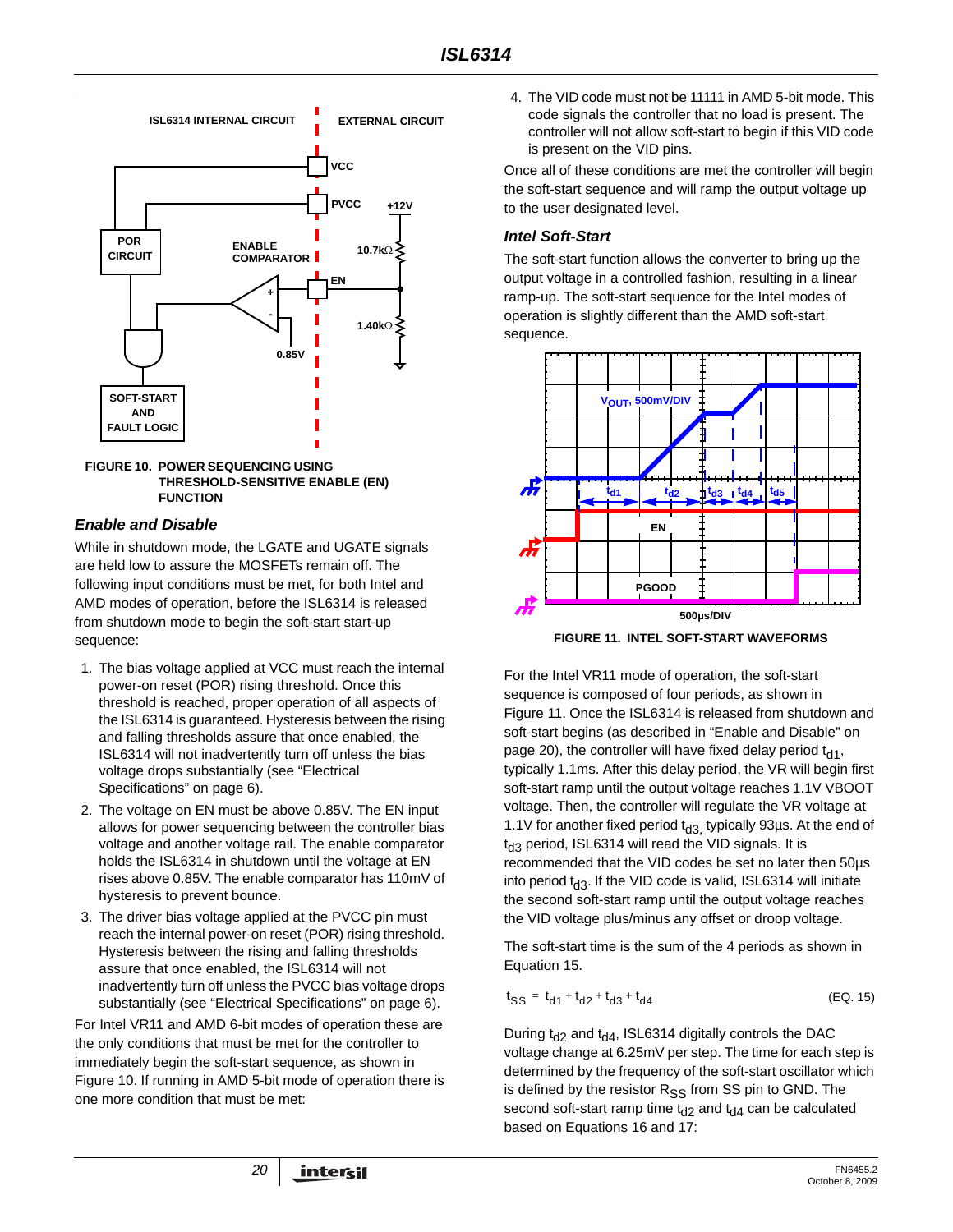$$
t_{d2} = 1.1 \cdot R_{SS} \cdot 8 \cdot 10^{-3} (\mu s) \tag{Eq. 16}
$$

$$
t_{d4} = |V_{VID} - 1.1| \cdot R_{SS} \cdot 8 \cdot 10^{-3} (\mu s)
$$
 (EQ. 17)

For example, when VID is set to 1.5V and the  $R_{SS}$  is set at 100kΩ, the first soft-start ramp time t<sub>d2</sub> will be 880µs and the second soft-start ramp time  $t_{d4}$  will be 320µs.

After the DAC voltage reaches the final VID setting, PGOOD will be set to high with the fixed delay  $t_{d5}$ . The typical value for  $t_{d5}$  is 93µs.

#### *AMD Soft-Start*



**FIGURE 12. AMD SOFT-START WAVEFORMS**

<span id="page-20-4"></span>For the AMD 5-bit and 6-bit modes of operation, the soft-start sequence is composed of two periods, as shown in Figure [12](#page-20-4). At the beginning of soft-start, the VID code is immediately obtained from the VID pins, followed by a fixed delay period  $t_{dA}$  of typically 1.1ms. After this delay period the ISL6314 will begin ramping the output voltage to the desired DAC level at a fixed rate of 6.25mV per step. The time for each step is determined by the frequency of the soft-start oscillator which is defined by the resistor  $R_{SS}$  on the SS pin. The amount of time required to ramp the output voltage to the final DAC voltage is referred to as  $t_{dB}$ , and can be calculated as shown in Equation [18.](#page-20-3)

$$
t_{dB} = V_{VID} \cdot R_{SS} \cdot 8 \cdot 10^{-3} (\mu s)
$$
 (EQ. 18)

At the end of soft-start, PGOOD will immediately go high if the VSEN voltage is within the undervoltage and overvoltage limits.

Table [5](#page-20-2) is a summary table of the typical soft-start timing for both modes. The times listed are fixed delays; the variable ones (defined by the equations) depend on the slope of the ramp (1.25 mV/µs for a nominal 100k $\Omega$  R<sub>SS</sub> resistor), and the amount of voltage excursion.

**TABLE 5. ISL6314 SOFT\_START TIMING SUMMARY**

<span id="page-20-2"></span><span id="page-20-1"></span><span id="page-20-0"></span>

| <b>MODE</b> | <b>TIME SLOT</b> | <b>TIME</b>       |
|-------------|------------------|-------------------|
| <b>VR11</b> | $t_{d1}$         | 1.1 <sub>ms</sub> |
| <b>VR11</b> | $t_{d2}$         | Equation 16       |
| <b>VR11</b> | $t_{d3}$         | $93\mu$ s         |
| <b>VR11</b> | $t_{d4}$         | Equation 17       |
| <b>VR11</b> | $t_{d5}$         | $93\mu$ s         |
| AMD         | $t_{dA}$         | 1.1 <sub>ms</sub> |
| AMD         | tdB              | Equation 18       |

#### *Pre-Biased Soft-Start*



#### <span id="page-20-5"></span>**FIGURE 13. SOFT-START WAVEFORMS FOR ISL6314-BASED CONVERTER**

The ISL6314 also has the ability to start up into a pre-charged output, without causing any unnecessary disturbance. The FB pin is monitored during soft-start, and should it be higher than the equivalent internal ramping reference voltage, the output drives hold both MOSFETs off. Once the internal ramping reference exceeds the FB pin potential, the output drives are enabled, allowing the output to ramp from the pre-charged level to the final level dictated by the DAC setting. Should the output be pre-charged to a level exceeding the DAC setting, the output drives are enabled at the end of the soft-start period, leading to an abrupt correction in the output voltage down to the DAC-set level. See Figure [13.](#page-20-5)

# <span id="page-20-3"></span>*Fault Monitoring and Protection*

The ISL6314 actively monitors output voltage and current to detect fault conditions. Fault monitors trigger protective measures to prevent damage to a microprocessor load. One common power good indicator is provided for linking to external system monitors. The schematic in Figure [14](#page-21-0) outlines the interaction between the fault monitors and the power-good signal.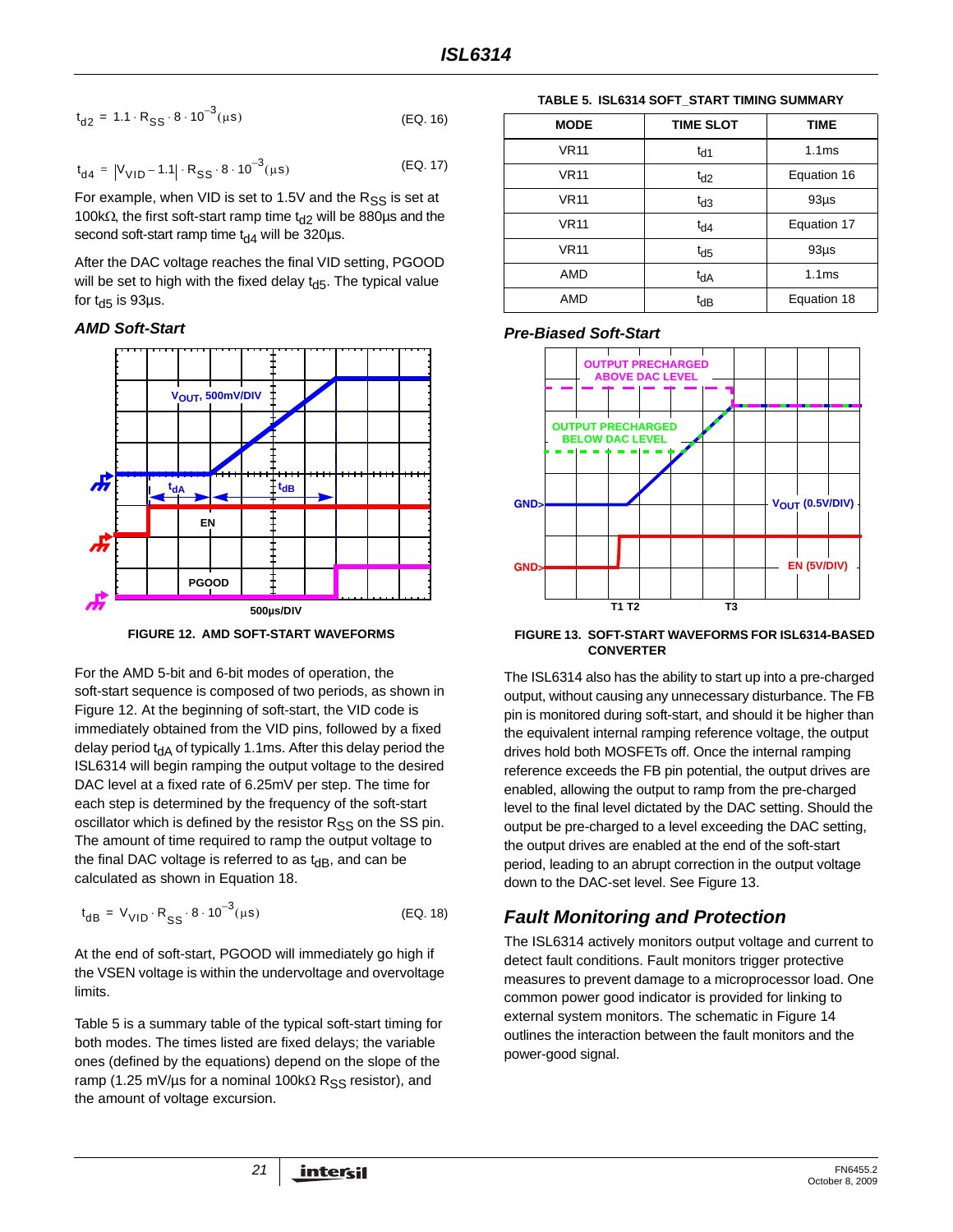

<span id="page-21-0"></span>**FIGURE 14. POWER-GOOD AND PROTECTION CIRCUITRY**

## *Power-Good Signal*

The power-good pin (PGOOD) is an open-drain logic output that signals whether or not the ISL6314 is regulating the output voltage within the proper levels, and whether any fault conditions exist. This pin should be tied through a resistor to a voltage source that's equal to or less than VCC.

For Intel mode of operation, PGOOD indicates whether VSEN is within specified overvoltage and undervoltage limits after a fixed delay from the end of soft-start. PGOOD transitions low when an undervoltage, overvoltage, or overcurrent condition is detected or when the controller is disabled by a reset from EN, POR, or one of the no-CPU VID codes. In the event of an overvoltage or overcurrent condition, or a no-CPU VID code, the controller latches off and PGOOD will not return high until EN is toggled and a successful soft-start is completed. In the case of an undervoltage event, PGOOD will return high when the output voltage rises above the undervoltage hysteresis level. PGOOD is always low prior to the end of soft-start.

For AMD modes of operation, PGOOD will always be high as long as VSEN is within the specified undervoltage/overvoltage window and soft-start has ended. PGOOD only goes low if

VSEN is outside this window. Even if the controller is shut down the PGOOD signal will still stay high until VSEN falls below the undervoltage threshold.

#### *Overvoltage Protection*

The ISL6314 constantly monitors the difference between the VSEN and RGND voltages to detect if an overvoltage event occurs. During soft-start, while the DAC is ramping up, the overvoltage trip level is the higher of a fixed voltage 1.27V or DAC + 175mV for Intel modes of operation and DAC + 225mV for AMD modes of operation. Upon successful soft-start, the overvoltage trip level is only DAC + 175mV or DAC + 225mV depending on whether the controller is running in Intel or AMD mode. When the output voltage rises above the OVP trip level actions are taken by the ISL6314 to protect the microprocessor load.

At the inception of an overvoltage event, LGATE is commanded high and the PGOOD signal is driven low. This turns on the lower MOSFETs and pulls the output voltage below a level that might cause damage to the load. The LGATE output remains high until VSEN falls 100mV below the OVP threshold that tripped the overvoltage protection circuitry. The ISL6314 will continue to protect the load in this fashion as long as the overvoltage condition recurs. Once an overvoltage condition ends, the ISL6314 latches off, and must be reset by toggling EN, or through POR, before a soft-start can be reinitiated.

There is an OVP condition that exists that will not latch off the ISL6314. During a soft-start sequence, if the VSEN voltage is above the OVP threshold an overvoltage event will occur, but will be released once VSEN falls 100mV below the OVP threshold. If VSEN then rises above the OVP trip threshold a second time, the ISL6314 will be latched off and cannot be restarted until the controller is reset.

## *Pre-POR Overvoltage Protection*

Prior to PVCC and VCC exceeding their POR levels, the ISL6314 is designed to protect the load from any overvoltage events that may occur. This is accomplished by means of an internal 10kΩ resistor tied from PHASE to LGATE, which turns on the lower MOSFET to control the output voltage until the overvoltage event ceases or the input power supply cuts off. For complete protection, the low side MOSFET should have a gate threshold well below the maximum voltage rating of the load/microprocessor. In the event that during normal operation the PVCC or VCC voltage falls back below the POR threshold, the pre-POR overvoltage protection circuitry reactivates to protect from any more pre-POR overvoltage events.

## *Undervoltage Detection*

The undervoltage threshold is set at DAC - 350mV of the VID code. When the output voltage  $(V_{\rm SFN} \cdot R_{\rm GND})$  is below the undervoltage threshold, PGOOD gets pulled low. No other action is taken by the controller. PGOOD will return high if the output voltage rises above DAC - 250mV.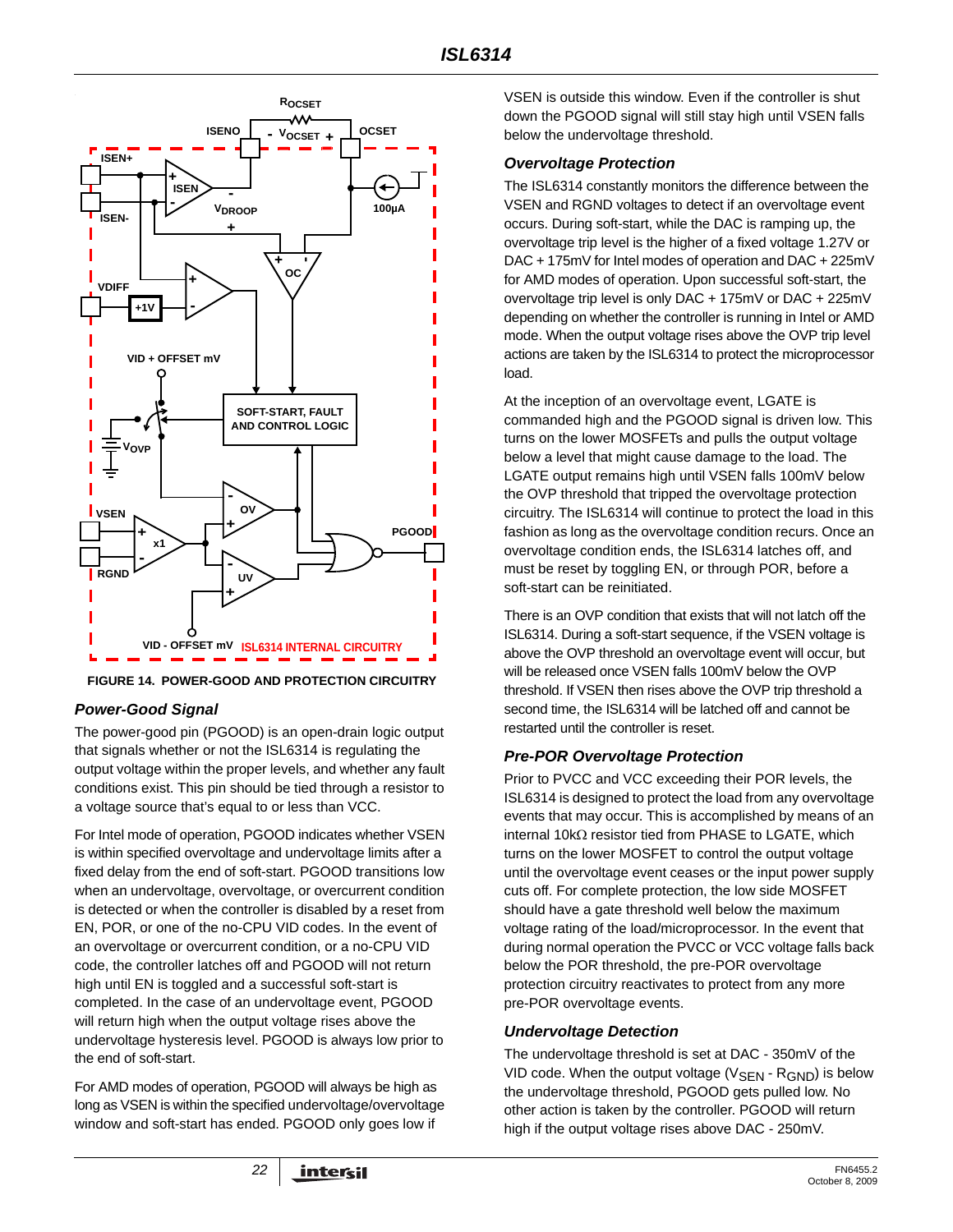#### *Open Sense Line Protection*

In the case that either of the remote sense lines (VSEN or RGND) become open, the ISL6314 is designed to prevent the controller from regulating. This is accomplished by means of a small 5µA pull-up current on VSEN, and a pull-down current on RGND. If the sense lines are opened at any time, the voltage difference between  $V_{\text{SFN}}$  and  $R_{\text{GND}}$ will increase until an overvoltage event occurs, at which point overvoltage protection activates and the controller stops regulating. The ISL6314 will be latched off and cannot be restarted until the controller is reset.

#### *Overcurrent Protection*

The ISL6314 detects overcurrent events by comparing the droop voltage, V<sub>DROOP</sub>, to the OCSET voltage, V<sub>OCSET</sub>, as shown in Figure [14.](#page-21-0) The droop voltage, set by the external current sensing circuitry, is proportional to the output current as shown in Equation [19.](#page-22-1) A constant 100µA flows through ROCSET, creating the OCSET voltage. When the droop voltage exceeds the OCSET voltage, the overcurrent protection circuitry activates. Since the droop voltage is proportional to the output current, the overcurrent trip level,  $I_{MAX}$ , can be set by selecting the proper value for  $R_{OCSFT}$ , as shown in Equation [20.](#page-22-2)

$$
V_{DROOP} = \frac{R_{COMP}}{R_S} \cdot I_{OUT} \cdot DCR
$$
 (EQ. 19)

$$
R_{OCSET} = \frac{I_{MAX} \cdot R_{COMP} \cdot DCR}{100 \mu A \cdot R_S}
$$
 (EQ. 20)

Once the output current exceeds the overcurrent trip level, V<sub>DROOP</sub> will exceed V<sub>OCSET</sub>, and a comparator will trigger the converter to begin overcurrent protection procedures.

At the beginning of an overcurrent shutdown, the controller turns off both upper and lower MOSFETs and lowers PGOOD. The controller will then immediately attempt to soft-start (which includes the 1.1ms delay of either  $t_{d1}$  or  $t_{dA}$ ). If the overcurrent fault remains, the trip-retry cycles will continue until either the controller is disabled or the fault is cleared. But if five overcurrent events occur without successfully completing soft-start, the controller will latch off after the fifth try and must be reset by toggling EN before a soft-start can be reinitiated. Note that the energy delivered during trip-retry cycling is much less than during full-load operation, so there is no thermal hazard. Figure [15](#page-22-0) shows an example.



<span id="page-22-0"></span>**FIGURE 15. OVERCURRENT BEHAVIOR IN HICCUP MODE**

# *General Design Guide*

This design guide is intended to provide a high-level explanation of the steps necessary to create a power converter. It is assumed that the reader is familiar with many of the basic skills and techniques referenced in the following. In addition to this guide, Intersil provides complete reference designs that include schematics, bills of materials, and example board layouts for all common microprocessor applications.

## <span id="page-22-1"></span>*Power Stage*

<span id="page-22-2"></span>The first step in designing a power converter using the ISL6314 is to determine if one phase is sufficient (if not, Intersil offers other parts, such as the ISL6313, which has two phases with similar features). This determination depends heavily on the cost analysis which in turn depends on system constraints that differ from one design to the next. Principally, the designer will be concerned with whether components can be mounted on both sides of the circuit board, whether through-hole components are permitted, the total board space available for power-supply circuitry, and the maximum amount of load current. Generally speaking, the most economical solutions are those in which the output handles between 25A and 30A. All surface-mount designs will tend toward the lower end of this current range. If through-hole MOSFETs and inductors can be used, higher currents are possible. In cases where board space is the limiting constraint, current can be pushed as high as 40A, but these designs require heat sinks and forced air to cool the MOSFETs, inductors and heat-dissipating surfaces.

## <span id="page-22-3"></span>**MOSFETS**

The choice of MOSFETs depends on the current each MOSFET will be required to conduct, the switching frequency, the capability of the MOSFETs to dissipate heat, and the availability and nature of heat sinking and air flow.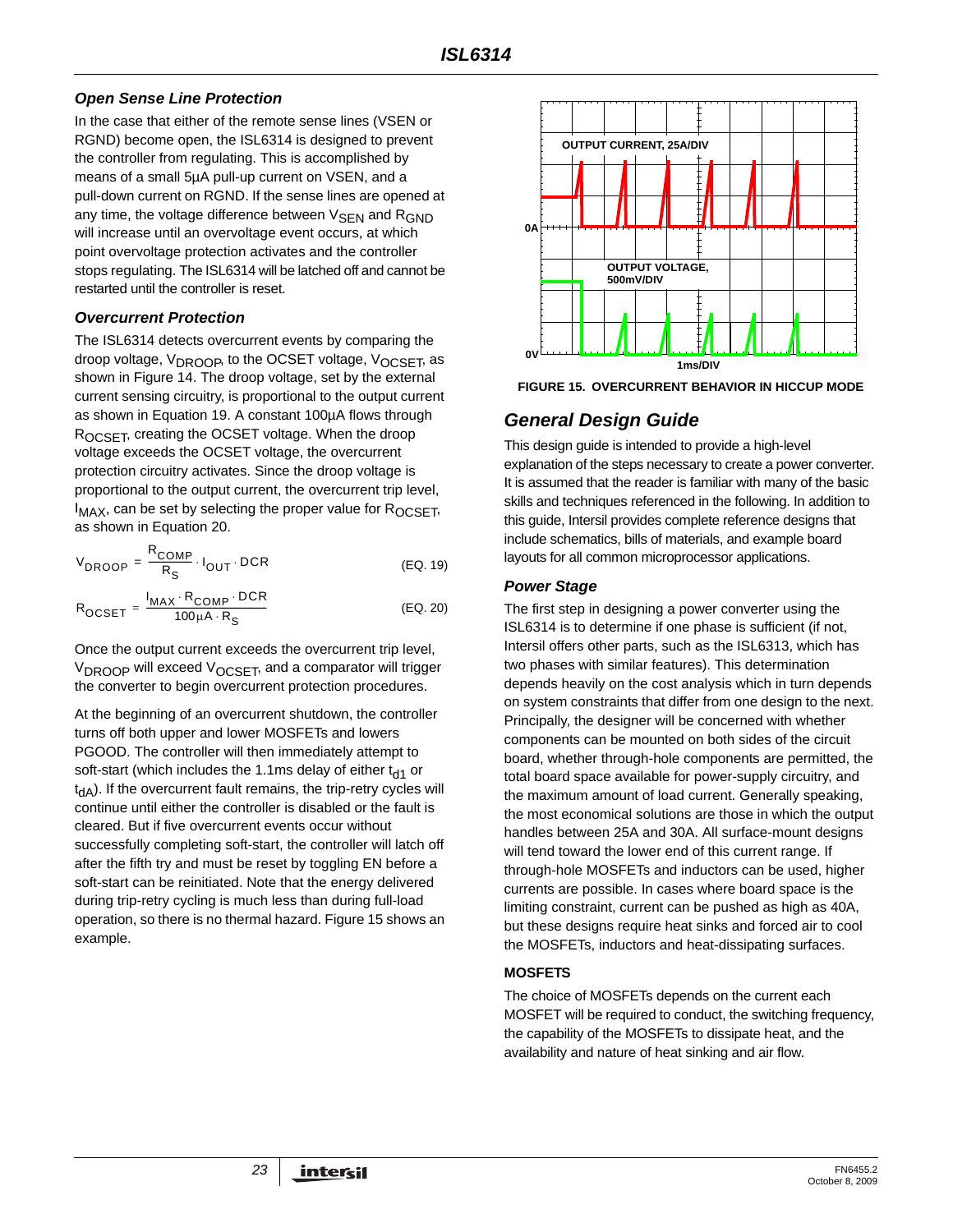#### **LOWER MOSFET POWER CALCULATION**

The calculation for power loss in the lower MOSFET is simple, since virtually all of the loss in the lower MOSFET is due to current conducted through the channel resistance  $(r_{DS(ON)})$ . In Equation [21,](#page-23-0)  $I_M$  is the maximum continuous output current, I<sub>PP</sub> is the peak-to-peak inductor current (see Equation [1\)](#page-9-2), and d is the duty cycle  $(V_{\text{OUT}}/V_{\text{IN}})$ .

$$
P_{LOW(1)} = r_{DS(ON)} \cdot \left[ \left( \frac{I_M}{N} \right)^2 \cdot (1-d) + \frac{I_{L(P-P)}^2 \cdot (1-d)}{12} \right] \text{ (EQ. 21)}
$$

An additional term can be added to the lower-MOSFET loss equation to account for additional loss accrued during the dead time when inductor current is flowing through the lower-MOSFET body diode. This term is dependent on the diode forward voltage at  $I_M$ ,  $V_{D(ON)}$ , the switching frequency,  $f_S$ , and the length of dead times,  $t_{d1}$  and  $t_{d2}$ , at the beginning and the end of the lower-MOSFET conduction interval respectively. Note that the dead times  $t_{d1}$  and  $t_{d2}$  in Equation [22](#page-23-5) are NOT related to the soft-start timing delays.

P<sub>LOW(2)</sub> = V<sub>D(ON)</sub> · f<sub>S</sub> 
$$
\cdot \left[ \left( \frac{I_M}{N} + \frac{I_{P-P}}{2} \right) \cdot t_{d1} + \left( \frac{I_M}{N} - \frac{I_{P-P}}{2} \right) \cdot t_{d2} \right]
$$
 (Eq. 22)

The total maximum power dissipated in each lower MOSFET is approximated by the summation of  $P_{LOW(1)}$  and  $P_{LOW(2)}$ .

#### **UPPER MOSFET POWER CALCULATION**

In addition to  $r_{DS(ON)}$  losses, a large portion of the upper-MOSFET losses are due to currents conducted across the input voltage  $(V_{1N})$  during switching. Since a substantially higher portion of the upper-MOSFET losses are dependent on switching frequency, the power calculation is more complex. Upper MOSFET losses can be divided into separate components involving the upper-MOSFET switching times, the lower-MOSFET body-diode reverse-recovery charge, Qrr, and the upper MOSFET  $r_{DS(ON)}$  conduction loss.

When the upper MOSFET turns off, the lower MOSFET does not conduct any portion of the inductor current until the voltage at the phase node falls below ground. Once the lower MOSFET begins conducting, the current in the upper MOSFET falls to zero as the current in the lower MOSFET ramps up to assume the full inductor current. In Equation [23](#page-23-1), the required time for this commutation is  $t_1$  and the approximated associated power loss is  $P_{UP(1)}$ .

$$
P_{\mathsf{UP}(1)} \approx V_{\mathsf{IN}} \cdot \left(\frac{I_{\mathsf{M}}}{\mathsf{N}} + \frac{I_{\mathsf{P}}}{2}\right) \cdot \left(\frac{t_1}{2}\right) \cdot f_{\mathsf{S}} \tag{Eq. 23}
$$

At turn on, the upper MOSFET begins to conduct and this transition occurs over a time  $t<sub>2</sub>$ . In Equation [24,](#page-23-2) the approximate power loss is  $P_{UP(2)}$ .

$$
P_{UP(2)} \approx V_{1N} \cdot \left(\frac{I_M}{N} - \frac{I_{P-P}}{2}\right) \cdot \left(\frac{t_2}{2}\right) \cdot f_S
$$
 (EQ. 24)

A third component involves the lower MOSFET reverse-recovery charge,  $Q_{rr}$ . Since the inductor current has fully commutated to the upper MOSFET before the lower-MOSFET body diode can recover all of  $Q_{rr}$ , it is conducted through the upper MOSFET across VIN. The power dissipated as a result is  $P_{UP(3)}$ , as shown in Equation

<span id="page-23-4"></span>
$$
P_{UP(3)} = V_{IN} \cdot Q_{rr} \cdot f_S
$$
 (EQ. 25)

<span id="page-23-0"></span>[25](#page-23-4).

Finally, the resistive part of the upper MOSFET is given in Equation [26](#page-23-3) as  $P_{UPI(4)}$ .

<span id="page-23-3"></span>
$$
P_{UP(4)} \approx r_{DS(ON)} \cdot d \cdot \left[ \left( \frac{I_M}{N} \right)^2 + \frac{I_{P-P}}{12} \right]
$$
 (EQ. 26)

The total power dissipated by the upper MOSFET at full load can now be approximated as the summation of the results from Equations [23,](#page-23-1) [24,](#page-23-2) [25](#page-23-4) and [26.](#page-23-3) Since the power equations depend on MOSFET parameters, choosing the correct MOSFETs can be an iterative process involving repetitive solutions to the loss equations for different MOSFETs and different switching frequencies.

#### <span id="page-23-5"></span>*Package Power Dissipation*

When choosing MOSFETs it is important to consider the amount of power being dissipated in the integrated drivers located in the controller. Since there is one set of drivers in the controller package, the total power dissipated by it must be less than the maximum allowable power dissipation for the QFN package.

Calculating the power dissipation in the drivers for a desired application is critical to ensure safe operation. Exceeding the maximum allowable power dissipation level will push the IC beyond the maximum recommended operating junction temperature of +125°C. The maximum allowable IC power dissipation for the 5x5 QFN package is approximately 3W at room temperature. See ["Layout Considerations" on page 29](#page-28-1)  for thermal transfer improvement suggestions.

<span id="page-23-2"></span><span id="page-23-1"></span>When designing the ISL6314 into an application, it is recommended that the following calculation is used to ensure safe operation at the desired frequency for the selected MOSFETs. The total gate drive power losses, P<sub>Qq</sub> T<sub>OT</sub>, due to the gate charge of MOSFETs and the integrated driver's internal circuitry and their corresponding average driver current can be estimated with Equations [27](#page-24-0) and [28](#page-24-1), respectively.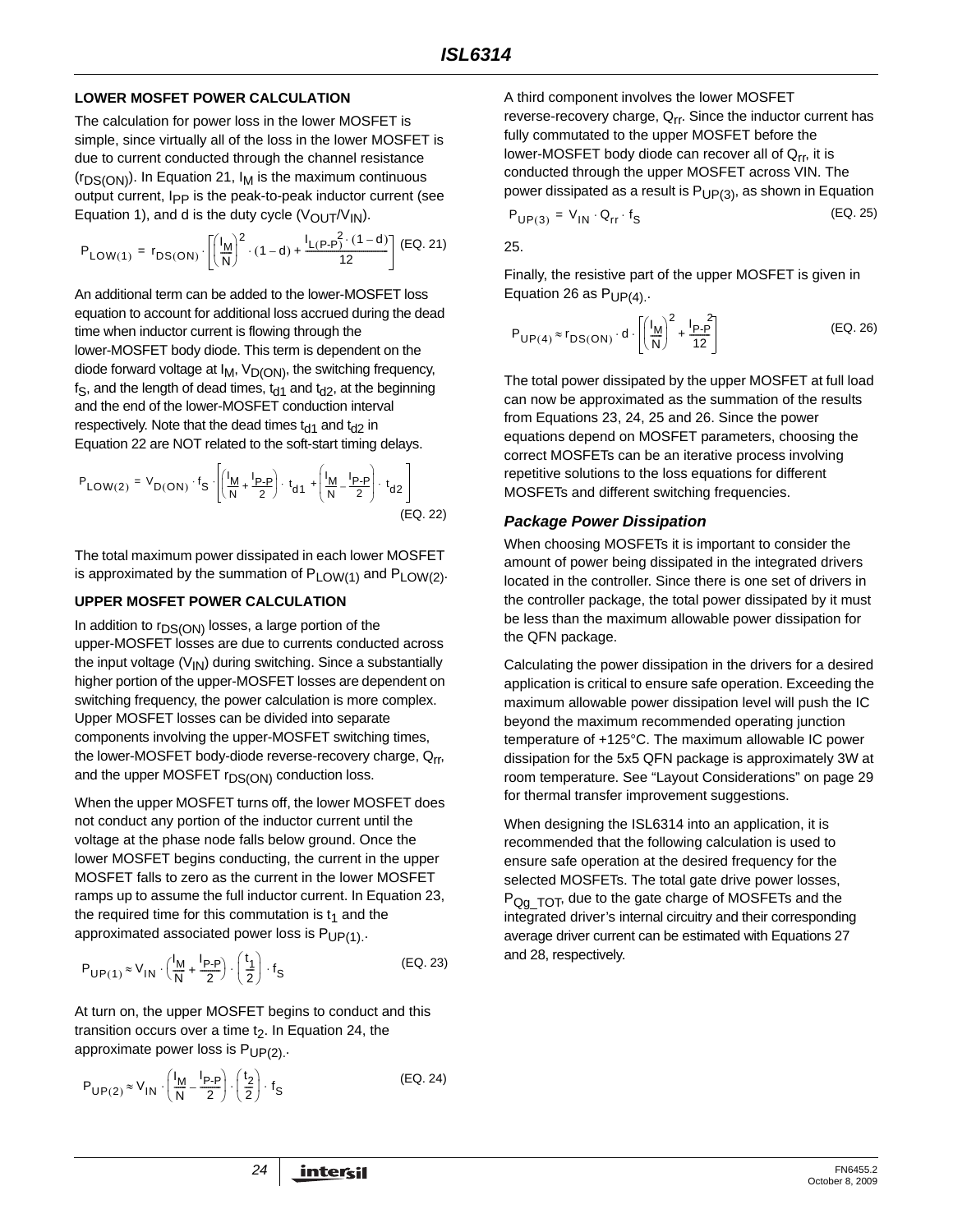$$
P_{Qg\_TOT} = P_{Qg\_Q1} + P_{Qg\_Q2} + I_Q \cdot VCC
$$
 (EQ. 27)  

$$
P_{Qg\_Q1} = \frac{3}{2} \cdot Q_{G1} \cdot PVCC \cdot F_{SW} \cdot N_{Q1}
$$

 $P_{Qq\ Q2} = Q_{G2} \cdot \text{PVCC} \cdot F_{SW} \cdot N_{Q2}$ 

$$
I_{DR} = \left(\frac{3}{2} \cdot \mathbf{Q}_{G1} \cdot \mathbf{N}_{Q1} + \mathbf{Q}_{G2} \cdot \mathbf{N}_{Q2}\right) \cdot F_{SW} + I_Q
$$
 (EQ. 28)

In Equations [27](#page-24-0) and [28](#page-24-1),  $P_{Qq_Q}$ <sub>21</sub> is the total upper gate drive power loss and  $P_{Qg_{Q}Q2}$  is the total lower gate drive power loss; the gate charge  $(Q_{G1}$  and  $Q_{G2})$  is defined at the particular gate to source drive voltage PVCC in the corresponding MOSFET data sheet;  $I_Q$  is the driver total quiescent current with no load at both drive outputs;  $N<sub>O1</sub>$  and  $N<sub>O2</sub>$  are the number of upper and lower MOSFETs respectively. The  $I_{\Omega^*}$ VCC product is the quiescent power of the controller without capacitive load and is typically 75mW at 300kHz.



<span id="page-24-3"></span>**FIGURE 16. TYPICAL UPPER-GATE DRIVE TURN-ON PATH**



<span id="page-24-4"></span>**FIGURE 17. TYPICAL LOWER-GATE DRIVE TURN-ON PATH**

The total gate drive power losses are dissipated among the resistive components along the transition path and in the bootstrap diode. The portion of the total power dissipated in the controller itself is the power dissipated in the upper drive path resistance,  $P_{DR}$  Up, the lower drive path resistance, P<sub>DR UP</sub>, and in the boot strap diode, P<sub>BOOT</sub>. The rest of the power will be dissipated by the external gate resistors ( $R<sub>G1</sub>$ and  $R<sub>G2</sub>$ ) and the internal gate resistors ( $R<sub>G11</sub>$  and  $R<sub>G12</sub>$ ) of

<span id="page-24-0"></span>the MOSFETs. Figures [16](#page-24-3) and [17](#page-24-4) show the typical upper and lower gate drives turn-on transition path. The total power dissipation in the controller itself, P<sub>DR</sub>, can be roughly estimated as shown in Equation [29](#page-24-2):

<span id="page-24-2"></span>
$$
P_{DR} = P_{DR\_UP} + P_{DR\_LOW} + P_{BOOT} + (I_Q \cdot VCC)
$$
 (EQ. 29)

<span id="page-24-1"></span>
$$
P_{BOOT} = \frac{P_{Qg\_Q1}}{3}
$$
\n
$$
P_{DR\_UP} = \left(\frac{R_{H11}}{R_{H11} + R_{EXT1}} + \frac{R_{LO1}}{R_{LO1} + R_{EXT1}}\right) \cdot \frac{P_{Qg\_Q1}}{3}
$$
\n
$$
P_{DR\_LOW} = \left(\frac{R_{H12}}{R_{H12} + R_{EXT2}} + \frac{R_{LO2}}{R_{LO2} + R_{EXT2}}\right) \cdot \frac{P_{Qg\_Q2}}{2}
$$
\n
$$
R_{EXT1} = R_{G1} + \frac{R_{G11}}{N_{Q1}} \qquad R_{EXT2} = R_{G2} + \frac{R_{G12}}{N_{Q2}}
$$

#### *Inductor DCR Current Sensing Component Selection*

For accurate load line regulation, the ISL6314 senses the total output current by detecting the voltage across the output inductor DCR (as described in ["Load-Line \(Droop\)](#page-15-4)  [Regulation" on page 16](#page-15-4)). As Figure [18](#page-24-5) illustrates, an R-C network is required to accurately sense the inductor DCR voltage and convert this information into a "droop" voltage, which is proportional to the total output current.



<span id="page-24-5"></span>Choosing the components for this current sense network is a two step process. First,  $R_{\text{COMP}}$  and  $C_{\text{COMP}}$  must be chosen so that the time constant of this  $R_{\text{COMP}}$  -  $C_{\text{COMP}}$ network matches the time constant of the inductor L/DCR. Then the resistor  $R<sub>S</sub>$  must be chosen to set the current sense network gain, obtaining the desired full load droop voltage. Follow the steps outlined in the following to choose the component values for this R-C network.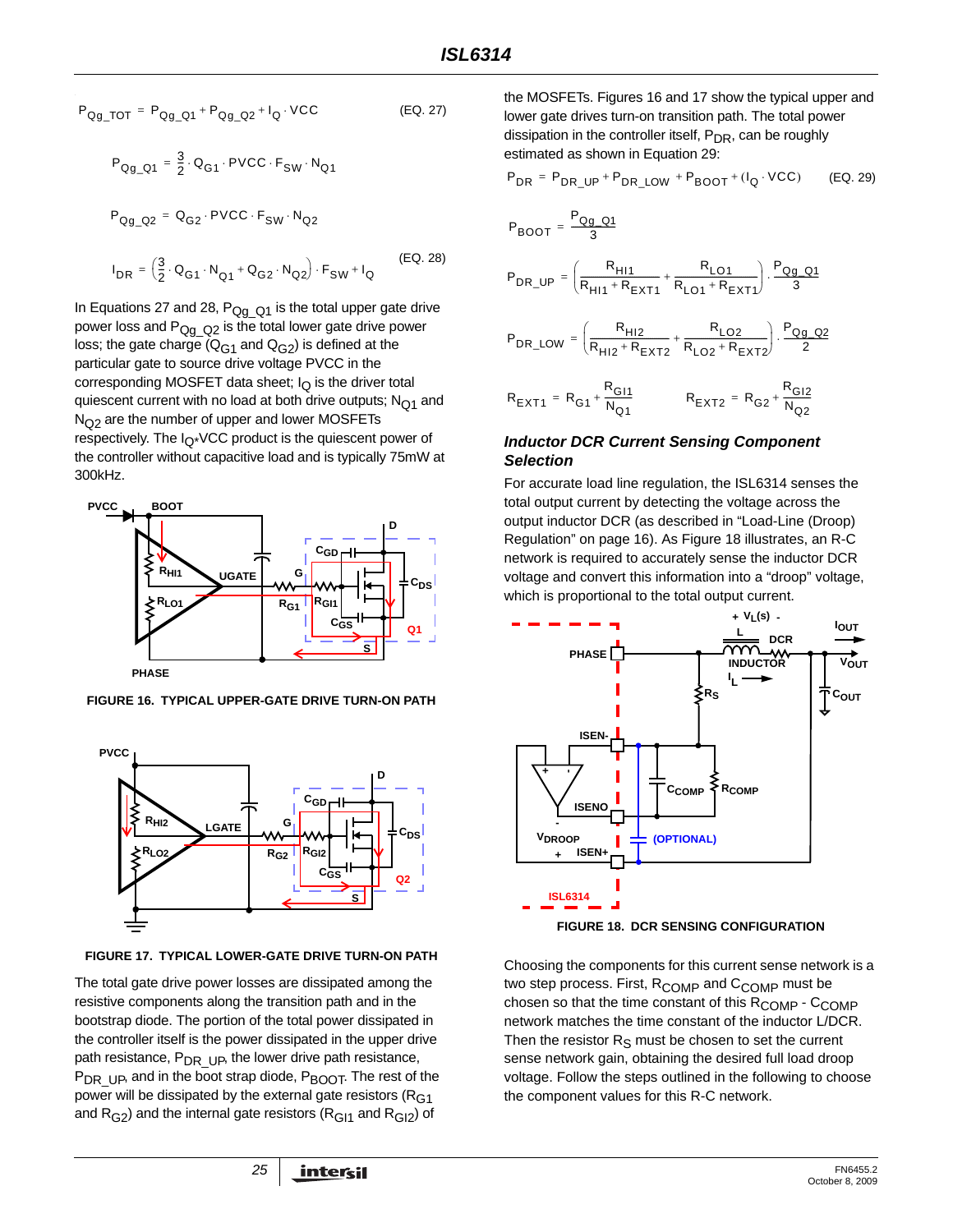- 1. Choose an arbitrary value for  $C_{\text{COMP}}$ . The recommended value is 0.01µF.
- 2. Plug the inductor L and DCR component values, and the values for C<sub>COMP</sub> chosen in Step 1, into Equation [30](#page-25-1) to calculate the value for  $R_{\text{COMP}}$ .

$$
R_{\text{COMP}} = \frac{L}{\text{DCR} \cdot C_{\text{COMP}}}
$$
 (EQ. 30)

3. Use the new value for R<sub>COMP</sub> obtained from Equation [30,](#page-25-1) as well as the desired full load current,  $I_{FI}$ , full load droop voltage, V<sub>DROOP</sub>, and inductor DCR in Equation [31](#page-25-2) to calculate the value for  $R<sub>S</sub>$ .

$$
R_{\rm S} = \frac{I_{\rm FL}}{V_{\rm DROOP}} \cdot R_{\rm COMP} \cdot \text{DCR}
$$
 (EQ. 31)

Due to errors in the inductance or DCR it may be necessary to adjust the value of  $R_1$  to match the time constants correctly. The effects of time constant mismatch can be seen in the form of droop overshoot or undershoot during the initial load transient spike, as shown in Figure [19.](#page-25-0) Follow the steps outlined in the following to ensure the R-C and inductor L/DCR time constants are matched accurately.

- 1. Capture a transient event with the oscilloscope set to about L/DCR/2 (sec/div). For example, with  $L = 1\mu H$  and DCR = 1m $\Omega$ , set the oscilloscope to 500 $\mu$ s/div.
- 2. Record ΔV1 and ΔV2 as shown in Figure [19](#page-25-0).
- 3. Select new values,  $R_{1,NEW}$ , for the time constant resistor based on the original value,  $R_{1,OLD}$ , using Equation [32.](#page-25-3)

$$
R_{1, NEW} = R_{1, OLD} \cdot \frac{\Delta V_1}{\Delta V_2}
$$
 (EQ. 32)

4. Replace  $R_1$  with the new value and check to see that the error is corrected. Repeat the procedure if necessary.



<span id="page-25-0"></span>**FIGURE 19. TIME CONSTANT MISMATCH BEHAVIOR**

#### *Loadline Regulation Resistor*

If loadline regulation is desired, the resistor on the FS pin,  $R_T$ , should be connected to Ground (the value of  $R_T$ separately selects the switching frequency, as per Equation [42\)](#page-28-0). The desired loadline,  $R_{LL}$ , can be calculated by Equation [33](#page-25-5) where V<sub>DROOP</sub> is the desired droop voltage at the full load current  $I_{FI}$ .

<span id="page-25-5"></span><span id="page-25-1"></span>
$$
R_{LL} = \frac{V_{DROOP}}{I_{FL}}
$$
 (EQ. 33)

<span id="page-25-2"></span>Based on values for Equation [31,](#page-25-2) the desired loadline can also be calculated from Equation [34.](#page-25-4)

<span id="page-25-4"></span>
$$
R_{LL} = \frac{R_{COMP} \cdot DCR}{R_S}
$$
 (EQ. 34)

If no loadline regulation is required, the resistor on the FS pin,  $R_T$ , should be connected to the VCC pin (the value of  $R<sub>T</sub>$  separately selects the switching frequency, as per Equation [42\)](#page-28-0).

## *APA Pin Component Selection*

A 100 $\mu$ A current flows out of the APA pin and across  $R_{APA}$ to set the APA trip level. A 1000pF capacitor, C<sub>APA</sub>, should also be placed across the RAPA resistor to help with noise immunity. An APA trip level of 500mV is recommended for most applications. Use Equation [35](#page-25-6) to set  $R_{APA}$  to get the desired APA trip level.

<span id="page-25-6"></span><span id="page-25-3"></span>
$$
R_{APA} = \frac{V_{APA, TRIP}}{100 \times 10^{-6}} = \frac{500 \text{ mV}}{100 \times 10^{-6}} = 5 \text{k}\Omega
$$
 (EQ. 35)

## *Compensation*

The two opposing goals of compensating the voltage regulator are stability and speed. Depending on whether the regulator employs the optional load-line regulation as described in Load-Line Regulation, there are two distinct methods for achieving these goals.

#### **COMPENSATION WITH LOAD-LINE REGULATION**

The load-line regulated converter behaves in a similar manner to a peak current mode controller because the two poles at the output filter L-C resonant frequency split with the introduction of current information into the control loop. The final location of these poles is determined by the system function, the gain of the current signal, and the value of the compensation components,  $R_C$  and  $C_C$ , as shown in Figure [20.](#page-26-0)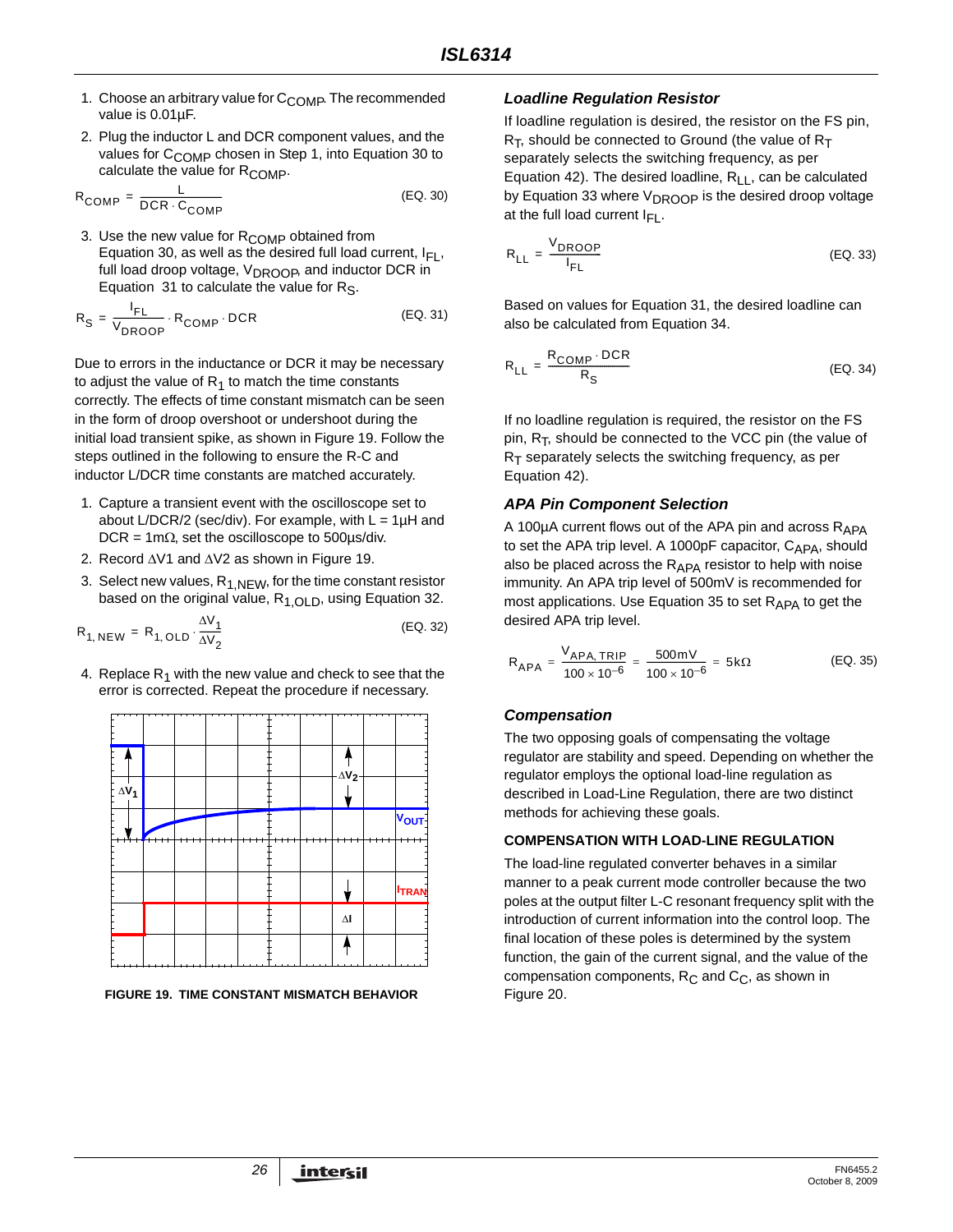

<span id="page-26-0"></span>

Since the system poles and zero are affected by the values of the components that are meant to compensate them, the solution to the system equation becomes fairly complicated. Fortunately, there is a simple approximation that comes very close to an optimal solution. Treating the system as though it were a voltage-mode regulator, by compensating the L-C poles and the ESR zero of the voltage mode approximation, yields a solution that is always stable with very close to ideal transient performance.

Select a target bandwidth for the compensated system,  $f_0$ . The target bandwidth must be large enough to assure adequate transient performance, but smaller than 1/3 of the switching frequency. The values of the compensation components depend on the relationships of  $f_0$  to the L-C pole frequency and the ESR zero frequency. For each of the following three, there is a separate set of equations for the compensation components.

In Equation [36](#page-26-1), L is the filter inductance; C is the sum total of all output capacitors; ESR is the equivalent series resistance of the bulk output filter capacitance; and  $V_{\text{P}-\text{P}}$  is the peak-to-peak sawtooth signal amplitude, as described in the "Electrical Specifications" on [page 6](#page-5-2).

Once selected, the compensation values in Equation [36](#page-26-1)  assure a stable converter with reasonable transient performance. In most cases, transient performance can be improved by making adjustments to  $R<sub>C</sub>$ . Slowly increase the value of  $R<sub>C</sub>$  while observing the transient performance on an oscilloscope until no further improvement is noted. Normally,  $C_{\text{C}}$  will not need adjustment. Keep the value of  $C_{\text{C}}$  from Equation [36](#page-26-1) unless some performance issue is noted.

Case 1: 
$$
\frac{1}{2 \cdot \pi \cdot \sqrt{L \cdot C}} > f_0
$$

$$
R_C = R_{FB} \cdot \frac{2 \cdot \pi \cdot f_0 \cdot V_{P-P} \cdot \sqrt{L \cdot C}}{V_{IN}}
$$

$$
C_C = \frac{V_{IN}}{2 \cdot \pi \cdot V_{P-P} \cdot R_{FB} \cdot f_0}
$$

 $\frac{1}{2 \cdot \pi \cdot \sqrt{L \cdot C}} \leq f_0 < \frac{1}{2 \cdot \pi \cdot C \cdot ESR}$ 

Case 2:

<span id="page-26-1"></span>
$$
R_{C} = R_{FB} \cdot \frac{V_{p.p} \cdot (2 \cdot \pi)^{2} \cdot f_{0}^{2} \cdot L \cdot C}{V_{IN}}
$$
\n
$$
C_{C} = \frac{V_{IN}}{(2 \cdot \pi)^{2} \cdot f_{0}^{2} \cdot V_{p.p} \cdot R_{FB} \cdot \sqrt{L \cdot C}}
$$
\n(EQ. 36)

Case 3:

$$
f_0 > \frac{1}{2 \cdot \pi \cdot C \cdot ESR}
$$
  
\n
$$
R_C = R_{FB} \cdot \frac{2 \cdot \pi \cdot f_0 \cdot V_{P\cdot P} \cdot L}{V_{IN} \cdot ESR}
$$
  
\n
$$
C_C = \frac{V_{IN} \cdot ESR \cdot \sqrt{C}}{2 \cdot \pi \cdot V_{P\cdot P} \cdot R_{FB} \cdot f_0 \cdot \sqrt{L}}
$$

The optional capacitor  $C_2$ , is sometimes needed to bypass noise away from the PWM comparator (see Figure [20](#page-26-0)). Keep a position available for  $C_2$ , and be prepared to install a high-frequency capacitor of between 22pF and 150pF in case any leading edge jitter problem is noted. For the solutions in Equation [36](#page-26-1),  $R_{FB}$  is selected arbitrarily, typically in the 1kΩ to 5kΩ range.

#### **COMPENSATION WITHOUT LOAD-LINE REGULATION**

The non load-line regulated converter is accurately modeled as a voltage-mode regulator with two poles at the L-C resonant frequency and a zero at the ESR frequency. A type III controller, as shown in Figure [21,](#page-27-0) provides the necessary compensation.

The first step is to choose the desired bandwidth,  $f_0$ , of the compensated system. Choose a frequency high enough to assure adequate transient performance but not higher than 1/3 of the switching frequency. The type-III compensator has an extra high-frequency pole,  $f_{HF}$ . This pole can be used for added noise rejection or to assure adequate attenuation at the error-amplifier high-order pole and zero frequencies. A good general rule is to choose  $f_{HF} = 10f_0$ , but it can be higher if desired. Choosing f<sub>HF</sub> to be lower than 10f<sub>0</sub> can cause problems with too much phase shift below the system bandwidth.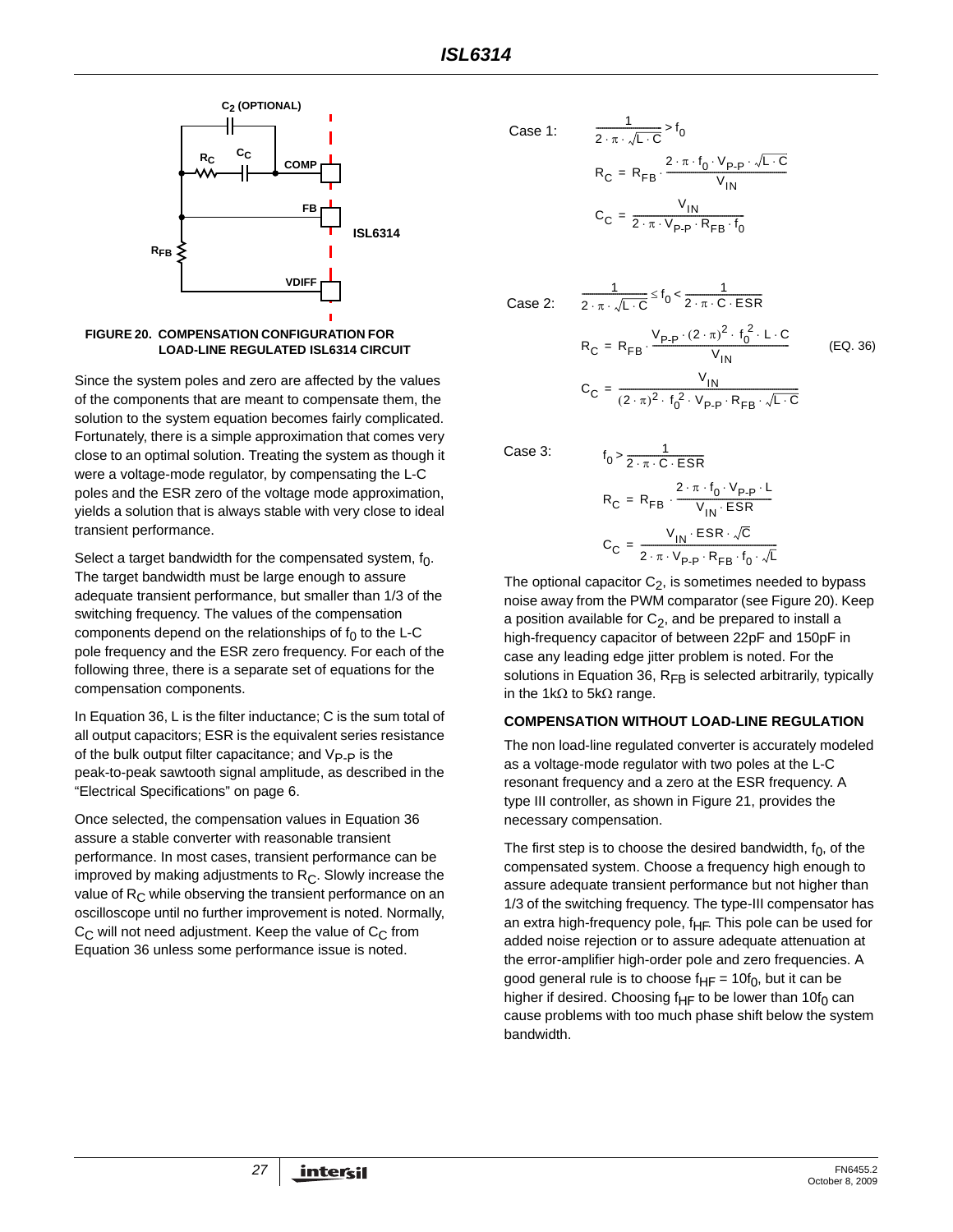

#### <span id="page-27-0"></span>**FIGURE 21. COMPENSATION CIRCUIT WITHOUT LOAD-LINE REGULATION**

$$
R_1 = R_{FB} \cdot \frac{C \cdot ESR}{\sqrt{L \cdot C} - C \cdot ESR}
$$

$$
C_1 = \frac{\sqrt{L \cdot C} - C \cdot ESR}{R_{FB}}
$$

$$
C_2 = \frac{V_{IN}}{(2 \cdot \pi)^2 \cdot f_0 \cdot f_{HF} \cdot (\sqrt{L \cdot C}) \cdot R_{FB} \cdot V_{P\cdot P}}
$$
\n(EQ. 37)

$$
R_C = \frac{V_{PP} \cdot (2\pi)^2 \cdot f_0 \cdot f_{HF} \cdot L \cdot C \cdot R_{FB}}{V_{IN} \cdot (2 \cdot \pi \cdot f_{HF} \cdot \sqrt{L \cdot C} - 1)}
$$

$$
C_C = \frac{V_{IN} \cdot (2 \cdot \pi \cdot f_{HF} \cdot \sqrt{L \cdot C} - 1)}{(2 \cdot \pi)^2 \cdot f_0 \cdot f_{HF} \cdot (\sqrt{L \cdot C}) \cdot R_{FB} \cdot V_{P\cdot P}}
$$

In the solutions to the compensation equations, there is a single degree of freedom. For the solutions presented in Equation [37](#page-27-2), R<sub>FB</sub> is selected arbitrarily, typically in the 1kΩ to 5kΩ range. The remaining compensation components are then selected according to Equation [37](#page-27-2).

In Equation [37](#page-27-2), L is the filter inductance; C is the sum total of all output capacitors; ESR is the equivalent-series resistance of the bulk output-filter capacitance; and  $V_{\text{P-P}}$  is the peak-to-peak sawtooth signal amplitude as described in the "Electrical Specifications" on [page 6](#page-5-2).

## *Output Filter Design*

The output inductors and the output capacitor bank together to form a low-pass filter responsible for smoothing the pulsating voltage at the phase node. The output filter also must provide the transient energy until the regulator can respond. Because it has a low bandwidth compared to the switching frequency, the output filter limits the system transient response. The output capacitors must supply or sink load current while the current in the output inductor increases or decreases to meet the demand.

In high-speed converters, the output capacitor bank is usually the most costly (and often the largest) part of the circuit. Output filter design begins with minimizing the cost of this part of the circuit. The critical load parameters in choosing the output capacitors are the maximum size of the load step, ΔI, the load-current slew rate, di/dt, and the maximum allowable output-voltage deviation under transient loading, ΔV<sub>MAX</sub>. Capacitors are characterized according to their capacitance, ESR, and ESL (equivalent series inductance).

At the beginning of the load transient, the output capacitors supply all of the transient current. The output voltage will initially deviate by an amount approximated by the voltage drop across the ESL. As the load current increases, the voltage drop across the ESR increases linearly until the load current reaches its final value. The capacitors selected must have sufficiently low ESL and ESR so that the total output-voltage deviation is less than the allowable maximum. Neglecting the contribution of inductor current and regulator response, Equation [38](#page-27-3) shows the output voltage initially deviates by an amount as expressed in Equation [38](#page-27-3):

<span id="page-27-3"></span>
$$
\Delta V \approx ESL \cdot \frac{di}{dt} + ESR \cdot \Delta I
$$
 (EQ. 38)

<span id="page-27-2"></span>The filter capacitor must have sufficiently low ESL and ESR so that  $\Delta V < \Delta V_{MAX}$ .

Most capacitor solutions rely on a mixture of high frequency capacitors with relatively low capacitance in combination with bulk capacitors having high capacitance but limited high-frequency performance. Minimizing the ESL of the high-frequency capacitors allows them to support the output voltage as the current increases. Minimizing the ESR of the bulk capacitors allows them to supply the increased current with less output voltage deviation.

The ESR of the bulk capacitors also creates the majority of the output-voltage ripple. As the bulk capacitors sink and source the inductor AC ripple current (see ["Output Ripple"](#page-9-3)  [on page 10](#page-9-3) and Equation [39](#page-27-1)), a voltage develops across the bulk capacitor ESR equal to  $I_{C(P-P)}(ESR)$ . Thus, once the output capacitors are selected, the maximum allowable ripple voltage,  $V_{P- P(MAX)}$ , determines the lower limit on the inductance.

<span id="page-27-1"></span>
$$
L \ge ESR \cdot \frac{\left(V_{IN} - V_{OUT}\right) \cdot V_{OUT}}{f_S \cdot V_{IN} \cdot V_{P\cdot P(MAX)}}
$$
\n(EQ. 39)

Since the capacitors are supplying a decreasing portion of the load current while the regulator recovers from the transient, the capacitor voltage becomes slightly depleted. The output inductor must be capable of assuming the entire load current before the output voltage decreases more than  $\Delta V_{MAX}$ . This places an upper limit on inductance.

Equation [40](#page-28-2) gives the upper limit on L for the cases when the trailing edge of the current transient causes a greater output-voltage deviation than the leading edge. Equation [41](#page-28-3)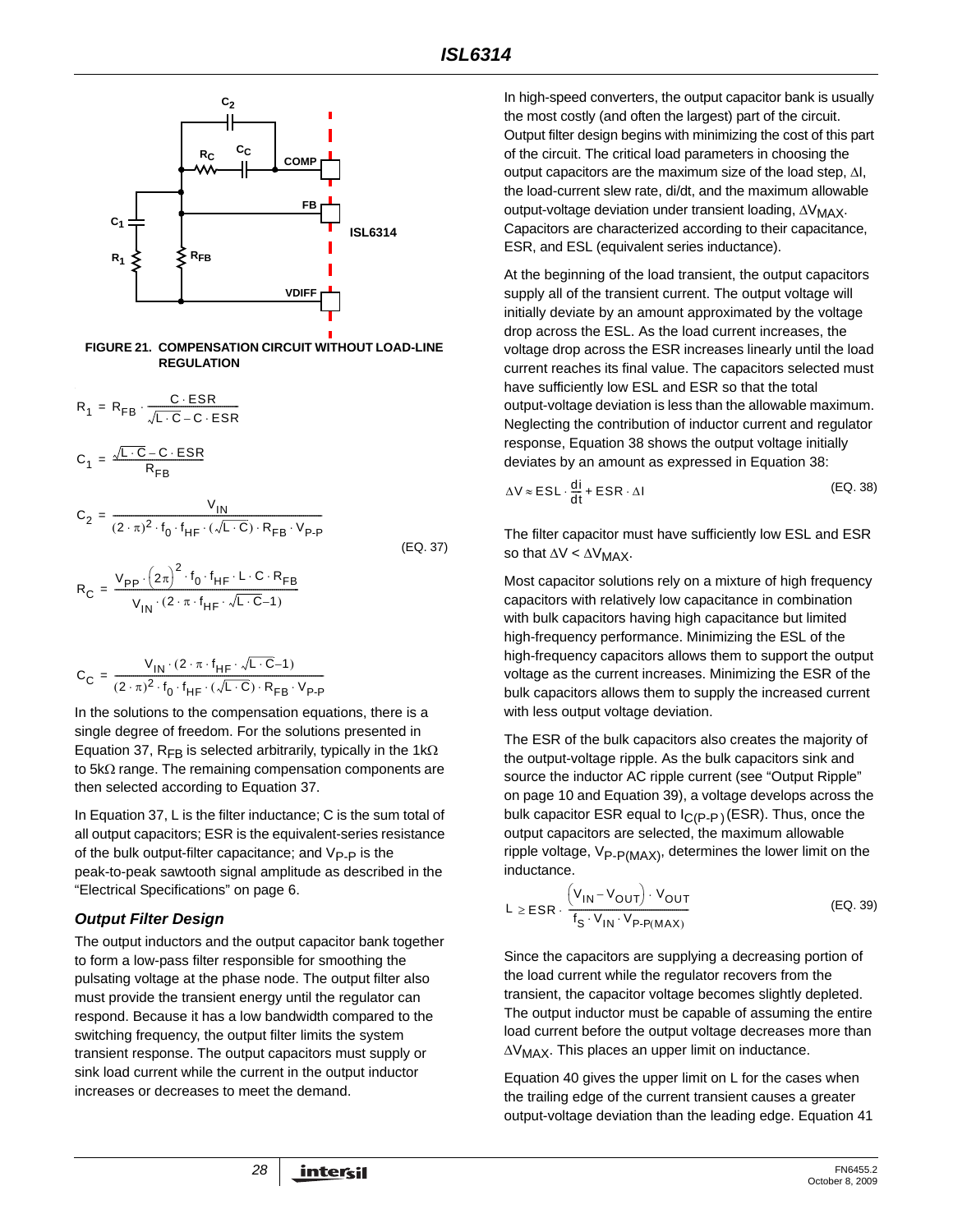addresses the leading edge. Normally, the trailing edge dictates the selection of L because duty cycles are usually less than 50%. Nevertheless, both inequalities should be evaluated, and L should be selected based on the lower of the two results. In each equation, L is the inductance, and C is the total output capacitance.

$$
L \leq \frac{2 \cdot C \cdot V_O}{(\Delta I)^2} \cdot \left[ \Delta V_{MAX} - (\Delta I \cdot ESR) \right]
$$
 (EQ. 40)

$$
L \leq \frac{1.25 \cdot C}{(\Delta I)^2} \cdot \left[ \Delta V_{MAX} - (\Delta I \cdot ESR) \right] \cdot \left( V_{IN} - V_O \right) \tag{EQ.41}
$$

#### *Switching Frequency*

There are a number of variables to consider when choosing the switching frequency, as there are considerable effects on the upper MOSFET loss calculation. These effects are outlined in ["MOSFETs" on page 23,](#page-22-3) and they establish the upper limit for the switching frequency. The lower limit is established by the requirement for fast transient response and small output-voltage ripple. Choose the lowest switching frequency that allows the regulator to meet the transient-response requirements.

Switching frequency is determined by the selection of the frequency-setting resistor,  $R_T$ . Figure [22](#page-28-4) and Equation 42 are provided to assist in selecting the correct value for  $R_T$ .

$$
R_{\overline{1}} = 10^{[10.61 - (1.035 \cdot \log(f_S))]}
$$
 (Eq. 42)



#### <span id="page-28-4"></span>*Input Capacitor Selection*

The input capacitors are responsible for sourcing the AC component of the input current flowing into the upper MOSFETs. Their RMS current capacity must be sufficient to handle the ac component of the current drawn by the upper MOSFETs which is related to duty cycle and the number of active phases.

Use Figure [23](#page-28-5) to determine the input-capacitor RMS current requirement set by the duty cycle, maximum sustained output current  $(I<sub>O</sub>)$ , and the ratio of the peak-to-peak inductor current ( $I_{L(P-P)}$ ) to  $I_{O}$ . Select a bulk capacitor with a ripple

current rating which will minimize the total number of input capacitors required to support the RMS current calculated. The voltage rating of the capacitors should also be at least 1.25x greater than the maximum input voltage.

<span id="page-28-3"></span><span id="page-28-2"></span>

#### <span id="page-28-5"></span>**FIGURE 23. NORMALIZED INPUT-CAPACITOR RMS CURRENT FOR SINGLE-PHASE CONVERTER**

<span id="page-28-0"></span>Low capacitance, high-frequency ceramic capacitors are needed in addition to the input bulk capacitors to suppress leading and falling edge voltage spikes. The spikes result from the high current slew rate produced by the upper MOSFET turn on and off. Select low ESL ceramic capacitors and place one as close as possible to each upper MOSFET drain to minimize board parasitics and maximize suppression.

# <span id="page-28-1"></span>*Layout Considerations*

MOSFETs switch very fast and efficiently. The speed with which the current transitions from one device to another causes voltage spikes across the interconnecting impedances and parasitic circuit elements. These voltage spikes can degrade efficiency, radiate noise into the circuit and lead to device overvoltage stress. Careful component selection, layout, and placement minimizes these voltage spikes. Consider, as an example, the turnoff transition of the upper PWM MOSFET. Prior to turn-off, the upper MOSFET was carrying channel current. During the turn-off, current stops flowing in the upper MOSFET and is picked up by the lower MOSFET. Any inductance in the switched current path generates a large voltage spike during the switching interval. Careful component selection, tight layout of the critical components, and short, wide circuit traces minimize the magnitude of voltage spikes.

There are two sets of critical components in a DC/DC converter using a ISL6314 controller. The power components are the most critical because they switch large amounts of energy. Next, are small signal components that connect to sensitive nodes or supply critical bypassing current and signal coupling.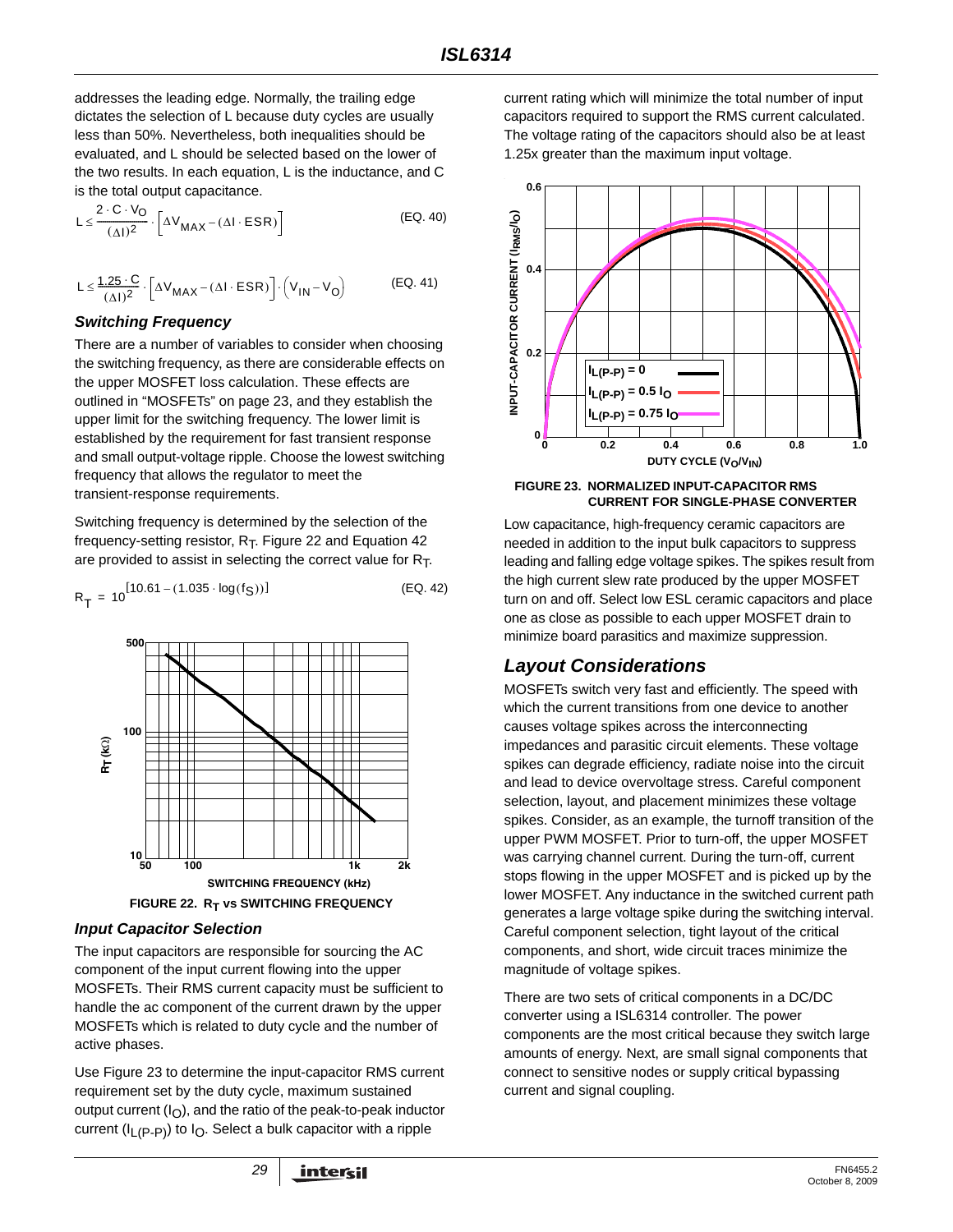The power components should be placed first, which include the MOSFETs, input and output capacitors, and the inductor. Keep the gate drive traces short, resulting in low trace impedances.

When placing the MOSFETs try to keep the source of the upper FETs and the drain of the lower FETs as close as thermally possible. Input Bulk capacitors should be placed close to the drain of the upper FETs and the source of the lower FETs. Locate the output inductor and output capacitors between the MOSFETs and the load. The high-frequency input and output decoupling capacitors (ceramic) should be placed as close as practicable to the decoupling target, making use of the shortest connection paths to any internal planes, such as vias to GND next to, or on the capacitor solder pad.

The critical small components include the bypass capacitors for VCC and PVCC, and many of the components surrounding the controller including the feedback network and current sense components. Locate the VCC and PVCC bypass capacitors as close to the ISL6314 as possible. It is especially important to locate the components associated with the feedback circuit close to their respective controller pins, since they belong to a high-impedance circuit loop, sensitive to EMI pick-up.

A multi-layer printed circuit board is recommended. Figure [24](#page-30-0) shows the connections of the critical components for the converter. Note that capacitors  $C_{xxIN}$  and  $C_{xxOUT}$  could each represent numerous physical capacitors. Dedicate one solid layer, usually the one underneath the component side of the board, for a ground plane and make all critical component ground connections with vias to this layer.

Dedicate another solid layer as a power plane and break this plane into smaller islands of common voltage levels. Keep the metal runs from the PHASE terminal to output inductor short. The power plane should support the input power and output power nodes. Use copper filled polygons on the top and bottom circuit layers for the phase node. Use the remaining printed circuit layers for small signal wiring.

#### *Routing UGATE, LGATE, and PHASE Traces*

Great attention should be paid to routing the UGATE, LGATE, and PHASE traces since they drive the power train MOSFETs using short, high current pulses. It is important to size them as large and as short as possible to reduce their overall impedance and inductance. They should be sized to carry at least one ampere of current (0.02" to 0.05"). Going between layers with vias should also be avoided, but if so, use two vias for interconnection when possible.

Extra care should be given to the LGATE traces in particular since keeping their impedance and inductance low helps to significantly reduce the possibility of shoot-through. It is also important to route each channels UGATE and PHASE traces in as close proximity as possible to reduce their inductances.

#### *Current Sense Component Placement and Trace Routing*

One of the most critical aspects of the ISL6314 regulator layout is the placement of the inductor DCR current sense components and traces. The R-C current sense components must be placed as close to their respective ISEN+ and ISEN- pins on the ISL6314 as possible.

The sense traces that connect the R-C sense components to each side of the output inductors should be routed on the bottom of the board, away from the noisy switching components located on the top of the board. These traces should be routed side by side, and they should be very thin traces. It's important to route these traces as far away from any other noisy traces or planes as possible. These traces should pick up as little noise as possible.

#### *Thermal Management*

For maximum thermal performance in high current, high switching frequency applications, connecting the thermal GND pad of the ISL6314 to the ground plane with multiple vias is recommended. This heat spreading allows the part to achieve its full thermal potential. It is also recommended that the controller be placed in a direct path of airflow if possible to help thermally manage the part.

All Intersil U.S. products are manufactured, assembled and tested utilizing ISO9000 quality systems. Intersil Corporation's quality certifications can be viewed at www.intersil.com/design/quality

*Intersil products are sold by description only. Intersil Corporation reserves the right to make changes in circuit design, software and/or specifications at any time without notice. Accordingly, the reader is cautioned to verify that data sheets are current before placing orders. Information furnished by Intersil is believed to be accurate and reliable. However, no responsibility is assumed by Intersil or its subsidiaries for its use; nor for any infringements of patents or other rights of third parties which may result from its use. No license is granted by implication or otherwise under any patent or patent rights of Intersil or its subsidiaries.*

For information regarding Intersil Corporation and its products, see www.intersil.com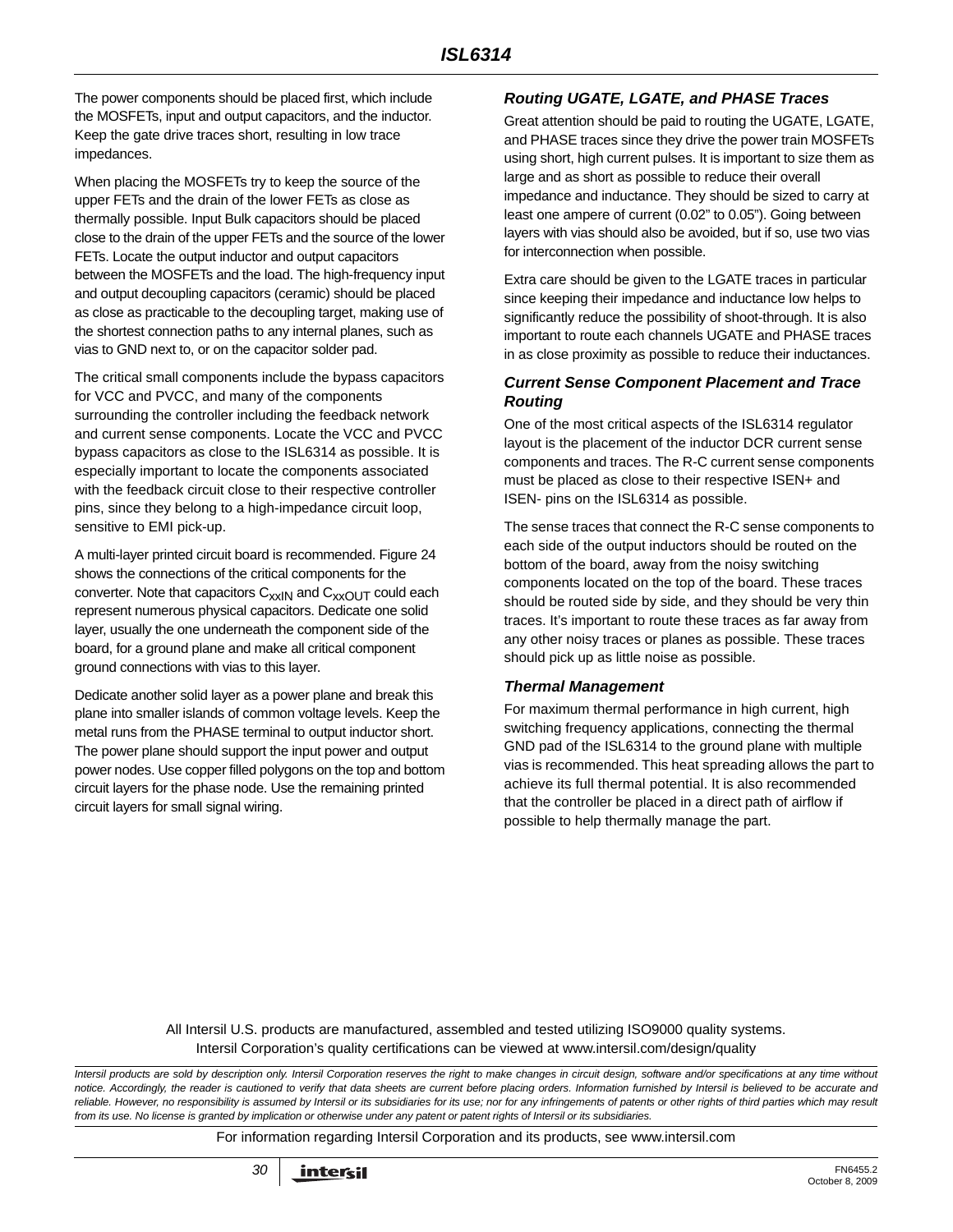

<span id="page-30-0"></span>**FIGURE 24. PRINTED CIRCUIT BOARD POWER PLANES AND ISLANDS**